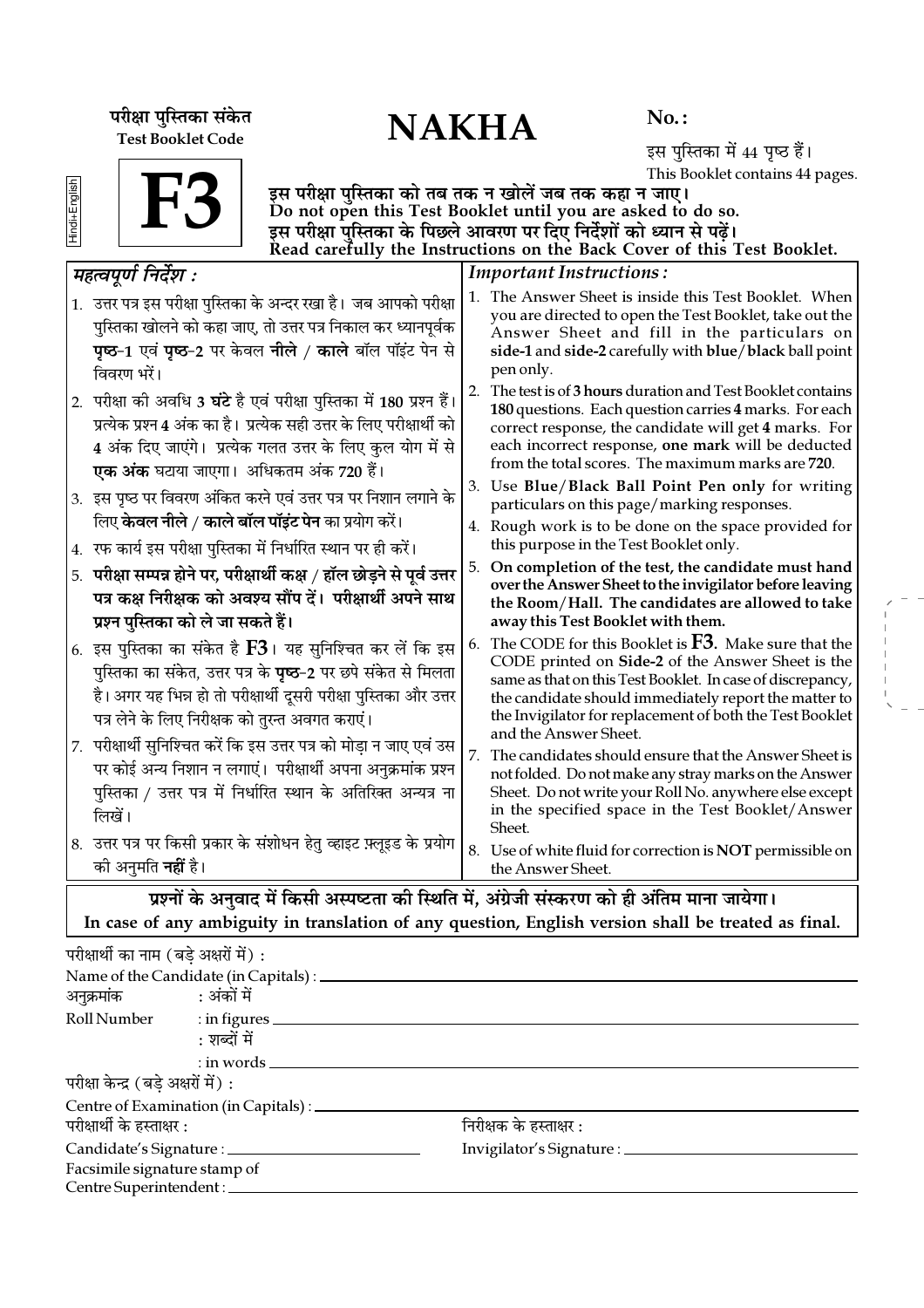- टॉजिस्टर क्रिया के लिए नीचे दिया गया कौनसा कथन **सही** है ? | 1.  $\mathbf{1}$ .
	- उत्सर्जक संधि और संग्राहक संधि दोनों ही अग्रदिशिक  $(1)$ बायसित होती हैं।
	- आधार क्षेत्र बहुत पतला और हल्का डोपित होना चाहिए।  $(2)$
	- आधार, उत्सर्जक और संग्राहक क्षेत्रों की डोपन सांद्रताएँ  $(3)$ समान होनी चाहिए।
	- आधार, उत्सर्जक और संग्राहक क्षेत्रों के साइज़ समान  $(4)$ होने चाहिए।
- $10 \text{ cm}$  त्रिज्या के किसी गोलीय चालक पर  $3.2 \times 10^{-7} \text{ C}$  $2.$ आवेश एकसमान रूप से वितरित है। इस गोले के केन्द्र से 15 cm दूरी पर विद्युत क्षेत्र का परिमाण क्या है ?

$$
\left(\frac{1}{4\pi\epsilon_0} = 9 \times 10^9 \text{ N m}^2/\text{C}^2\right)
$$

- $1.28 \times 10^6$  N/C  $(1)$
- $1.28 \times 10^7$  N/C  $(2)$
- $1.28 \times 10^4$  N/C  $(3)$
- $1.28 \times 10^5$  N/C  $(4)$
- यह मानिए कि किसी तारे से 600 nm तरंगदैर्ध्य का प्रकाश आ  $3.$ रहा है। उस दूरदर्शक जिसके अभिदृश्यक का व्यास 2 m है, के विभेदन की सीमा है :
	- $7.32 \times 10^{-7}$  rad  $(1)$
	- $6.00 \times 10^{-7}$  rad  $(2)$
	- $3.66 \times 10^{-7}$  rad  $(3)$
	- $1.83 \times 10^{-7}$  rad  $(4)$
- प्रतिबल की विमाएँ हैं :  $4.$ 
	- $(1)$  $[ML^0T^{-2}]$
	- $[ML^{-1}T^{-2}]$  $(2)$
	- $[MLT^{-2}]$  $(3)$
	- $[ML^{2}T^{-2}]$  $(4)$
- किसी स्क्रू गेज़ का अल्पतमांक 0.01 mm है तथा इसके वृत्तीय  $5<sub>1</sub>$ पैमाने पर 50 भाग हैं।
	- इस स्क्रू गेज़ का चूड़ी अन्तराल (पिच) है:
	- $(1)$  $0.5 \text{ mm}$
	- $(2)$  $1.0 \text{ mm}$
	- $(3)$  $0.01$  mm
	- $0.25$  mm  $(4)$
- For transistor action, which of the following statements is correct?
	- $(1)$ Both emitter junction as well as the collector junction are forward biased.
	- The base region must be very thin and lightly  $(2)$ doped.
	- Base, emitter and collector regions should  $(3)$ have same doping concentrations.
	- $(4)$ Base, emitter and collector regions should have same size
- A spherical conductor of radius 10 cm has a charge  $2.$ of  $3.2 \times 10^{-7}$  C distributed uniformly. What is the magnitude of electric field at a point 15 cm from the centre of the sphere?

$$
\left(\frac{1}{4\pi\epsilon_0} = 9 \times 10^9 \text{ N m}^2/\text{C}^2\right)
$$
  
(1) 1.28 × 10<sup>6</sup> N/C  
(2) 1.28 × 10<sup>7</sup> N/C  
(3) 1.28 × 10<sup>4</sup> N/C

- $(4)$  $1.28 \times 10^5$  N/C
- Assume that light of wavelength 600 nm is coming 3. from a star. The limit of resolution of telescope whose objective has a diameter of 2 m is:
	- $7.32 \times 10^{-7}$  rad  $(1)$
	- $6.00 \times 10^{-7}$  rad  $(2)$
	- $3.66 \times 10^{-7}$  rad  $(3)$
	- $1.83 \times 10^{-7}$  rad  $(4)$
- $\overline{\mathbf{A}}$ Dimensions of stress are:
	- $[ML^0T^{-2}]$  $(1)$
	- $(2)$  $[ML^{-1}T^{-2}]$
	- $[MLT-2]$  $(3)$
	- $[ML^2T^{-2}]$  $(4)$
- $5.$ A screw gauge has least count of 0.01 mm and there are 50 divisions in its circular scale.

The pitch of the screw gauge is:

- $(1)$  $0.5 \text{ mm}$
- $(2)$  $1.0 \text{ mm}$
- $0.01$  mm  $(3)$
- $0.25$  mm  $(4)$

# Hindi+English

F<sub>3</sub>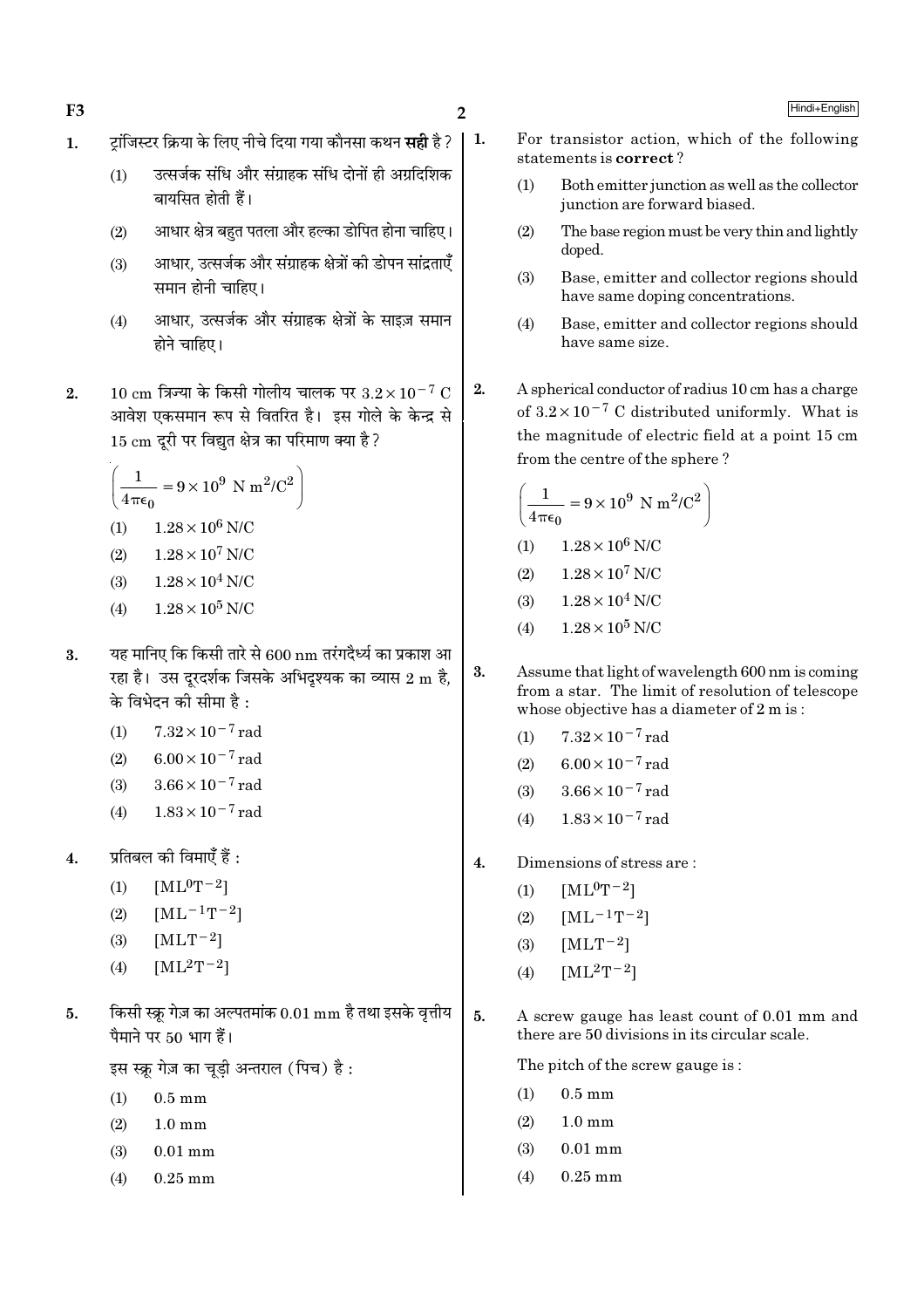4 kg और 6 kg द्रव्यमान के दो पिण्डों के सिरों को किसी  $6.$  $\vert$  6. द्रव्यमानरहित डोरी से बांधा गया है। यह डोरी किसी घर्षणरहित घिरनी से गुजरती है (आरेख देखिए)। गुरुत्वीय त्वरण (g) के पदों में इस निकाय का त्वरण है :



- $(2)$  $g/10$
- $(3)$ g
- $(4)$  $g/2$
- विरामावस्था के किसी इलेक्ट्रॉन को  ${\rm V}$  वोल्ट के विभवान्तर से  $\overline{7}$ . त्वरित किया गया है। यदि इस इलेक्ट्रॉन की दे ब्रॉग्ली तरंगदैर्ध्य  $1.227 \times 10^{-2}$  nm है, तो विभवान्तर है :
	- $10<sup>3</sup>$  V  $(1)$
	- $(2)$  $10<sup>4</sup>$  V
	- $10V$  $(3)$
	-
	- $(4)$  $10^2$  V
- अंतरिक्ष के  $0.2\;{\rm m}^3$  आयतन के किसी निश्चित क्षेत्र में हर 8. स्थान पर विद्युत विभव 5 V पाया गया है। इस क्षेत्र में विद्युत क्षेत्र का परिमाण है :
	- $(1)$  $1 N/C$
	- $(2)$  $5 N/C$
	- $(3)$ शून्य
	- $(4)$  $0.5$  N/C
- किसी सिलिण्डर में  $249$  kPa दाब और  $27^{\circ}\mathrm{C}$  ताप पर हाइड़ोजन 9. गैस भरी है।

इसका घनत्व है : (R = 8.3 J mol<sup>-1</sup> K<sup>-1</sup>)

- $0.1 \text{ kg/m}^3$  $(1)$
- $(2)$  $0.02 \text{ kg/m}^3$
- $0.5 \text{ kg/m}^3$  $(3)$
- $0.2 \text{ kg/m}^3$  $(4)$
- किसी गैस के लिए. जिसका आण्विक व्यास d तथा संख्या  $10.$ घनत्व n है, माध्य मुक्त पथ को इस प्रकार व्यक्त किया जा सकता है :

(1) 
$$
\frac{1}{\sqrt{2} n^2 \pi d^2}
$$
  
(2) 
$$
\frac{1}{\sqrt{2} n^2 \pi d^2}
$$

$$
(3) \quad \frac{1}{\sqrt{2} \text{ n} \pi d}
$$

$$
(4) \qquad \frac{1}{\sqrt{2} \, n \pi d^2}
$$

Two bodies of mass 4 kg and 6 kg are tied to the ends of a massless string. The string passes over a pulley which is frictionless (see figure). The acceleration of the system in terms of acceleration due to gravity  $(g)$  is:



- 7. An electron is accelerated from rest through a potential difference of V volt. If the de Broglie wavelength of the electron is  $1.227 \times 10^{-2}$  nm, the potential difference is:
	- $10^3$  V  $(1)$
	- $10^4$  V  $(2)$
	- $(3)$  $10V$
	- $10^2$  V  $(4)$
- 8. In a certain region of space with volume  $0.2 \text{ m}^3$ , the electric potential is found to be 5 V throughout. The magnitude of electric field in this region is:
	- $1 N/C$  $(1)$
	- $(2)$  $5 N/C$
	- $(3)$ zero
	- $(4)$  $0.5$  N/C
- 9. A cylinder contains hydrogen gas at pressure of 249 kPa and temperature 27°C.

Its density is:  $(R = 8.3 J \text{ mol}^{-1} \text{K}^{-1})$ 

- $0.1 \text{ kg/m}^3$  $(1)$
- $0.02 \text{ kg/m}^3$  $(2)$
- $0.5 \text{ kg/m}^3$  $(3)$
- $0.2 \text{ kg/m}^3$  $(4)$
- 10. The mean free path for a gas, with molecular diameter d and number density n can be expressed as:

(1) 
$$
\frac{1}{\sqrt{2} n^2 \pi d^2}
$$
  
(2) 
$$
\frac{1}{\sqrt{2} n^2 \pi^2 d^2}
$$
  
(3) 
$$
\frac{1}{\sqrt{2} n^2 \pi^2 d^2}
$$

(4) 
$$
\frac{\sqrt{2} \text{ n} \pi d}{\sqrt{2} \text{ n} \pi d^2}
$$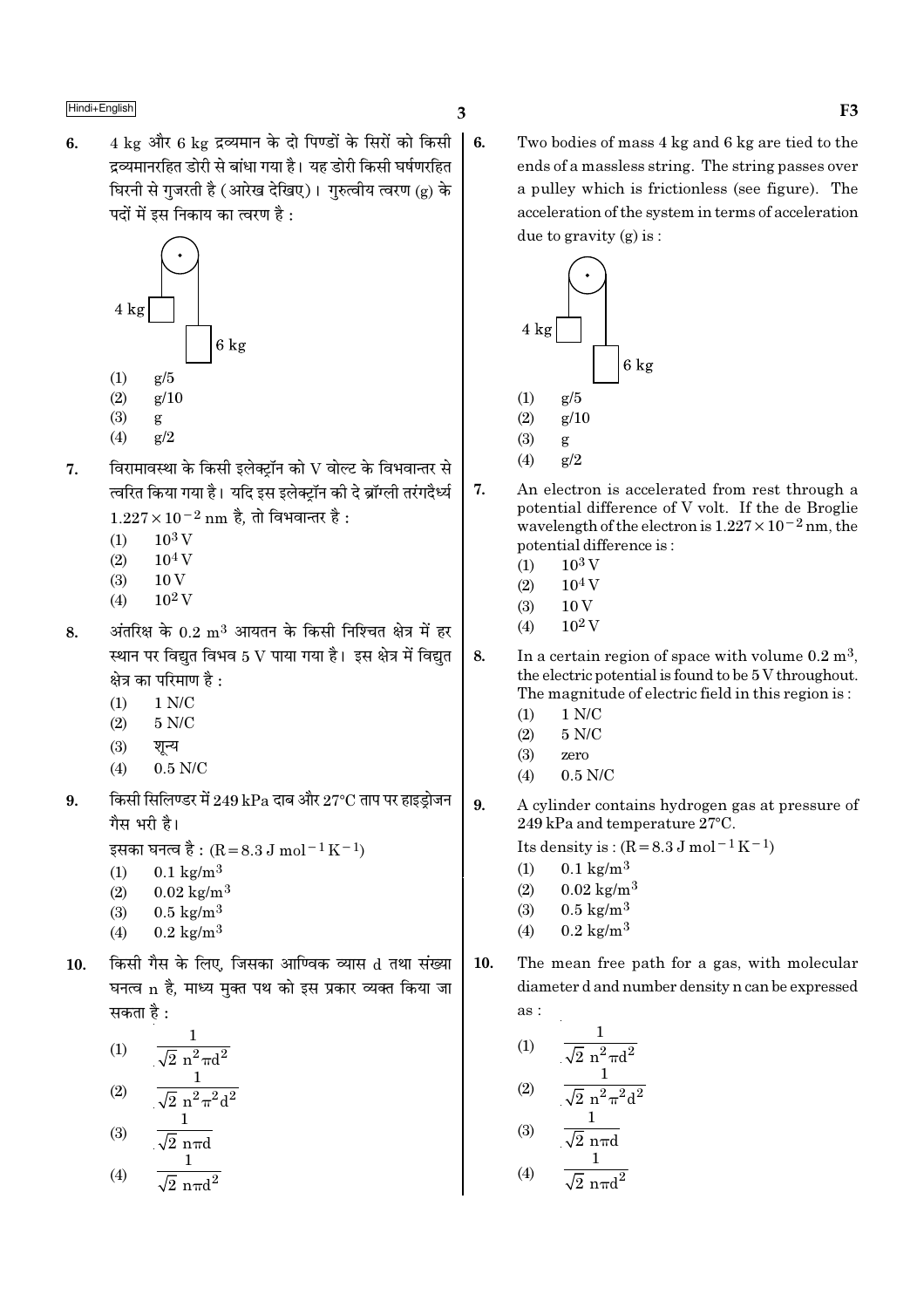$\overline{\mathbf{4}}$ 

- किसी मीनार के शिखर से किसी गेंद को 20 m/s के वेग से  $11.$ ऊर्ध्वाधर अधोमखी फेंका गया है। कछ समय पश्चात यह गेंद धरती से 80 m/s के वेग से टकराती है। इस मीनार की ऊँचाई
	- $\dot{\vec{g}}$ : (g = 10 m/s<sup>2</sup>)
	- $320 m$  $(1)$

 $F<sub>3</sub>$ 

- $(2)$  $300<sub>m</sub>$
- $(3)$ 360 m
- $(4)$ 340 m
- दर्शाए गए तर्क परिपथ के लिए, सत्यमान सारणी है : 12.

| $\overline{\mathbf{A}}$ |                  |                  |                  |
|-------------------------|------------------|------------------|------------------|
| $\boldsymbol{B}$        |                  |                  | Y                |
| (1)                     | $\boldsymbol{A}$ | B                | $\mathbf Y$      |
|                         | $\boldsymbol{0}$ | $\boldsymbol{0}$ | $\mathbf{1}$     |
|                         | $\boldsymbol{0}$ | $\mathbf{1}$     | $\mathbf 1$      |
|                         | $\mathbf{1}$     | $\boldsymbol{0}$ | $\mathbf 1$      |
|                         | $\mathbf{1}$     | $\mathbf{1}$     | $\boldsymbol{0}$ |
| (2)                     | $\bf{A}$         | B                | $\mathbf Y$      |
|                         | $\boldsymbol{0}$ | $\boldsymbol{0}$ | $\mathbf{1}$     |
|                         | $\boldsymbol{0}$ | $\mathbf{1}$     | $\boldsymbol{0}$ |
|                         | $\mathbf{1}$     | $\boldsymbol{0}$ | $\boldsymbol{0}$ |
|                         | $\mathbf{1}$     | $\mathbf{1}$     | $\boldsymbol{0}$ |
| (3)                     | $\boldsymbol{A}$ | $\boldsymbol{B}$ | $\mathbf Y$      |
|                         | $\boldsymbol{0}$ | $\boldsymbol{0}$ | $\boldsymbol{0}$ |
|                         | $\boldsymbol{0}$ | $\mathbf{1}$     | $\boldsymbol{0}$ |
|                         | $\mathbf{1}$     | $\boldsymbol{0}$ | $\boldsymbol{0}$ |
|                         | $\mathbf{1}$     | $\mathbf{1}$     | $\mathbf{1}$     |
| (4)                     | $\boldsymbol{A}$ | B                | $\mathbf Y$      |
|                         | $\boldsymbol{0}$ | $\boldsymbol{0}$ | $\boldsymbol{0}$ |
|                         | $\boldsymbol{0}$ | $\mathbf{1}$     | $\mathbf{1}$     |
|                         | $\mathbf{1}$     | $\boldsymbol{0}$ | $\mathbf{1}$     |
|                         | $\mathbf{1}$     | $\mathbf{1}$     | $\mathbf{1}$     |
|                         |                  |                  |                  |

किसी लघु विद्युत द्विध्रुव का द्विध्रुव आघूर्ण  $16 \times 10^{-9}$  C m 13. है। इस द्विध्रव के कारण, इस द्विध्रव के अक्ष से 60° का कोण बनाने वाली किसी रेखा पर स्थित  $0.6 \text{ m}$  दूरी के किसी बिन्दु पर, विद्युत विभव होगा :

$$
\left(\frac{1}{4\pi\epsilon_0} = 9 \times 10^9 \text{ N m}^2/\text{C}^2\right)
$$
  
(1) 400 V  
(2)  $\sqrt[3]{\pi}$  Q  
(3) 50 V  
(4) 200 V

- $\vert$  11. A ball is thrown vertically downward with a velocity of 20 m/s from the top of a tower. It hits the ground after some time with a velocity of 80 m/s. The height of the tower is:  $(g=10 \text{ m/s}^2)$ 
	- $(1)$  $320 \text{ m}$
	- $(2)$  $300 \text{ m}$
	- $(3)$ 360 m
	- 340 m  $(4)$
	- 12. For the logic circuit shown, the truth table is:



A short electric dipole has a dipole moment of 13.  $16 \times 10^{-9}$  C m. The electric potential due to the dipole at a point at a distance of 0.6 m from the centre of the dipole, situated on a line making an angle of  $60^{\circ}$  with the dipole axis is:

$$
\left(\frac{1}{4\pi\epsilon_0} = 9 \times 10^9 \text{ N m}^2/\text{C}^2\right)
$$
  
(1) 400 V  
(2) zero  
(3) 50 V  
(4) 200 V

### Hindi+English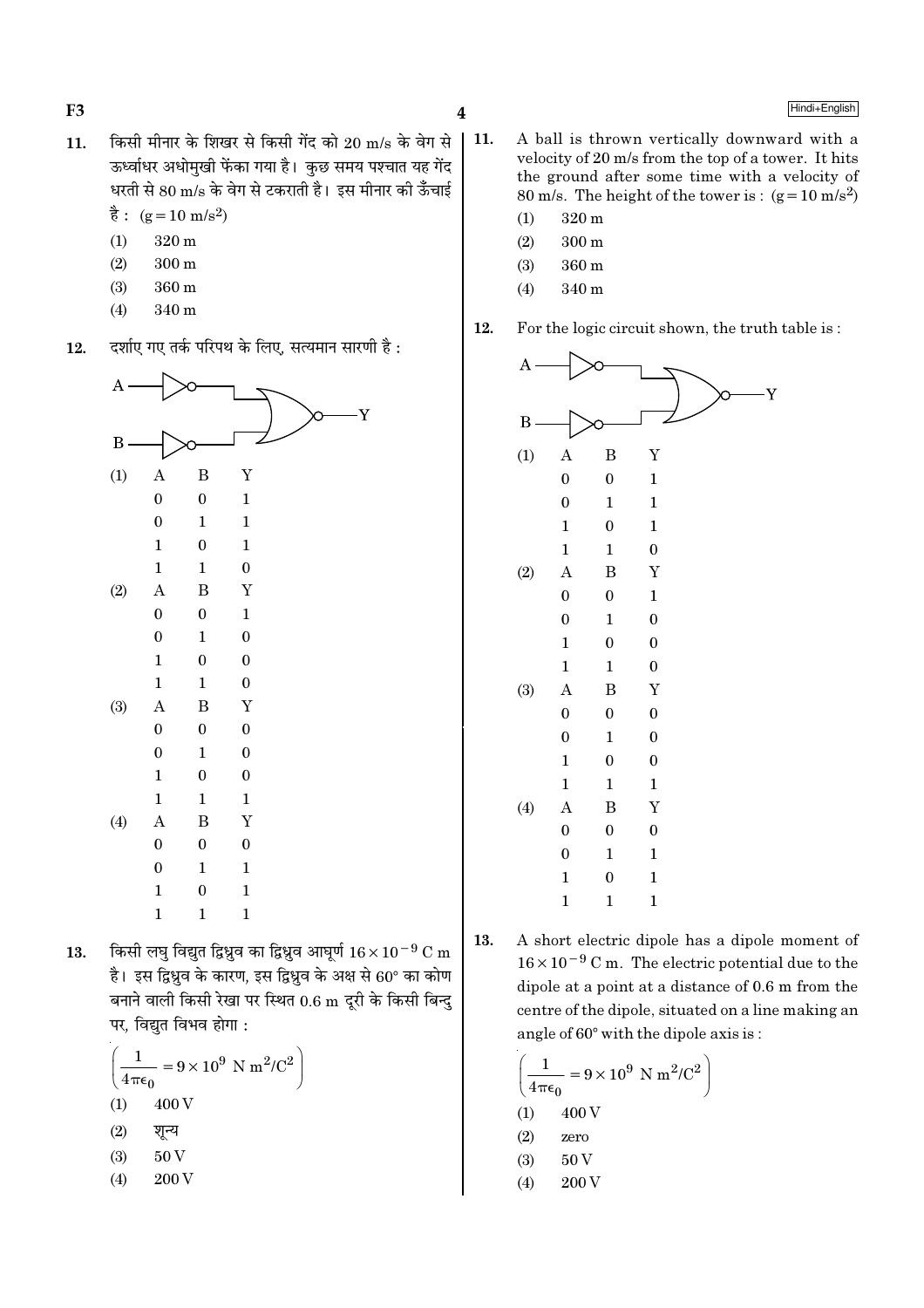- त्रिज्या r की कोई केशिका नली जल में डूबी है और इसमें जल 14. ऊँचाई h तक चढ गया है। केशिका नली में भरे जल का द्रव्यमान 5 g है। त्रिज्या  $2r$  की कोई अन्य केशिका नली जल में ड़बी है। इस नली में ऊपर चढे जल का द्रव्यमान है :
	- $10.0 g$  $(1)$
	- $(2)$  $20.0 g$
	- $(3)$  $2.5 g$
	- $(4)$  $5.0 g$
- नीचे दिया गया कौनसा ग्राफ कॉपर के लिए, ताप (T) के साथ 15. प्रतिरोधकता ( $\rho$ ) के विचरण को निरूपित करता है ?



- किसी विद्यत चम्बकीय तरंग में चंबकीय क्षेत्र और विद्यत क्षेत्र 16. के घटकों की तीव्रताओं के योगदानों का अनुपात होता है:  $(c = \bar{c}$ विद्युत चुम्बकीय तरंगों का वेग)
	- $(1)$  $1: c$
	- $1 : c<sup>2</sup>$  $(2)$
	- $c:1$  $(3)$
	- $(4)$  $1:1$
- $50 \text{ cm}$  लम्बी किसी परिनालिका, जिसमें  $100 \text{ \text{ b}}\lambda$  हैं, से 17.  $2.5$  A धारा प्रवाहित हो रही है। इस परिनालिका के केन्द्र पर चुम्बकीय क्षेत्र है :
	- $(\mu_0 = 4\pi \times 10^{-7} \text{ T m A}^{-1})$
	- (1)  $6.28 \times 10^{-5}$  T
	- $(2)$  $3.14 \times 10^{-5}$  T
	- $6.28 \times 10^{-4}$  T  $(3)$
	- $3.14 \times 10^{-4}$  T  $(4)$
- $\vert$  14. A capillary tube of radius r is immersed in water and water rises in it to a height h. The mass of the water in the capillary is 5 g. Another capillary tube of radius 2r is immersed in water. The mass of water that will rise in this tube is:
	- $(1)$  $10.0 g$
	- $(2)$  $20.0 g$
	- $2.5\ \mathrm{g}$  $(3)$
	- $(4)$  $5.0 g$
	- 15. Which of the following graph represents the variation of resistivity  $(\rho)$  with temperature (T) for copper?



- 16. The ratio of contributions made by the electric field and magnetic field components to the intensity of an electromagnetic wave is:  $(c = speed of$ electromagnetic waves)
	- $(1)$  $1 : c$
	- $(2)$  $1: c^2$
	- $(3)$  $c:1$
	- $1:1$  $(4)$
- 17. A long solenoid of 50 cm length having 100 turns carries a current of 2.5 A. The magnetic field at the centre of the solenoid is:

 $(\mu_0 = 4\pi \times 10^{-7} \text{ T m A}^{-1})$  $6.28 \times 10^{-5}$  T  $(1)$  $3.14 \times 10^{-5}$  T  $(2)$  $(3)$  $6.28 \times 10^{-4}$  T  $3.14 \times 10^{-4}$  T  $(4)$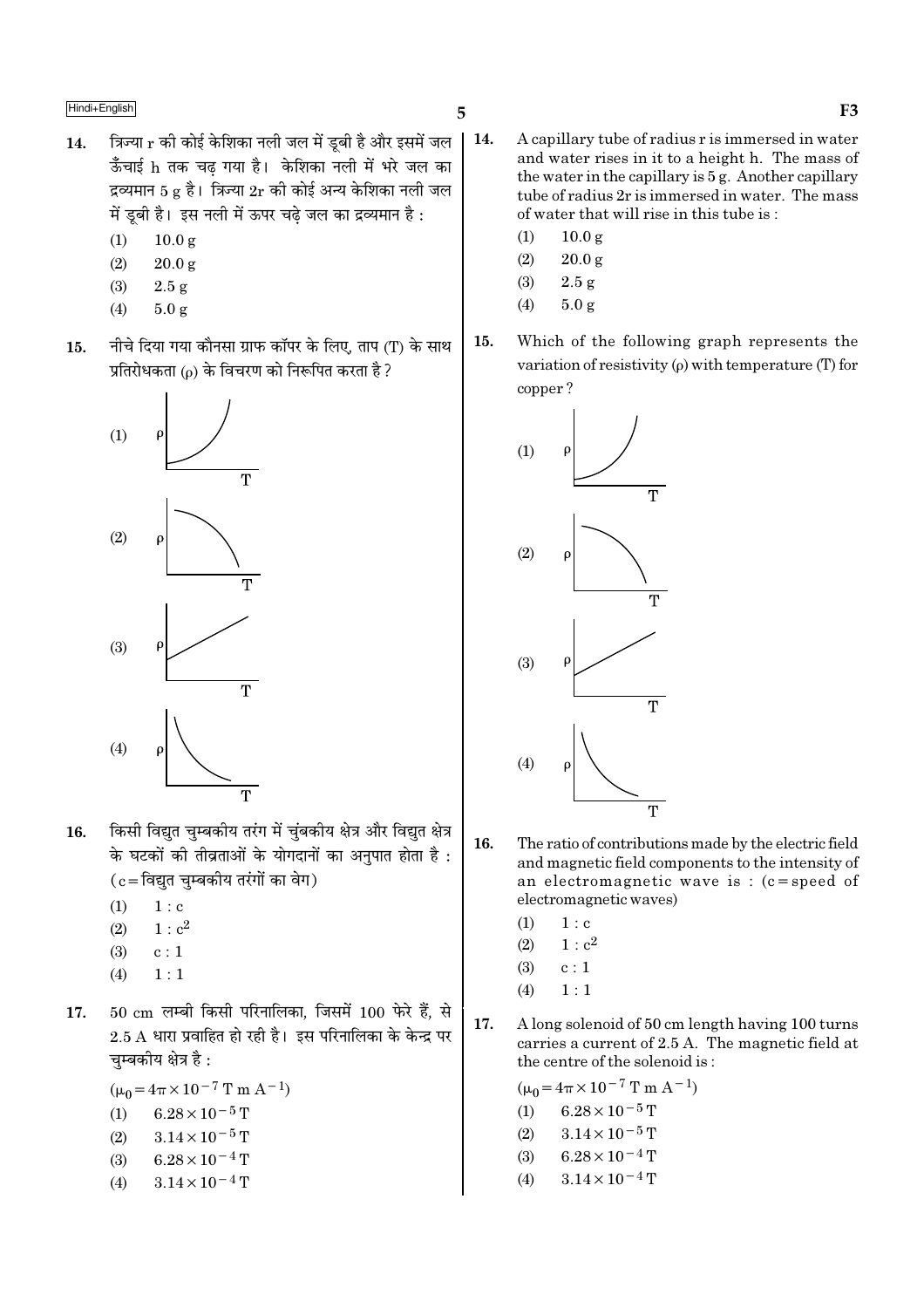| F <sub>3</sub> |                                                                                                                                                                                                                                                                                                | 6                                                                                                                |     |        | Hindi+English                                                                                                                                                                                                                                                                            |  |  |
|----------------|------------------------------------------------------------------------------------------------------------------------------------------------------------------------------------------------------------------------------------------------------------------------------------------------|------------------------------------------------------------------------------------------------------------------|-----|--------|------------------------------------------------------------------------------------------------------------------------------------------------------------------------------------------------------------------------------------------------------------------------------------------|--|--|
| 18.            |                                                                                                                                                                                                                                                                                                | निम्नलिखित में से किसके लिए बोर मॉडल वैध <b>नहीं</b> है?                                                         | 18. | valid? | For which one of the following, Bohr model is not                                                                                                                                                                                                                                        |  |  |
|                | ड्यूटरॉन परमाण्<br>(1)                                                                                                                                                                                                                                                                         |                                                                                                                  |     | (1)    | Deuteron atom                                                                                                                                                                                                                                                                            |  |  |
|                | (2)                                                                                                                                                                                                                                                                                            | एकधा आयनित नियॉन परमाणु $(Ne+)$                                                                                  |     | (2)    | Singly ionised neon atom $(Ne^+)$                                                                                                                                                                                                                                                        |  |  |
|                | हाइड्रोजन परमाणु<br>(3)                                                                                                                                                                                                                                                                        |                                                                                                                  |     | (3)    | Hydrogen atom                                                                                                                                                                                                                                                                            |  |  |
|                | (4)                                                                                                                                                                                                                                                                                            | एकधा आयनित हीलियम परमाणु (He $^+$ )                                                                              |     | (4)    | Singly ionised helium atom $(He+)$                                                                                                                                                                                                                                                       |  |  |
| 19.            | किसी पदार्थ के $0.5$ g के तुल्यांक ऊर्जा है :                                                                                                                                                                                                                                                  |                                                                                                                  | 19. |        | The energy equivalent of $0.5$ g of a substance is:                                                                                                                                                                                                                                      |  |  |
|                | $1.5 \times 10^{13}$ J<br>(1)                                                                                                                                                                                                                                                                  |                                                                                                                  |     | (1)    | $1.5 \times 10^{13}$ J                                                                                                                                                                                                                                                                   |  |  |
|                | $0.5 \times 10^{13}$ J<br>(2)                                                                                                                                                                                                                                                                  |                                                                                                                  |     | (2)    | $0.5 \times 10^{13}$ J                                                                                                                                                                                                                                                                   |  |  |
|                | $4.5 \times 10^{16}$ J<br>(3)                                                                                                                                                                                                                                                                  |                                                                                                                  |     | (3)    | $4.5 \times 10^{16}$ J                                                                                                                                                                                                                                                                   |  |  |
|                | $4.5 \times 10^{13}$ J<br>(4)                                                                                                                                                                                                                                                                  |                                                                                                                  |     | (4)    | $4.5 \times 10^{13}$ J                                                                                                                                                                                                                                                                   |  |  |
| 20.            | क्या है ?                                                                                                                                                                                                                                                                                      | सार्थक अंकों को महत्व देते हुए 9.99 m $-0.0099$ m का मान                                                         | 20. |        | Taking into account of the significant figures, what<br>is the value of $9.99 \text{ m} - 0.0099 \text{ m}$ ?                                                                                                                                                                            |  |  |
|                | $9.980 \text{ m}$<br>(1)                                                                                                                                                                                                                                                                       |                                                                                                                  |     | (1)    | $9.980 \text{ m}$                                                                                                                                                                                                                                                                        |  |  |
|                | 9.9 <sub>m</sub><br>(2)                                                                                                                                                                                                                                                                        |                                                                                                                  |     | (2)    | 9.9 <sub>m</sub>                                                                                                                                                                                                                                                                         |  |  |
|                | $9.9801 \text{ m}$<br>(3)                                                                                                                                                                                                                                                                      |                                                                                                                  |     | (3)    | $9.9801 \text{ m}$                                                                                                                                                                                                                                                                       |  |  |
|                | (4)<br>$9.98 \text{ m}$                                                                                                                                                                                                                                                                        |                                                                                                                  |     | (4)    | $9.98 \text{ m}$                                                                                                                                                                                                                                                                         |  |  |
| 21.            | किसी गिटार में समान पदार्थ की बनी दो डोरियों ${\rm A}$ और ${\rm B}$ के<br>स्वर हल्के से मेल नहीं खा रहे हैं और 6 Hz आवृत्ति के<br>विस्पन्द उत्पन्न कर रहे हैं। जब B में तनाव को कुछ कम कर<br>दिया जाता है, तो विस्पन्द आवृत्ति बढ़कर<br>$7$ Hz हो जाती है। यदि A की आवृत्ति 530 Hz है, तो B की |                                                                                                                  |     |        | In a guitar, two strings A and B made of same<br>material are slightly out of tune and produce beats<br>of frequency 6 Hz. When tension in B is slightly<br>decreased, the beat frequency increases to 7 Hz.<br>If the frequency of A is 530 Hz, the original<br>frequency of B will be: |  |  |
|                | मूल आवृत्ति है :                                                                                                                                                                                                                                                                               |                                                                                                                  |     |        | $(1)$ 536 Hz                                                                                                                                                                                                                                                                             |  |  |
|                | $536\,\mathrm{Hz}$<br>(1)                                                                                                                                                                                                                                                                      |                                                                                                                  |     | (2)    | 537 Hz                                                                                                                                                                                                                                                                                   |  |  |
|                | $537\,\mathrm{Hz}$<br>(2)                                                                                                                                                                                                                                                                      |                                                                                                                  |     | (3)    | 523 Hz                                                                                                                                                                                                                                                                                   |  |  |
|                | $523\,\mathrm{Hz}$<br>(3)                                                                                                                                                                                                                                                                      |                                                                                                                  |     | (4)    | 524 Hz                                                                                                                                                                                                                                                                                   |  |  |
|                | $524\,\mathrm{Hz}$<br>(4)                                                                                                                                                                                                                                                                      |                                                                                                                  |     |        |                                                                                                                                                                                                                                                                                          |  |  |
| 22.            |                                                                                                                                                                                                                                                                                                | कोई श्रेणी LCR परिपथ किसी ए.सी. वोल्टता स्रोत से संयोजित<br>है।  जब L को हटा लिया जाता है, तो धारा और वोल्टता के | 22. |        | A series LCR circuit is connected to an ac voltage<br>source. When L is removed from the circuit, the<br>phase difference between current and voltage                                                                                                                                    |  |  |
|                |                                                                                                                                                                                                                                                                                                | बीच $\frac{11}{3}$ का कलान्तर होता है। यदि इसके स्थान पर परिपथ से                                                |     |        | is $\frac{\pi}{3}$ . If instead C is removed from the circuit,                                                                                                                                                                                                                           |  |  |
|                | ही रहता है। इस परिपथ का शक्ति गुणक है:                                                                                                                                                                                                                                                         | C को हटाते हैं, तो भी धारा और वोल्टता के बीच कलान्तर $\frac{\pi}{3}$                                             |     |        | the phase difference is again $\frac{1}{3}$ between current<br>and voltage. The power factor of the circuit is:                                                                                                                                                                          |  |  |
|                | 1.0<br>(1)                                                                                                                                                                                                                                                                                     |                                                                                                                  |     | (1)    | $1.0\,$                                                                                                                                                                                                                                                                                  |  |  |
|                | $-1.0$<br>(2)                                                                                                                                                                                                                                                                                  |                                                                                                                  |     | (2)    | $-1.0$                                                                                                                                                                                                                                                                                   |  |  |
|                | शून्य<br>(3)                                                                                                                                                                                                                                                                                   |                                                                                                                  |     | (3)    | zero                                                                                                                                                                                                                                                                                     |  |  |
|                | $0.5\,$<br>(4)                                                                                                                                                                                                                                                                                 |                                                                                                                  |     | (4)    | $0.5\,$                                                                                                                                                                                                                                                                                  |  |  |
|                |                                                                                                                                                                                                                                                                                                |                                                                                                                  |     |        |                                                                                                                                                                                                                                                                                          |  |  |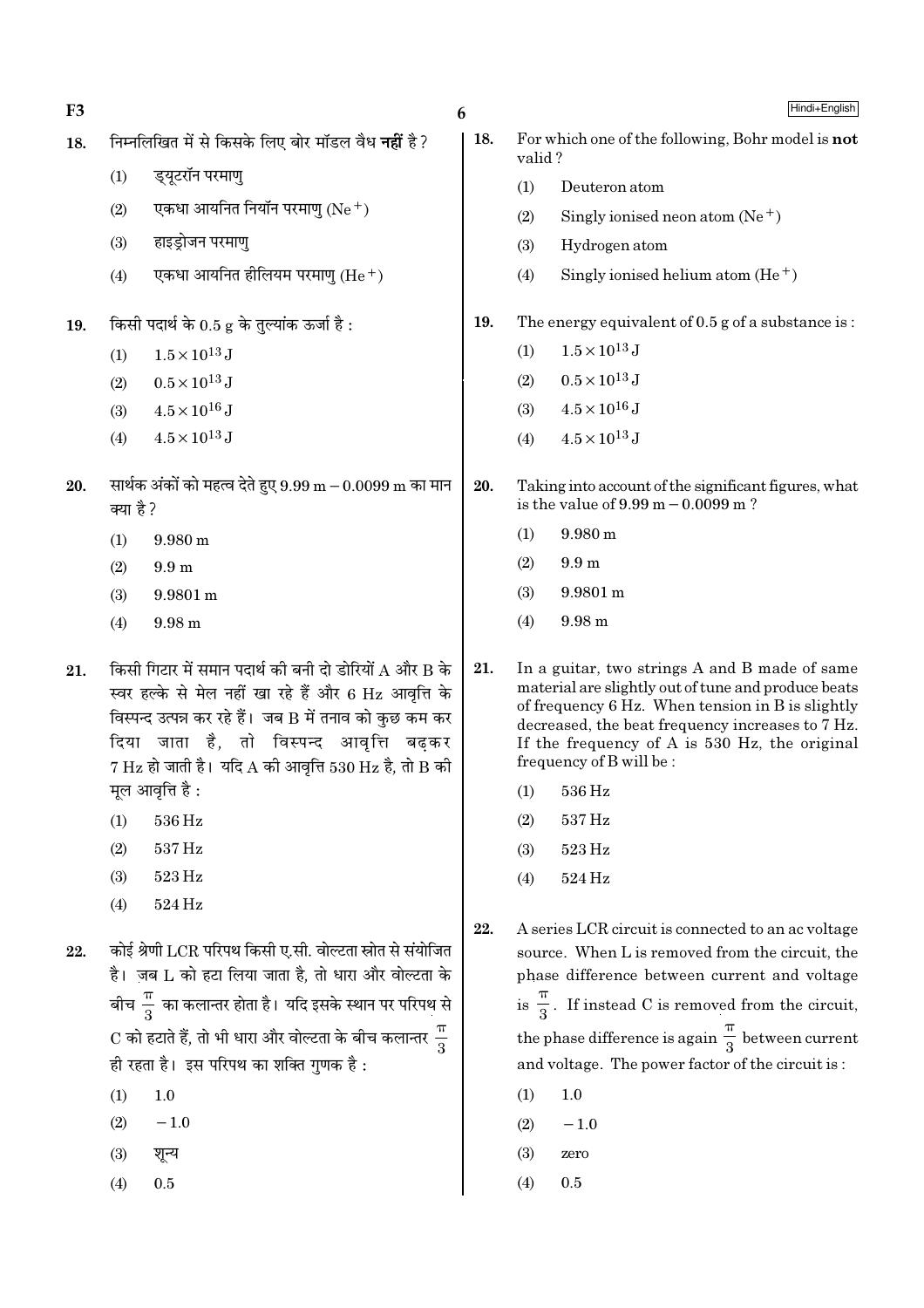- $r_1$  और  $r_2$  त्रिज्याओं ( $r_1 = 1.5 r_2$ ) के दो कॉपर के ठोस गोलों 23. के ताप में 1 K की वद्धि करने के लिए आवश्यक ऊष्माओं की मात्राओं का अनुपात है :
	- $(1)$
	- $(2)$
	- $rac{3}{2}$   $rac{5}{3}$   $rac{5}{3}$   $rac{27}{8}$
	- $(3)$
	- $(4)$
- किसी अन्तरापृष्ठ के लिए ब्रूस्टर कोण  $i_h$  होना चाहिए : 24.
	- $45^{\circ} < i_h < 90^{\circ}$  $(1)$
	- $(2)$  $i_h = 90^{\circ}$
	- $0^{\circ} < i_b < 30^{\circ}$  $(3)$
	- $(4)$  $30^{\circ} < i_h < 45^{\circ}$
- समान धारिता के दो सिलिण्डर A और B एक दूसरे से किसी 25. स्टॉप कॉक से होते हुए जुडे हैं।  ${\rm A}$  में मानक ताप और दाब पर कोई आदर्श गैस भरी है। B पूर्णत: निर्वातित है। समस्त निकाय ऊष्मीयरोधित है। स्टॉप कॉक को अचानक खोल दिया गया है। यह प्रक्रिया है:
	- समआयतनी  $(1)$
	- समदाबी  $(2)$
	- समतापी  $(3)$
	- रुद्धोष्म  $(4)$
- $599$  धारणशीलता की किसी लोहे की छड पर  $1200\,\mathrm{A\,m^{-1}}$ 26. तीव्रता का चुम्बकीय क्षेत्र लगाया गया है। इस छड के पदार्थ की पारगम्यता है :
	- $(\mu_0 = 4\pi \times 10^{-7} \text{ T m A}^{-1})$
	- $2.4\pi \times 10^{-5}$  T m  $\rm A^{-1}$  $(1)$
	- $2.4\pi \times 10^{-7}$  T m A<sup>-1</sup>  $(2)$
	- $(3)$  $2.4\pi \times 10^{-4}$  T m A<sup>-1</sup>
	- $8.0 \times 10^{-5}$  T m A<sup>-1</sup>  $(4)$
- किसी समान्तर पट्टिका संधारित्र, जिसमें माध्यम के रूप में वाय 27. भरी है, की धारिता 6  $\mu$ F है। कोई परावैद्युत माध्यम भरने पर इसकी धारिता 30  $\mu$ F हो जाती है। इस माध्यम का परावैद्युतांक है :
	- $(\epsilon_0 = 8.85 \times 10^{-12} \text{ C}^2 \text{ N}^{-1} \text{ m}^{-2})$
	- $0.44 \times 10^{-10}$  C<sup>2</sup> N<sup>-1</sup> m<sup>-2</sup>  $(1)$
	- $5.00$   $\mathrm{C}^2$  N  $^{-1}$  m  $^{-2}$  $(2)$
	- $0.44 \times 10^{-13}$  C<sup>2</sup> N<sup>-1</sup> m<sup>-2</sup>  $(3)$
	- $1.77 \times 10^{-12}$  C<sup>2</sup> N<sup>-1</sup> m<sup>-2</sup>  $(4)$
- 23. The quantities of heat required to raise the temperature of two solid copper spheres of radii  $r_1$  and  $r_2$  ( $r_1$ =1.5  $r_2$ ) through 1 K are in the ratio:
	- $\boldsymbol{3}$  $(1)$  $\frac{1}{2}$   $\frac{5}{3}$  $(2)$  $(3)$  $(4)$
- 24. The Brewsters angle  $i_b$  for an interface should be :
	- $45^{\circ} < i_b < 90^{\circ}$  $(1)$
	- $i_b = 90^{\circ}$  $(2)$
	- $0^{\circ} < i_h < 30^{\circ}$  $(3)$
	- $30^{\circ} < i_h < 45^{\circ}$  $(4)$
- 25. Two cylinders A and B of equal capacity are connected to each other via a stop cock. A contains an ideal gas at standard temperature and pressure. B is completely evacuated. The entire system is thermally insulated. The stop cock is suddenly opened. The process is:
	- $(1)$ isochoric
	- $(2)$ isobaric
	- $(3)$ isothermal
	- adiabatic  $(4)$
- 26. An iron rod of susceptibility 599 is subjected to a magnetising field of 1200 A  $m<sup>-1</sup>$ . The permeability of the material of the rod is:

$$
(\mu_0 = 4\pi \times 10^{-7} \text{ T m A}^{-1})
$$

- $2.4\pi \times 10^{-5}$  T m A<sup>-1</sup>  $(1)$
- $2.4\pi \times 10^{-7}$  T m A<sup>-1</sup>  $(2)$
- $2.4\pi \times 10^{-4}$  T m A<sup>-1</sup>  $(3)$
- $8.0 \times 10^{-5}$  T m A<sup>-1</sup>  $(4)$
- 27. The capacitance of a parallel plate capacitor with air as medium is  $6 \mu$ F. With the introduction of a dielectric medium, the capacitance becomes  $30 \mu$ F. The permittivity of the medium is:
	- $(\epsilon_0 = 8.85 \times 10^{-12} \text{ C}^2 \text{ N}^{-1} \text{ m}^{-2})$  $0.44 \times 10^{-10}$  C<sup>2</sup> N<sup>-1</sup> m<sup>-2</sup>  $(1)$  $5.00 C^2 N^{-1} m^{-2}$  $(2)$  $0.44 \times 10^{-13}$  C<sup>2</sup> N<sup>-1</sup> m<sup>-2</sup>  $(3)$  $1.77 \times 10^{-12}$  C<sup>2</sup> N<sup>-1</sup> m<sup>-2</sup>  $(4)$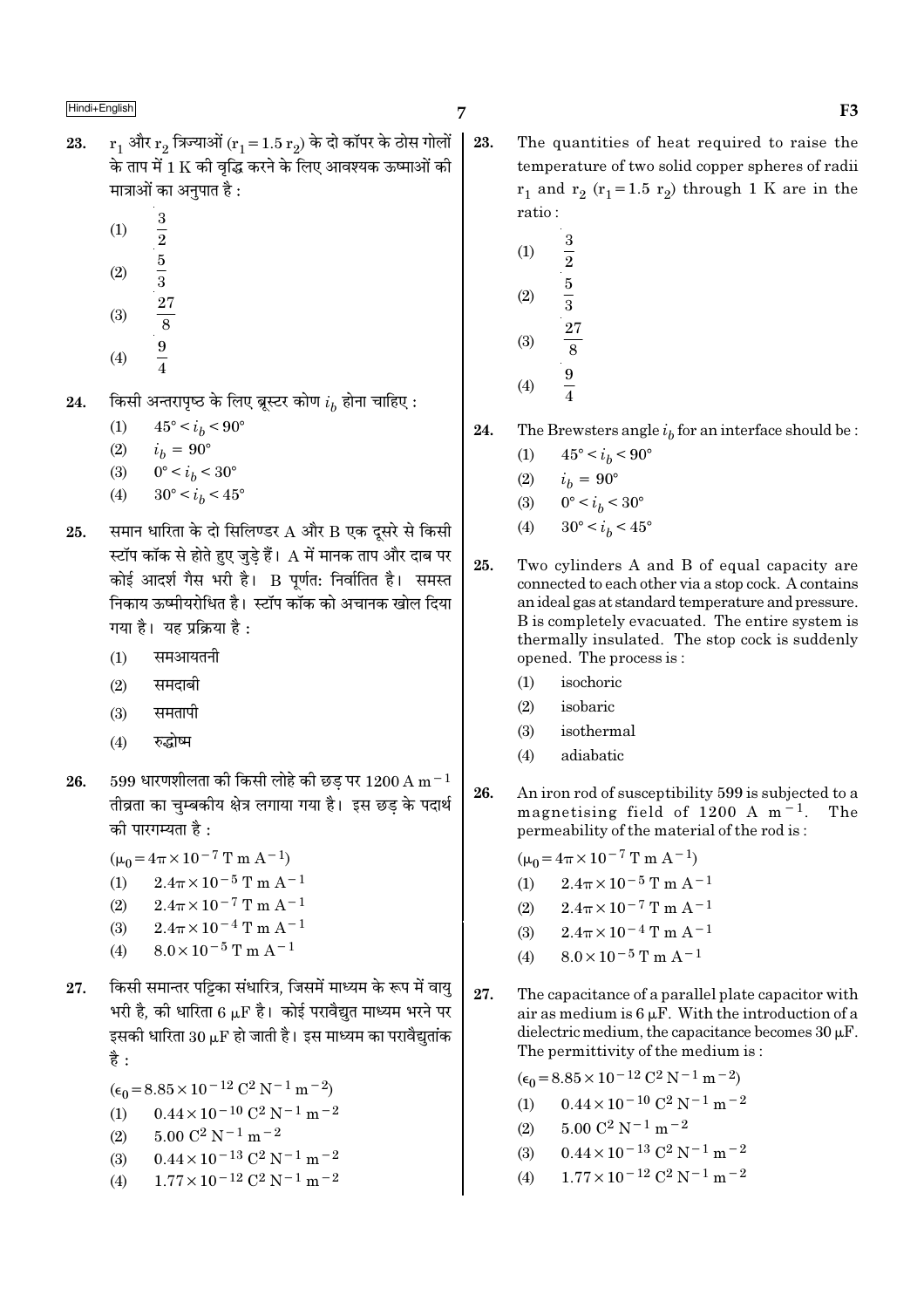- किसी आवेशित कण, जिसका  $3 \times 10^{-10}$  Vm  $^{-1}$  तीव्रता के 28. विद्यत क्षेत्र में अपवाह वेग  $7.5 \times 10^{-4}$  m s<sup>-1</sup> है, की  $m^2 V^{-1} s^{-1}$  में गतिशीलता है:
	- $2.5 \times 10^{-6}$  $(1)$
	- $2.25\times10^{-15}$  $(2)$
	- $2.25 \times 10^{15}$  $(3)$
	- $2.5\times10^6$  $(4)$
- नीचे किसी प्रतिरोध का वर्ण कोड दिया गया है : 29.



इसके प्रतिरोध और सह्यता के मान क्रमश: हैं:

- $(1)$  $4.7 \text{ k}\Omega, 5\%$
- $(2)$  $470 \Omega, 5\%$
- $470 \text{ k}\Omega$ , 5%  $(3)$
- $47 k\Omega, 10\%$  $(4)$
- प्रतिरोध के ऋणात्मक ताप गुणांक वाले ठोस होते हैं : 30.
	- केवल अर्धचालक  $(1)$
	- रोधी और अर्धचालक  $(2)$
	- धातएँ  $(3)$
	- केवल रोधी  $(4)$
- पृथ्वी के पृष्ठ पर किसी पिण्ड का भार 72 N है। पृथ्वी की 31. क्रिज्या की आधी दुरी के बराबर ऊँचाई पर इस पिण्ड पर गुरुत्वाकर्षण बल कितना होगा ?
	- 30 N  $(1)$
	- $(2)$ 24 N
	- 48 N  $(3)$
	- 32 N  $(4)$
- $40 \mu$ F के किसी संधारित्र को  $200 \text{ V}$ ,  $50 \text{ Hz}$  की ac आपूर्ति 32. से संयोजित किया गया है। इस परिपथ में धारा का वर्ग माध्य मूल (rms) मान है, लगभग:
	- $2.5A$  $(1)$
	- $(2)$ 25.1 A
	- $(3)$  $1.7A$
	- $2.05A$  $(4)$
- $\vert$  28. A charged particle having drift velocity of  $7.5 \times 10^{-4}$  m s<sup>-1</sup> in an electric field of  $3 \times 10^{-10}$  Vm<sup>-1</sup>, has a mobility in m<sup>2</sup> V<sup>-1</sup> s<sup>-1</sup>  $of:$ 
	- $2.5 \times 10^{-6}$  $(1)$
	- $2.25 \times 10^{-15}$  $(2)$
	- $2.25\times10^{15}$  $(3)$
	- $2.5 \times 10^6$  $(4)$
	- 29. The color code of a resistance is given below:



The values of resistance and tolerance, respectively, are :

- $4.7 \text{ k}\Omega, 5\%$  $(1)$
- $470 \Omega, 5\%$  $(2)$
- $470 \text{ k}\Omega$ , 5%  $(3)$
- $(4)$  $47 k\Omega$ . 10%
- 30. The solids which have the negative temperature coefficient of resistance are:
	- $(1)$ semiconductors only
	- $(2)$ insulators and semiconductors
	- metals  $(3)$
	- insulators only  $(4)$
- 31. A body weighs 72 N on the surface of the earth. What is the gravitational force on it, at a height equal to half the radius of the earth?
	- 30 N  $(1)$
	- 24 N  $(2)$
	- 48 N  $(3)$
	- 32 N  $(4)$
- 32. A 40  $\mu$ F capacitor is connected to a 200 V, 50 Hz ac supply. The rms value of the current in the circuit is, nearly :
	- $(1)$  $2.5A$
	- $(2)$ 25.1 A
	- $1.7A$  $(3)$
	- $(4)$  $2.05A$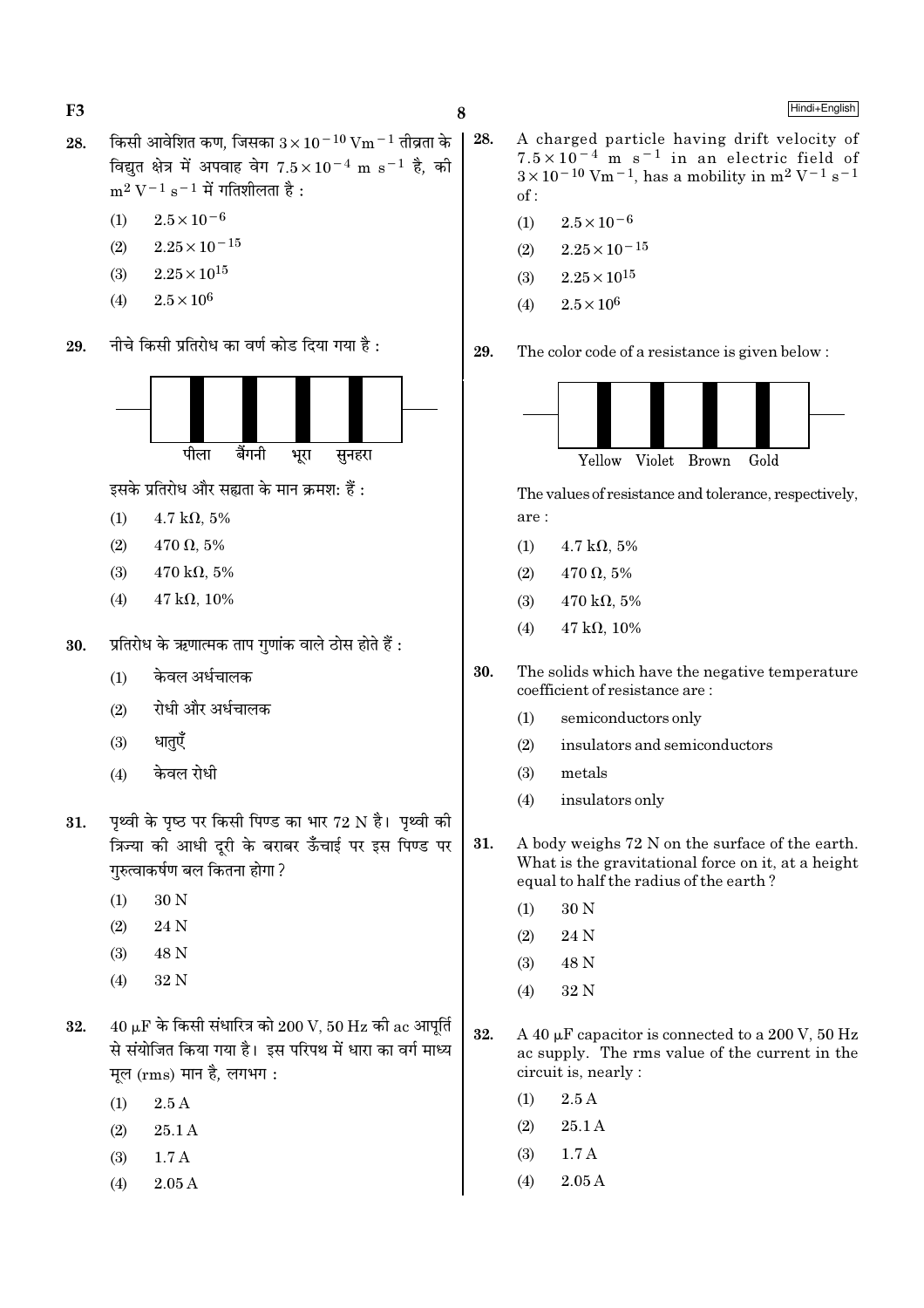- सरल आवर्ती गति करते किसी कण के विस्थापन और त्वरण के 33. बीच कलान्तर होता है $\cdot$ 
	- $rac{\pi}{2}$  rad  $(1)$
	- शून्य  $(2)$
	- $\pi$  rad  $(3)$
	- $rac{3\pi}{2}$  rad  $(4)$
- किसी एकपरमाणुक गैस की औसत तापीय ऊर्जा होती है: 34. (बोल्ट्समान नियतांक= $k_B$  तथा निरपेक्ष ताप=T)
	- $\frac{5}{2}$   $\mathrm{k}_{\mathrm{B}}\mathrm{T}$  $(1)$  $\frac{7}{2} k_{\rm B}T$ <br> $\frac{1}{2} k_{\rm B}T$  $(2)$  $(3)$  $rac{3}{2}$  k<sub>B</sub>T  $(4)$
- देहली आवृत्ति की 1.5 गुनी आवृत्ति का प्रकाश, प्रकाश सुग्राही 35. पदार्थ पर आपतन करता है। यदि प्रकाश की आवृत्ति आधी तथा उसकी तीव्रता दो गनी कर दी जाए. तो प्रकाश विद्यत धारा कितनी होगी ?
	- एक-चौथाई  $(1)$
	- $(2)$ शून्य
	- दो गुनी  $(3)$
	- चार गुनी  $(4)$
- अनुप्रस्थ काट क्षेत्रफल  $A$  तथा लम्बाई  $L$  का कोई तार किसी 36. स्थायी टेक से लटका है। इस तार के मुक्त सिरे से किसी द्रव्यमान M को निलंबित करने पर इसकी लम्बाई  $L_1$  हो जाती है। यंग-गणांक के लिए व्यंजक है:
	- MgL  $(1)$  $AL_1$ MgL  $(2)$  $\overline{A(L_1 - L)}$  $M_{\alpha}I$

$$
(3) \quad \frac{mg_{11}}{AL}
$$

$$
(4) \qquad \frac{\text{Mg}(L_1 - L)}{\text{AL}}
$$

- $\boldsymbol{q}$ 
	- 33. The phase difference between displacement and acceleration of a particle in a simple harmonic motion is:

(1) 
$$
\frac{\pi}{2}
$$
 rad  
(2) zero

 $(3)$  $\pi$  rad

$$
(4) \qquad \frac{3\pi}{2} \text{ rad}
$$

34. The average thermal energy for a mono-atomic gas is :  $(k_R$  is Boltzmann constant and T, absolute temperature)

(1) 
$$
\frac{5}{2} k_{B}T
$$
  
\n(2)  $\frac{7}{2} k_{B}T$   
\n(3)  $\frac{1}{2} k_{B}T$   
\n(4)  $\frac{3}{2} k_{B}T$ 

- 35. Light of frequency 1.5 times the threshold frequency is incident on a photosensitive material. What will be the photoelectric current if the frequency is halved and intensity is doubled?
	- $(1)$ one-fourth
	- $(2)$ zero
	- $(3)$ doubled
	- $(4)$ four times
- 36. A wire of length L, area of cross section A is hanging from a fixed support. The length of the wire changes to  $L_1$  when mass M is suspended from its free end. The expression for Young's modulus is:

(1) 
$$
\frac{MgL}{AL_1}
$$
  
\n(2) 
$$
\frac{MgL}{A(L_1 - L)}
$$
  
\n(3) 
$$
\frac{MgL_1}{AL}
$$
  
\n(4) 
$$
\frac{Mg(L_1 - L)}{AL}
$$

$$
) \frac{mg(L)}{AL}
$$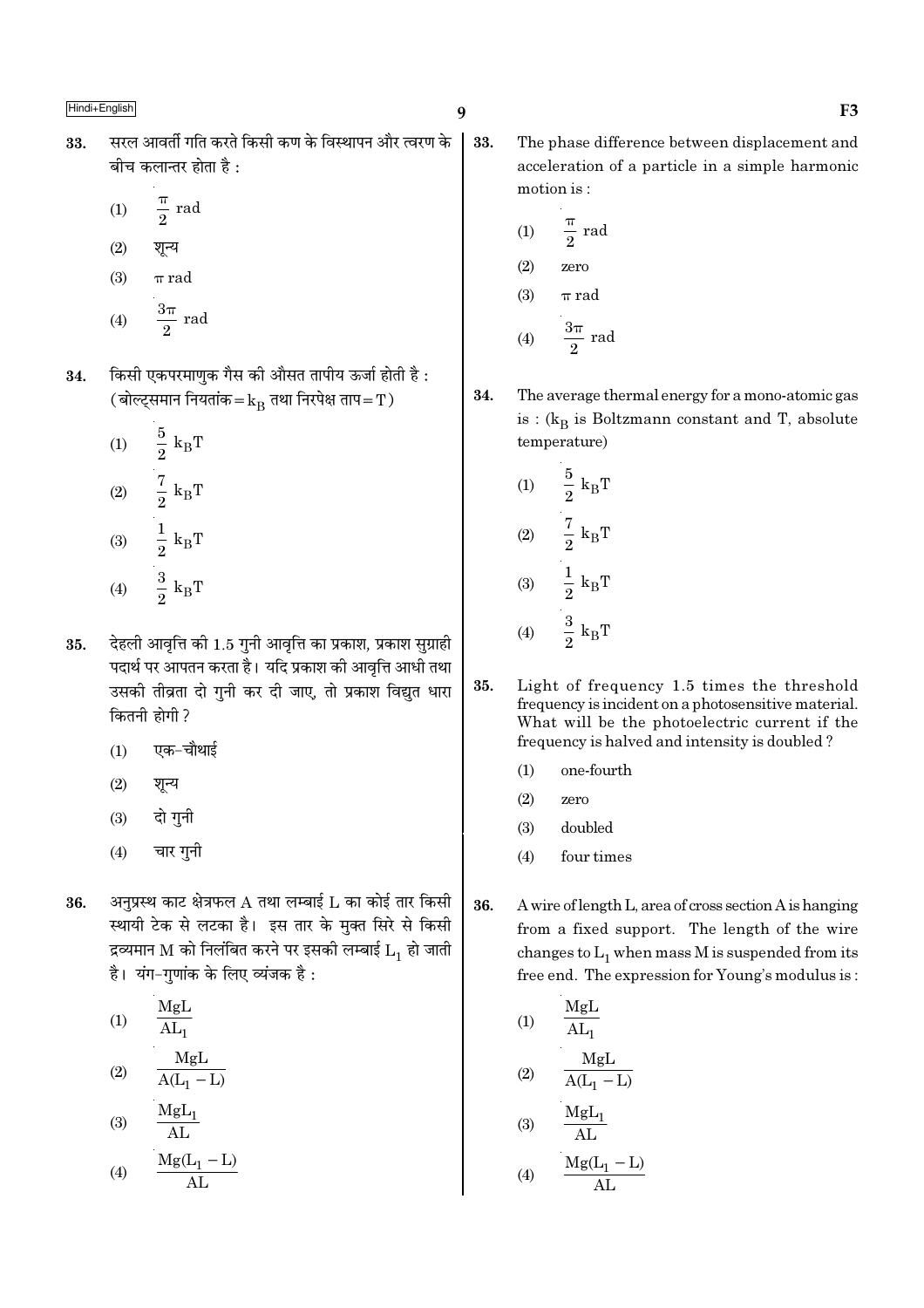F<sub>3</sub>

- कोई किरण लघु प्रिज़्म कोण (प्रिज़्म कोण A) के किसी एक 37. पष्ठ पर आपतन कोण  $i$  पर आपतन करके प्रिज़्म के विपरीत फलक से अभिलम्बवत निर्गत होती है। यदि इस प्रिज़्म के पदार्थ का अपवर्तनांक  $\mu$  है, तो आपतन कोण है, लगभग :
	- $(1)$  $\mu A$
	- $\mu A$  $(2)$  $\overline{2}$  $(3)$
	- $(4)$
- किसी कण, जिसका स्थिति सदिश  $2\overset{\wedge}{k}$  m है, पर जब मूल 38. बिंदु के परित:  $\overrightarrow{3}$   $\overrightarrow{N}$  का कोई बल कार्य करता है, तो बलआघूर्ण ज्ञात कीजिए।
	- $-6\hat{i}$  N m  $(1)$
	- $6 \overset{\wedge}{k}$  N m  $(2)$
	- $6i$  N m  $(3)$
	- $6\stackrel{\wedge}{i}$  N m  $(4)$
- यंग के दिझिरी प्रयोग में. यदि कलासंबद्ध स्रोतों के बीच का 39. पृथकन आधा तथा पर्दे से कलासंबद्ध स्रोतों की दूरी को दो गुना कर दिया जाए, तो फ्रिंज चौड़ाई हो जाएगी :
	- $(1)$ चार गनी
	- एक-चौथाई  $(2)$
	- दो गनी  $(3)$
	- आधी  $(4)$
- DNA में एक बंध को खण्डित करने के लिए आवश्यक ऊर्जा 40.  $10^{-20}$  J है। eV में यह मान है, लगभग:
	- $(1)$ 0.06
	- $(2)$ 0.006
	- $(3)$ 6
	- $(4)$  $0.6$
- जब यूरेनियम के किसी समस्थानिक  $\frac{235}{92}$ U पर न्यूट्रॉन बमबारी 41. करता है, तो  $^{89}_{36}\rm{Kr}$  और तीन न्यूट्रॉनों के साथ उत्पन्न होने वाला नाभिक है :
	- $^{101}_{36}\mathrm{Kr}$  $(1)$
	- $\frac{103}{36}\mathrm{Kr}$  $(2)$
	- $\frac{144}{56}$ Ba  $(3)$
	- $^{91}_{40}Zr$  $(4)$
- A ray is incident at an angle of incidence  $i$  on one surface of a small angle prism (with angle of prism) A) and emerges normally from the opposite surface. If the refractive index of the material of the prism is  $\mu$ , then the angle of incidence is nearly equal  $to$ :
	- $(1)$  $\mu A$ μA  $(2)$  $(3)$  $2A$  $(4)$

 $10$ 

37.

38. Find the torque about the origin when a force of  $3\hat{j}$  N acts on a particle whose position vector is  $2\,\stackrel{\wedge}{k}\,$  m .

- $(1)$  $-6\hat{i}$  N m
- $6 \overset{\wedge}{k}$  N m  $(2)$
- $6i \overset{\wedge}{\smash{\wedge}}$  N m  $(3)$
- $\hat{\mathbf{h}}$   $\hat{i}$  N m  $(4)$
- 39. In Young's double slit experiment, if the separation between coherent sources is halved and the distance of the screen from the coherent sources is doubled, then the fringe width becomes:
	- $(1)$ four times
	- $(2)$ one-fourth
	- $(3)$ double
	- half  $(4)$
- 40. The energy required to break one bond in DNA is  $10^{-20}$  J. This value in eV is nearly :
	- 0.06  $(1)$
	- 0.006  $(2)$
	- $(3)$ 6
	- $(4)$  $0.6$

When a uranium isotope  $^{235}_{92}U$  is bombarded with 41. a neutron, it generates  $\frac{89}{36}$ Kr, three neutrons and:

- $^{101}_{36}\mathrm{Kr}$  $(1)$
- $^{103}_{\phantom{1}36}\mathrm{Kr}$  $(2)$
- $^{144}_{\ 56}$ Ba  $(3)$
- $^{91}_{40}Zr$  $(4)$

# Hindi+English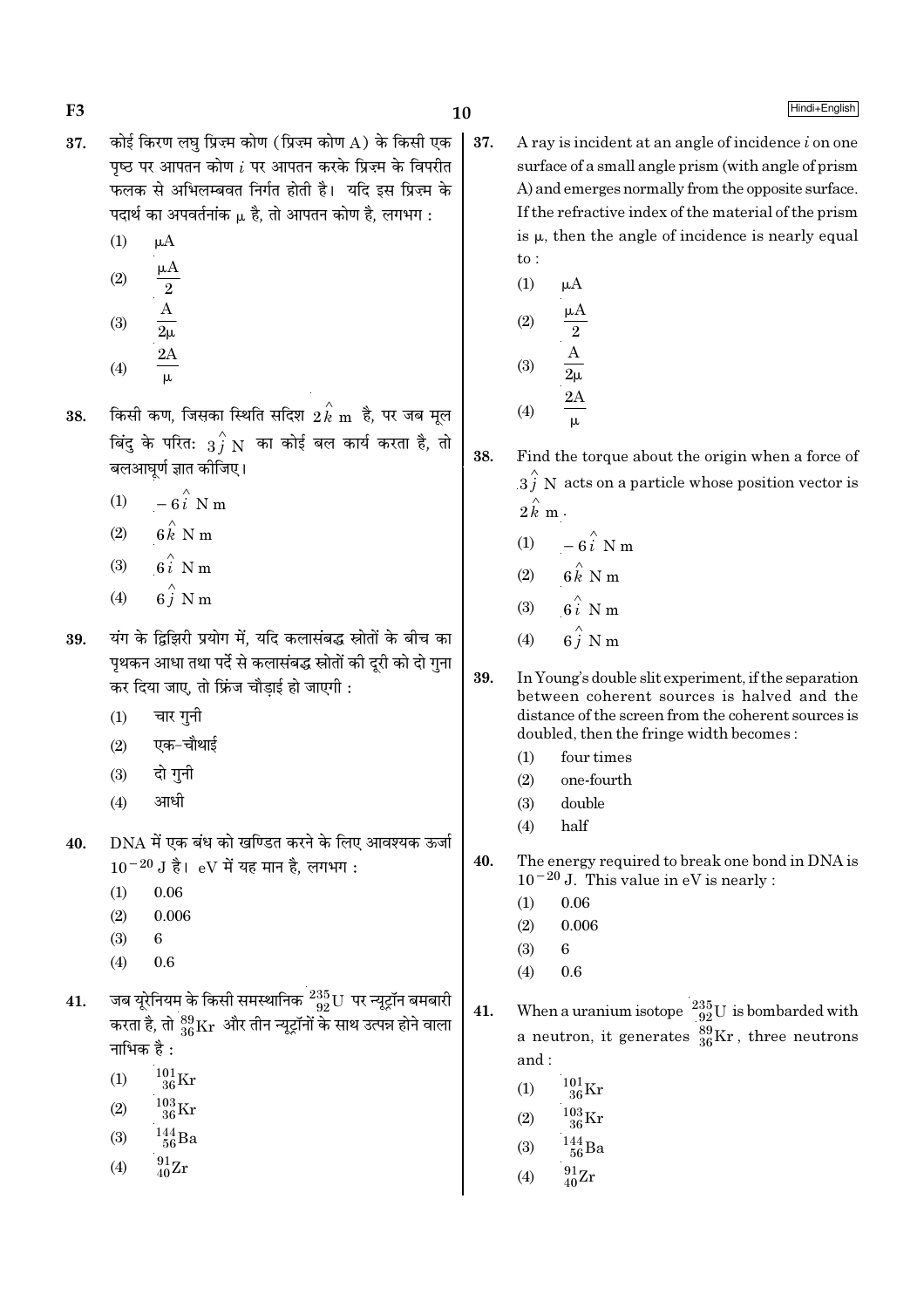| Hindi+English |                                                                                                                                                                                                                                                           | 11  | F <sub>3</sub>                                                                                                                                                                                                                                                                 |
|---------------|-----------------------------------------------------------------------------------------------------------------------------------------------------------------------------------------------------------------------------------------------------------|-----|--------------------------------------------------------------------------------------------------------------------------------------------------------------------------------------------------------------------------------------------------------------------------------|
| 42.           | उपेक्षणीय द्रव्यमान को 1 ${\rm m}$ लम्बी किसी दृढ़ छड़ के दो सिरों<br>से 5 kg और 10 kg द्रव्यमान के दो कण जुड़े हैं।                                                                                                                                      | 42. | Two particles of mass 5 kg and 10 kg respectively<br>are attached to the two ends of a rigid rod of length<br>1 m with negligible mass.                                                                                                                                        |
|               | $5 \text{ kg}$ के कण से इस निकाय के संहति केन्द्र की दूरी (लगभग)<br>है :                                                                                                                                                                                  |     | The centre of mass of the system from the 5 kg<br>particle is nearly at a distance of:                                                                                                                                                                                         |
|               | $67 \text{ cm}$<br>(1)                                                                                                                                                                                                                                    |     | 67 cm<br>(1)                                                                                                                                                                                                                                                                   |
|               | 80 cm<br>(2)                                                                                                                                                                                                                                              |     | 80 cm<br>(2)                                                                                                                                                                                                                                                                   |
|               | $33 \text{ cm}$<br>(3)                                                                                                                                                                                                                                    |     | 33 cm<br>(3)                                                                                                                                                                                                                                                                   |
|               | (4)<br>$50 \text{ cm}$                                                                                                                                                                                                                                    |     | (4)<br>$50 \text{ cm}$                                                                                                                                                                                                                                                         |
| 43.           | $20 \text{ cm}^2$ क्षेत्रफल के किसी अपरावर्ती पृष्ठ पर $20 \text{ W/cm}^2$<br>औसत फ्लक्स के साथ प्रकाश अभिलम्बवत आपतन करता है।<br>1 मिनट की समयावधि में इस पृष्ठ पर प्राप्त की गयी ऊर्जा है :                                                             |     | Light with an average flux of $20 \text{ W/cm}^2$ falls on a<br>non-reflecting surface at normal incidence having<br>surface area $20 \text{ cm}^2$ . The energy received by the<br>surface during time span of 1 minute is:                                                   |
|               | $24 \times 10^3$ J<br>(1)                                                                                                                                                                                                                                 |     | $24 \times 10^3$ J<br>(1)                                                                                                                                                                                                                                                      |
|               | $48 \times 10^3$ J<br>(2)                                                                                                                                                                                                                                 |     | $48\times10^3$ J<br>(2)                                                                                                                                                                                                                                                        |
|               | $10 \times 10^3$ J<br>(3)                                                                                                                                                                                                                                 |     |                                                                                                                                                                                                                                                                                |
|               | $12\times10^3$ J<br>(4)                                                                                                                                                                                                                                   |     | $10 \times 10^3$ J<br>(3)                                                                                                                                                                                                                                                      |
| 44.           | किसी p-n संधि डायोड में अवक्षय-क्षेत्र की चौड़ाई में वृद्धि<br>का कारण है :<br>अग्रदिशिक और पश्चदिशिक बायस दोनों<br>(1)<br>अग्रदिशिक धारा (current) में वृद्धि<br>(2)<br>केवल अग्रदिशिक बायस<br>(3)                                                       | 44. | $12\times10^3$ J<br>(4)<br>The increase in the width of the depletion region<br>in a p-n junction diode is due to:<br>both forward bias and reverse bias<br>(1)<br>increase in forward current<br>(2)<br>(3)<br>forward bias only                                              |
|               | केवल पश्चदिशिक बायस<br>(4)                                                                                                                                                                                                                                |     | (4)<br>reverse bias only                                                                                                                                                                                                                                                       |
| 45.           | किसी मीटर सेतु के बाएँ अन्तराल में संयोजित कोई प्रतिरोध तार<br>इसके दाएँ अन्तराल के 10 $\Omega$ प्रतिरोध को उस बिन्दु पर संतुलित<br>करता है जो सेतु के तार को 3 : 2 के अनुपात में विभाजित करता<br>है। यदि प्रतिरोध तार की लम्बाई 1.5 m है, तो इस प्रतिरोध | 45. | A resistance wire connected in the left gap of a<br>metre bridge balances a 10 $\Omega$ resistance in the<br>right gap at a point which divides the bridge wire<br>in the ratio $3:2$ . If the length of the resistance<br>wire is 1.5 m, then the length of 1 $\Omega$ of the |

 $1.5\times10^{-1}\,\mathrm{m}$  $(1)$ 

तार को वह लम्बाई जिसका प्रतिरोध 1  $\Omega$  होगा, है :

- $1.5\times10^{-2}\,\mathrm{m}$  $(2)$
- $1.0\times10^{-2}\,\mathrm{m}$  $(3)$
- $1.0\times10^{-1}$  m  $(4)$

(4)  $1.0 \times 10^{-1}$  m

resistance wire is:

(1)  $1.5 \times 10^{-1}$  m

(2)  $1.5 \times 10^{-2}$  m

(3)  $1.0 \times 10^{-2}$  m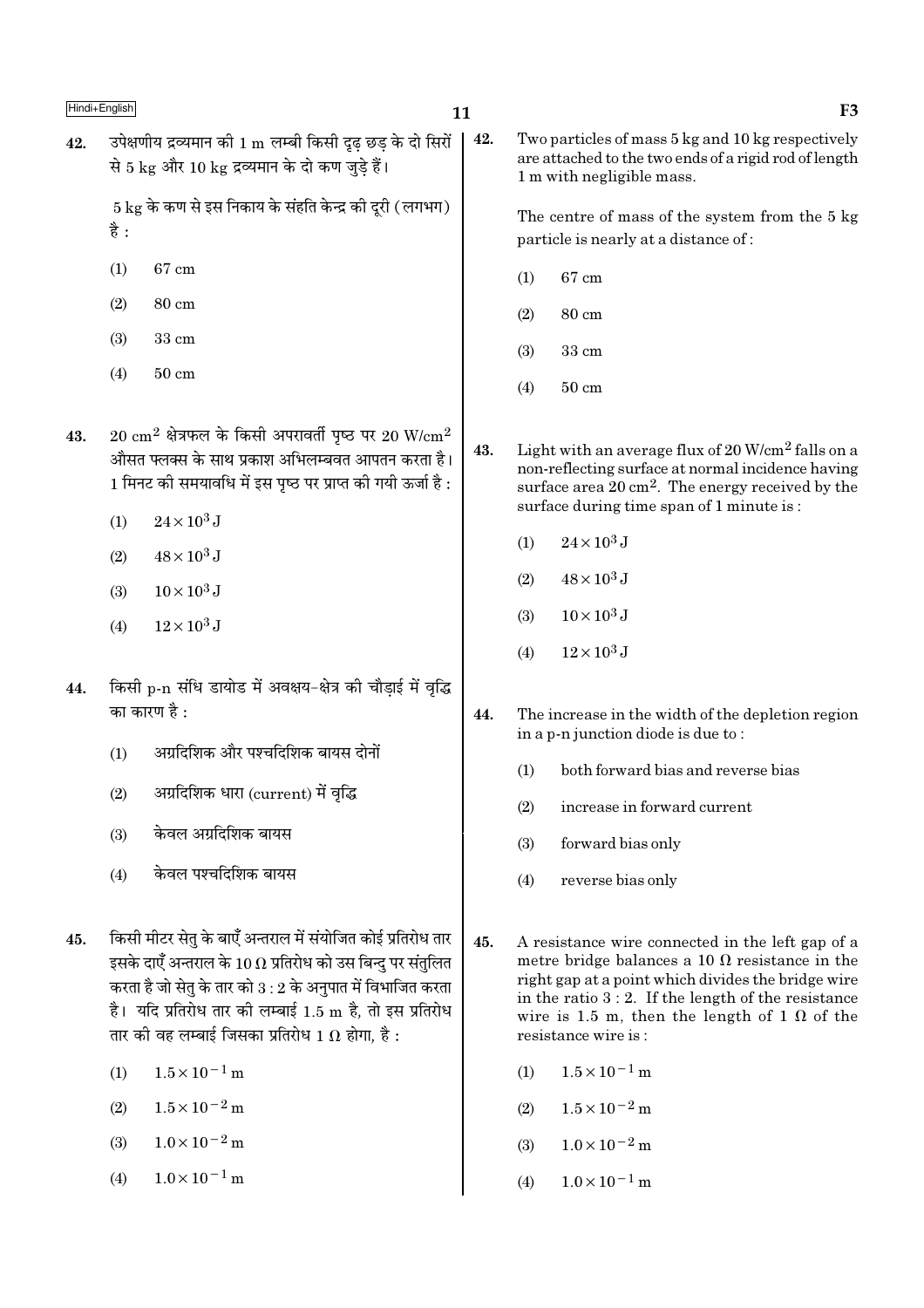अभिक्रियाओं के निम्नलिखित क्रम में X यौगिक को 46. पहचानिए:

 $12$ 

46.









 $CH<sub>2</sub>Cl$  $(4)$ 

- पहचानिए कि कौन–से अणु का अस्तित्व **नहीं** है। 47.
	- $(1)$  $C_2$
	- $(2)$  $O_2$
	- $(3)$  $He<sub>2</sub>$
	- $(4)$  $Li<sub>2</sub>$
- निम्नलिखित में से कौन-सा एक प्राकृतिक बहुलक है ? 48.
	- पॉलिब्यूटाडाईन  $(1)$
	- पॉलि (ब्युटाडाईन-ऐक्रिलोनाइट्राइल)  $(2)$
	- *सिस*-1,4-पॉलिआइसोप्रीन  $(3)$
	- पॉलि (ब्यूटाडाईन-स्टाइरीन)  $(4)$

Identify compound X in the following sequence of reactions:



- 47. Identify a molecule which does not exist.
	- $C_2$  $(1)$
	- $(2)$  ${\rm O}_2$
	- $(3)$ He<sub>2</sub>
	- $(4)$  $Li<sub>2</sub>$
- 48. Which of the following is a natural polymer?
	- polybutadiene  $(1)$
	- $(2)$ poly (Butadiene-acrylonitrile)
	- $(3)$  $cis-1,4$ -polyisoprene
	- $(4)$ poly (Butadiene-styrene)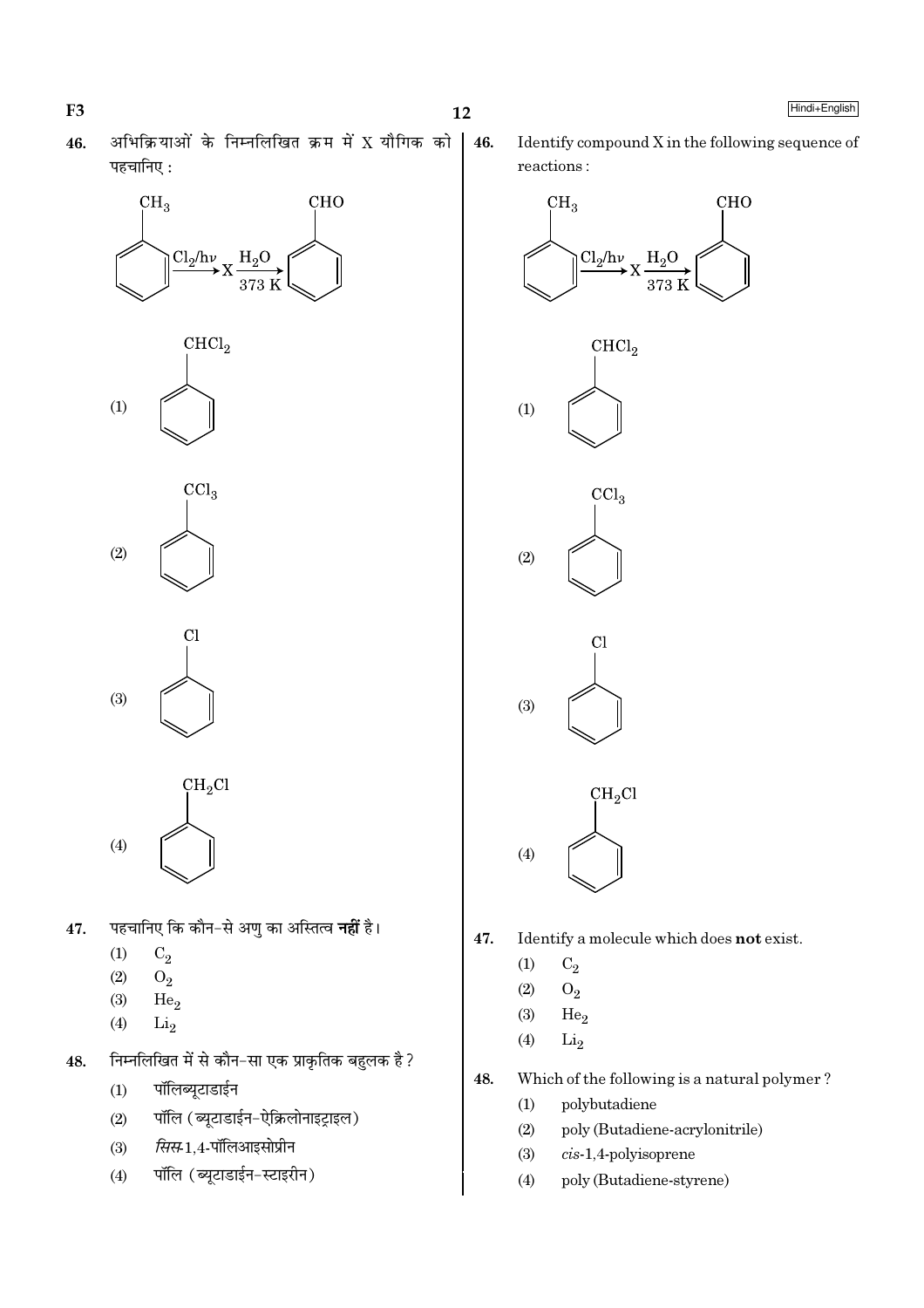- किसी अभिक्रिया के अभिकारकों की सांद्रता में वृद्धि से परिवर्तन 49. 49. होगा :
	- देहली ऊर्जा में  $(1)$
	- संघट्ट आवृत्ति में  $(2)$
	- सक्रियण ऊर्जा में  $(3)$
	- अभिक्रिया की ऊष्मा में  $(4)$
- ऐनिसॉल HI के साथ विदलन द्वारा देता है: 50.









- $\frac{^{175}}{^{71}}$ Lu में प्रोटॉनों, न्यूट्रॉनों और इलेक्ट्रॉनों की संख्याएँ, क्रमश: 51. हैं :
	- $71, 71$  और  $104$  $(1)$
	- $175, 104$  और  $71$  $(2)$
	- $71, 104$  और  $71$  $(3)$
	- $104, 71$  और  $71$  $(4)$
- An increase in the concentration of the reactants of a reaction leads to change in:
	- $(1)$ threshold energy
	- $(2)$ collision frequency
	- $(3)$ activation energy
	- $(4)$ heat of reaction
- Anisole on cleavage with HI gives: 50.





- 51. The number of protons, neutrons and electrons in  $\frac{175}{71}$ Lu, respectively, are:
	- $(1)$ 71, 71 and 104
	- 175, 104 and 71  $(2)$
	- $(3)$ 71, 104 and 71
	- 104, 71 and 71  $(4)$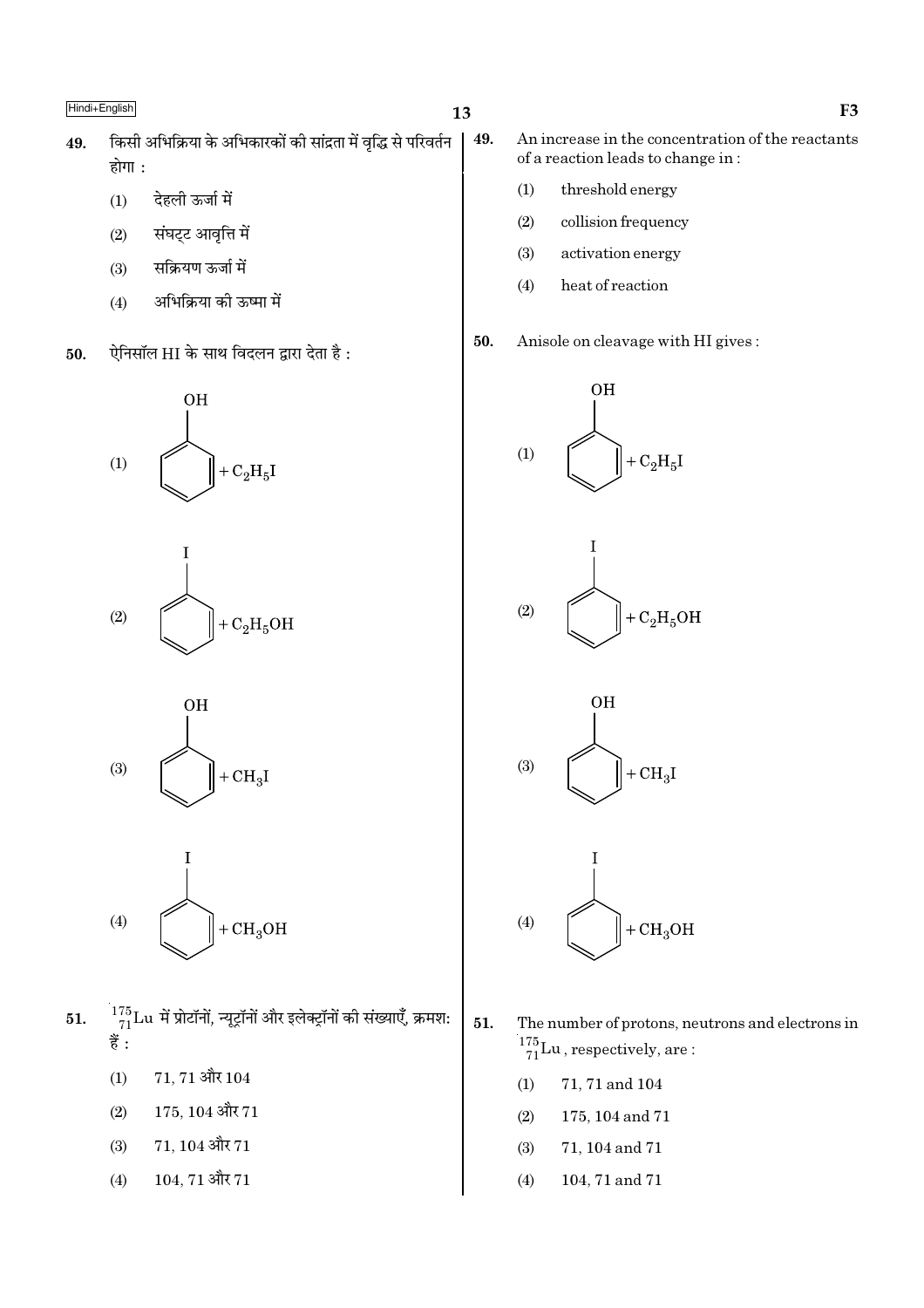| F <sub>3</sub> |                                                                                                               |                                |                                        |                              |                                                 |                                                            | 14  |                                               |                                |                          |                                                                                                                                                                                                     |               | Hindi+English                                         |
|----------------|---------------------------------------------------------------------------------------------------------------|--------------------------------|----------------------------------------|------------------------------|-------------------------------------------------|------------------------------------------------------------|-----|-----------------------------------------------|--------------------------------|--------------------------|-----------------------------------------------------------------------------------------------------------------------------------------------------------------------------------------------------|---------------|-------------------------------------------------------|
| 52.            | $Cr^{2+}$ के लिए, केवल प्रचक्रण चुंबकीय आघूर्ण का परिकलित<br>मान है :                                         |                                |                                        |                              |                                                 |                                                            | 52. | ion is:                                       |                                |                          |                                                                                                                                                                                                     |               | The calculated spin only magnetic moment of $Cr^{2+}$ |
|                | (1)                                                                                                           | 5.92 BM                        |                                        |                              |                                                 |                                                            | (1) | 5.92 BM                                       |                                |                          |                                                                                                                                                                                                     |               |                                                       |
|                | (2)                                                                                                           | 2.84 BM                        |                                        |                              |                                                 |                                                            |     | (2)                                           | 2.84 BM                        |                          |                                                                                                                                                                                                     |               |                                                       |
|                | (3)                                                                                                           | 3.87 BM                        |                                        |                              |                                                 |                                                            |     | (3)                                           | 3.87 BM                        |                          |                                                                                                                                                                                                     |               |                                                       |
|                | (4)                                                                                                           | 4.90 BM                        |                                        |                              |                                                 |                                                            |     | (4)                                           | 4.90 BM                        |                          |                                                                                                                                                                                                     |               |                                                       |
| 53.            |                                                                                                               |                                |                                        | निम्नलिखित को सुमेलित कीजिए: |                                                 |                                                            | 53. |                                               | Match the following:           |                          |                                                                                                                                                                                                     |               |                                                       |
|                |                                                                                                               | ऑक्साइड                        |                                        |                              | प्रकृति                                         |                                                            |     |                                               | Oxide                          |                          |                                                                                                                                                                                                     | <b>Nature</b> |                                                       |
|                | (a)                                                                                                           | $\rm CO$                       |                                        | (i)                          | क्षारीय                                         |                                                            |     | (a)                                           | CO                             |                          | (i)                                                                                                                                                                                                 | Basic         |                                                       |
|                | (b)                                                                                                           | <b>BaO</b>                     |                                        | (ii)                         | उदासीन                                          |                                                            |     | (b)                                           | <b>BaO</b>                     |                          | (ii)                                                                                                                                                                                                | Neutral       |                                                       |
|                |                                                                                                               |                                |                                        |                              | अम्लीय                                          |                                                            |     | $\left( \circ \right)$                        | $\text{Al}_2\text{O}_3$        |                          | (iii)                                                                                                                                                                                               | Acidic        |                                                       |
|                | $\left( \mathrm{c}\right)$                                                                                    | $\text{Al}_2\text{O}_3$        |                                        | (iii)                        |                                                 |                                                            |     | (d)                                           | Cl <sub>2</sub> O <sub>7</sub> |                          | (iv)                                                                                                                                                                                                |               | Amphoteric                                            |
|                | (d)                                                                                                           | Cl <sub>2</sub> O <sub>7</sub> |                                        | (iv)                         | उभयधर्मी                                        |                                                            |     |                                               |                                |                          |                                                                                                                                                                                                     |               | Which of the following is correct option?             |
|                |                                                                                                               |                                |                                        |                              | निम्नलिखित में से कौन-सा <b>सही</b> विकल्प है ? |                                                            |     |                                               | (a)                            | (b)                      | $\left( \mathrm{c}\right)$                                                                                                                                                                          | (d)           |                                                       |
|                |                                                                                                               | (a)                            | (b)                                    | $\left( \mathbf{c} \right)$  | (d)                                             |                                                            |     | (1)                                           | (iii)                          | (iv)                     | (i)                                                                                                                                                                                                 | (ii)          |                                                       |
|                | (1)                                                                                                           | (iii)                          | (iv)                                   | (i)                          | (ii)                                            |                                                            |     | (2)                                           | (iv)                           | (iii)                    | (ii)                                                                                                                                                                                                | (i)           |                                                       |
|                | (2)                                                                                                           | (iv)                           | (iii)                                  | (ii)                         | (i)                                             |                                                            |     | (3)                                           | (i)                            | (ii)                     | (iii)                                                                                                                                                                                               | (iv)          |                                                       |
|                | (3)<br>(4)                                                                                                    | (i)<br>(ii)                    | (ii)<br>(i)                            | (iii)<br>(iv)                | (iv)<br>(iii)                                   |                                                            |     | (4)                                           | (ii)                           | (i)                      | (iv)                                                                                                                                                                                                | (iii)         |                                                       |
| 54.            | यूरिया जल के साथ अभिक्रिया द्वारा A बनाता है जो विघटित<br>होकर B बनता है। जब B को $Cu^{2+}$ (जलीय) से गुज़ारा |                                |                                        |                              | 54.                                             |                                                            |     |                                               |                                |                          | Urea reacts with water to form A which will<br>decompose to form B. B when passed through<br>$Cu^{2+}$ (aq), deep blue colour solution C is formed.<br>What is the formula of C from the following? |               |                                                       |
|                |                                                                                                               |                                |                                        |                              |                                                 | जाता है, तब C का गहरे नीले रंग का विलयन प्राप्त होता है।   |     | (1)                                           | Cu(OH) <sub>2</sub>            |                          |                                                                                                                                                                                                     |               |                                                       |
|                |                                                                                                               |                                |                                        |                              | निम्नलिखित में से $\bf C$ का सूत्र क्या है ?    |                                                            |     | CuCO <sub>3</sub> ·Cu(OH) <sub>2</sub><br>(2) |                                |                          |                                                                                                                                                                                                     |               |                                                       |
|                | (1)                                                                                                           | Cu(OH) <sub>2</sub>            |                                        |                              |                                                 |                                                            |     | (3)<br>CuSO <sub>4</sub>                      |                                |                          |                                                                                                                                                                                                     |               |                                                       |
|                | (2)<br>(3)                                                                                                    | CuSO <sub>4</sub>              | CuCO <sub>3</sub> ·Cu(OH) <sub>2</sub> |                              |                                                 |                                                            |     | $[Cu(NH_3)_4]^{2+}$<br>(4)                    |                                |                          |                                                                                                                                                                                                     |               |                                                       |
|                | (4)                                                                                                           |                                | $[Cu(NH_3)_4]^{2+}$                    |                              |                                                 |                                                            | 55. | option.                                       |                                |                          |                                                                                                                                                                                                     |               | Match the following and identify the correct          |
| 55.            |                                                                                                               |                                |                                        |                              |                                                 | निम्नलिखित को सुमेलित कीजिए और <b>उचित</b> विकल्प पहचानिए। |     | (a)                                           |                                | $CO(g) + H2(g)$          |                                                                                                                                                                                                     | (i)           | $Mg(HCO3)2 +$                                         |
|                | (a)                                                                                                           |                                | $CO(g) + H2(g)$                        |                              | (i)                                             | $Mg(HCO3)2 +$<br>Ca(HCO <sub>3</sub> ) <sub>2</sub>        |     |                                               |                                |                          |                                                                                                                                                                                                     |               | Ca(HCO <sub>3</sub> ) <sub>2</sub>                    |
|                | (b)                                                                                                           | कठोरता                         | जल की अस्थायी                          |                              | (ii)                                            | एक इलेक्ट्रॉन न्यून                                        |     | (b)                                           | water                          | Temporary<br>hardness of |                                                                                                                                                                                                     | (ii)          | An electron<br>deficient hydride                      |
|                |                                                                                                               |                                |                                        |                              |                                                 | हाइड्राइड                                                  |     | $\left( \mathrm{c}\right)$                    | $B_2H_6$                       |                          |                                                                                                                                                                                                     | (iii)         | Synthesis gas                                         |
|                | $\left( \mathrm{c}\right)$                                                                                    | $B_2H_6$                       |                                        |                              | (iii)                                           | संश्लेषण गैस                                               |     | (d)                                           | $H_2O_2$                       |                          |                                                                                                                                                                                                     | (iv)          | Non-planar                                            |
|                | (d)                                                                                                           | $H_2O_2$                       |                                        |                              | (iv)                                            | असमतली संरचना                                              |     |                                               |                                |                          |                                                                                                                                                                                                     |               | structure                                             |
|                |                                                                                                               | (a)                            | (b)                                    | $\left( \mathbf{c} \right)$  | (d)                                             |                                                            |     |                                               | (a)                            | (b)                      | $\left( \mathrm{e}\right)$                                                                                                                                                                          | (d)           |                                                       |
|                | (1)                                                                                                           | (iii)                          | (iv)                                   | (ii)                         | (i)                                             |                                                            |     | (1)<br>(2)                                    | (iii)<br>(i)                   | (iv)<br>(iii)            | (ii)<br>(ii)                                                                                                                                                                                        | (i)<br>(iv)   |                                                       |
|                | (2)                                                                                                           | (i)                            | (iii)                                  | (ii)                         | (iv)                                            |                                                            |     | (3)                                           | (iii)                          | (i)                      | (ii)                                                                                                                                                                                                | (iv)          |                                                       |
|                | (3)                                                                                                           | (iii)                          | (i)                                    | (ii)                         | (iv)                                            |                                                            |     | (4)                                           | (iii)                          | (ii)                     | (i)                                                                                                                                                                                                 | (iv)          |                                                       |
|                | (4)                                                                                                           | (iii)                          | (ii)                                   | (i)                          | (iv)                                            |                                                            |     |                                               |                                |                          |                                                                                                                                                                                                     |               |                                                       |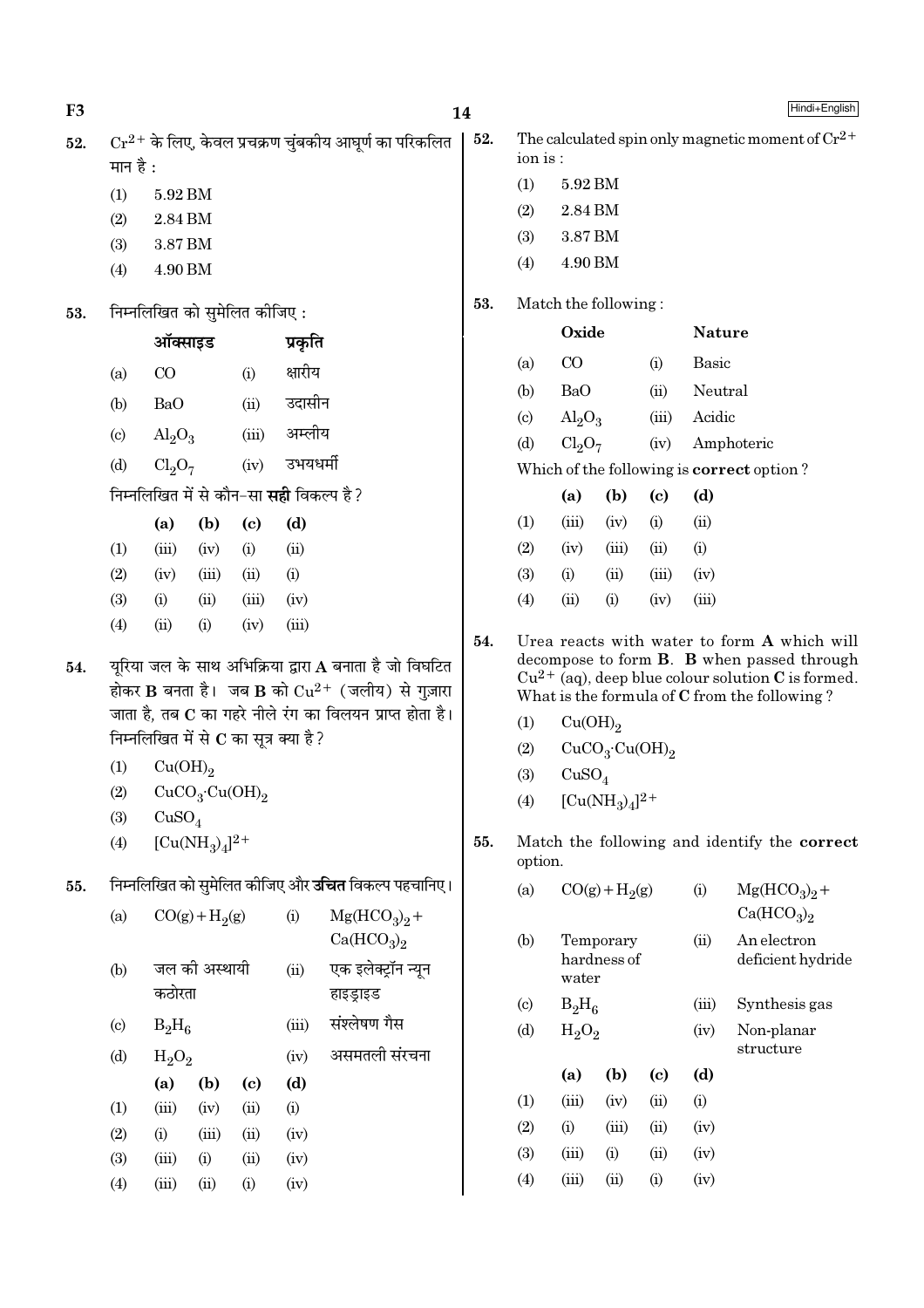- वह मिश्रण जो राउल्ट नियम से धनात्मक विचलन प्रदर्शित 56. 56. करता है है $\cdot$ 
	- ऐसीटोन+क्लोरोफ़ॉर्म  $(1)$
	- क्लोरोएथेन+ब्रोमोएथेन  $(2)$
	- एथानॉल+ऐसीटोन  $(3)$
	- बेन्ज़ीन+टालईन  $(4)$
- बेन्ज़ीन का हिमांक अवनमन स्थिरांक (Ke)  $5.12$  K kg mol $^{-1}$ 57. है। बेन्ज़ीन में एक विद्युत्-अनपघट्य विलेय वाले  $0.078 \text{ m}$ मोललता वाले विलयन का हिमांक अवनमन (दो दशमलव स्थानों तक निकटित). है :
	- $0.40K$  $(1)$
	- $(2)$  $0.60K$
	- $(3)$  $0.20K$
	- $0.80K$  $(4)$
- निम्नलिखित में से अणुओं के किस समुच्चय का शून्य द्विध्नुव 58. आघर्ण होता है ?
	- नाइट्रोजन ट्राइफ्लुओराइड, बेरिलियम डाइफ्लुओराइड,  $(1)$ जल. 1.3-डाइक्लोरोबेन्ज़ीन
	- बोरॉन ट्राइफ्लुओराइड, बेरिलियम डाइफ्लुओराइड, कार्बन  $(2)$ डाइऑक्साइड, 1.4-डाइक्लोरोबेन्ज़ीन
	- अमोनिया. बेरिलियम डाइफ्लुओराइड, जल,  $(3)$ 1.4-डाइक्लोरोबेन्ज़ीन
	- बोरॉन टाइफ्लुओराइड, हाइड़ोजन फ्लुओराइड, कार्बन  $(4)$ डाइऑक्साइड. 1.3-डाइक्लोरोबेन्ज़ीन
- निम्नलिखित में से किसके कारण एक तृतीयक ब्यूटिल 59. कार्बोधनायन एक द्वितीयक ब्यूटिल कार्बोधनायन से अधिक स्थायी होता है ?
	- $-{\rm CH}_3$  समूहों के  $-{\rm R}$  प्रभाव के कारण  $(1)$
	- अतिसंयग्मन  $(2)$
	- $-CH_3$  समूहों के  $-I$  प्रभाव के कारण  $(3)$
	- $-{\rm CH}_3$ समूहों के  $+{\rm R}$  प्रभाव के कारण  $(4)$
- $Ni(OH)_{2}$  की 0.1 M NaOH में विलेयता ज्ञात कीजिए। 60. दिया है कि  $\mathrm{Ni(OH)}_{2}$  का आयनी गुणनफल  $2\times10^{-15}$  है।
	- $1 \times 10^{-13}$  M  $(1)$
	- $1 \times 10^8$  M  $(2)$
	- $2 \times 10^{-13}$  M  $(3)$
	- $2 \times 10^{-8}$  M  $(4)$
- The mixture which shows positive deviation from Raoult's law is:
	- $Acetone + Chloroform$  $(1)$
	- $(2)$  $Chloroethane + Bromoethane$
- $(3)$ Ethanol + Acetone
- Benzene + Toluene  $(4)$
- 57. The freezing point depression constant  $(K_f)$  of benzene is  $5.12 \text{ K}$  kg mol<sup>-1</sup>. The freezing point depression for the solution of molality 0.078 m containing a non-electrolyte solute in benzene is (rounded off upto two decimal places):
	- $0.40K$  $(1)$
	- $0.60K$  $(2)$
	- $0.20K$  $(3)$
	- $0.80K$  $(4)$
- 58. Which of the following set of molecules will have zero dipole moment?
	- $(1)$ Nitrogen trifluoride, beryllium difluoride, water, 1.3-dichlorobenzene
	- $(2)$ Boron trifluoride, beryllium difluoride, carbon dioxide, 1,4-dichlorobenzene
	- $(3)$ Ammonia, beryllium difluoride, water, 1,4-dichlorobenzene
	- $(4)$ Boron trifluoride, hydrogen fluoride, carbon dioxide, 1,3-dichlorobenzene
- 59. A tertiary butyl carbocation is more stable than a secondary butyl carbocation because of which of the following?
	- $(1)$  $-R$  effect of  $-CH<sub>3</sub>$  groups
	- $(2)$ Hyperconjugation
	- $-I$  effect of  $-CH<sub>3</sub>$  groups  $(3)$
	- $+$  R effect of  $-$  CH<sub>3</sub> groups  $(4)$
- 60. Find out the solubility of  $Ni(OH)_2$  in 0.1 M NaOH. Given that the ionic product of  $Ni(OH)_2$  is  $2 \times 10^{-15}$ .
	- $1 \times 10^{-13}$  M  $(1)$
	- $1\times10^8$  M  $(2)$
	- $2 \times 10^{-13}$  M  $(3)$
	- $2 \times 10^{-8}$  M  $(4)$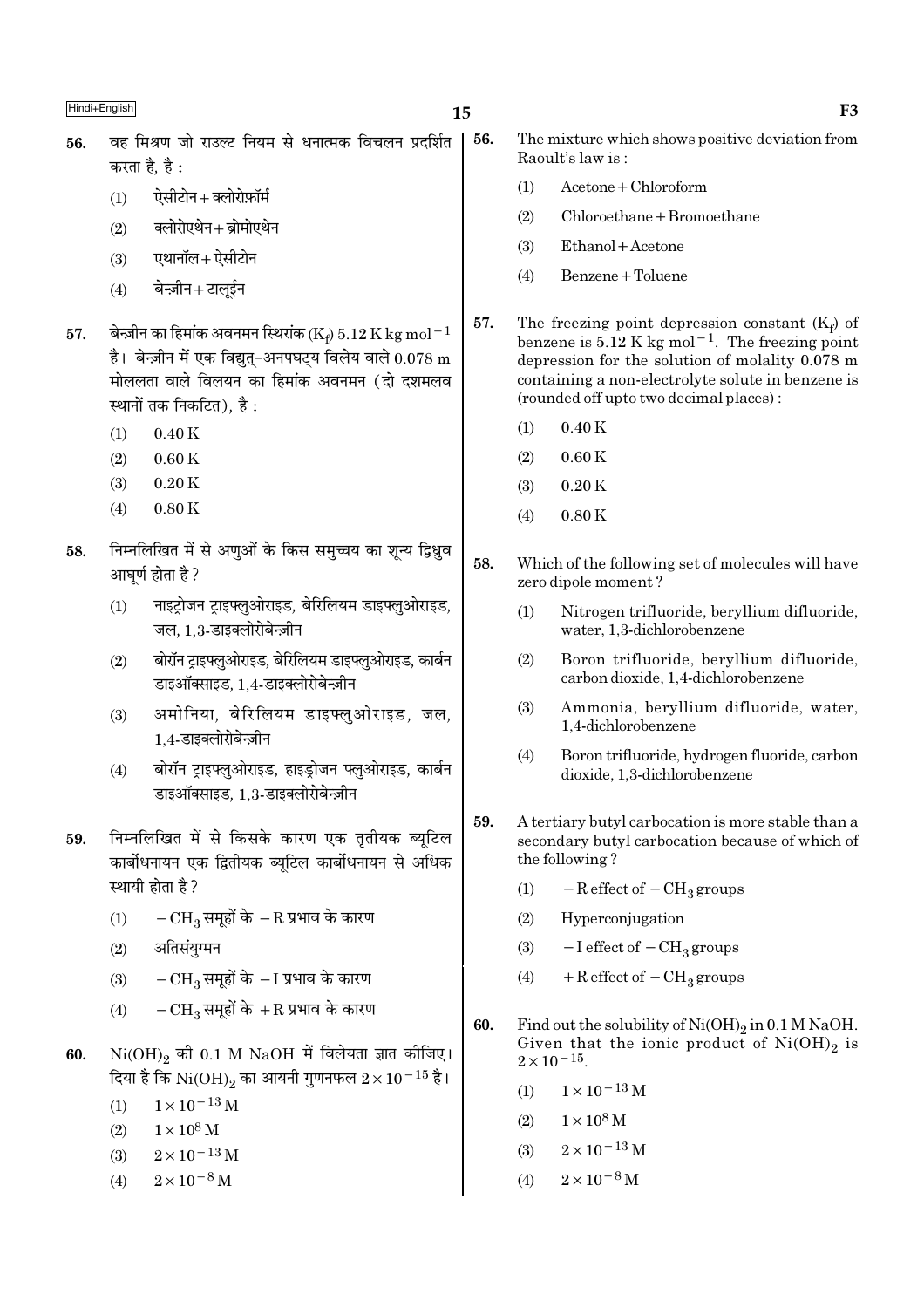F<sub>3</sub>

- $16$
- ऐसीटोन और मेथिलमैग्नीशियम क्लोराइड की अभिक्रिया और 61. 61. तत्पश्चात् जल-अपघटन से प्राप्त होगा :
	- तृतीयक ब्यूटिल ऐल्कोहॉल  $(1)$
	- आइसोब्यूटिल ऐल्कोहॉल  $(2)$
	- आइसोप्रोपिल ऐल्कोहॉल  $(3)$
	- द्वितीयक ब्यूटिल ऐल्कोहॉल  $(4)$
- निम्नलिखित में से कौन-सी ऐमीन कार्बिलऐमीन परीक्षण देगी ? 62.

 $NCH<sub>3</sub>$ <sub>2</sub>  $(1)$ 



 $NH<sub>2</sub>$  $(3)$ 



- 
- Hindi+English
- Reaction between acetone and methylmagnesium chloride followed by hydrolysis will give:
	- Tert. butyl alcohol  $(1)$
	- $(2)$ Isobutyl alcohol
	- $(3)$ Isopropyl alcohol
	- $(4)$ Sec. butyl alcohol
- 62. Which of the following amine will give the carbylamine test?







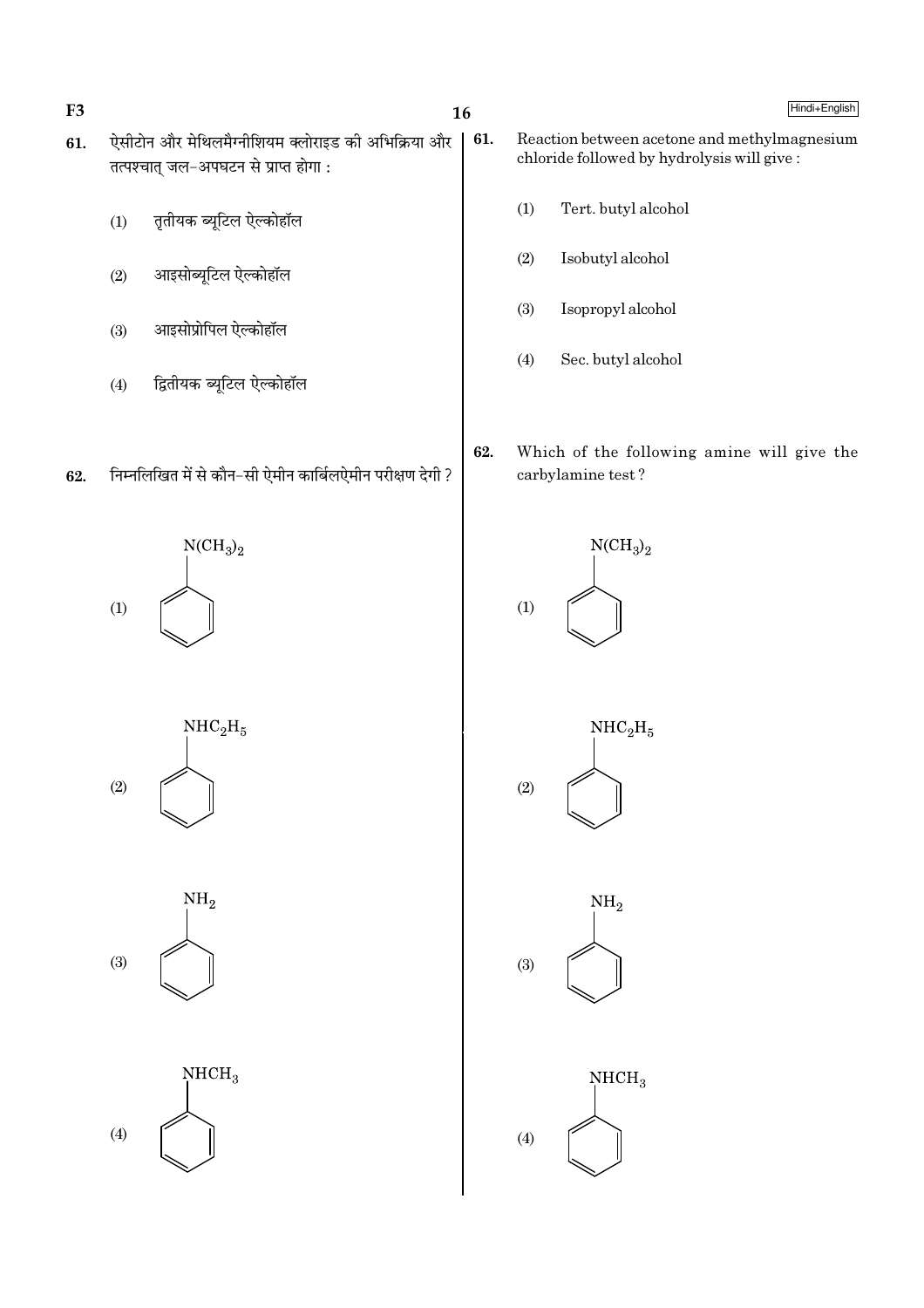एक ऐल्कीन ओज़ोनोलिसिस द्वारा एक उत्पाद के रूप में मेथैनैल 63. देती है। इसकी संरचना है:







$$
\begin{array}{c}\n\text{CH}_2-\text{CH}_2-\text{CH}_3 \\
\hline\n\end{array}
$$

एक सिलिंडर में  $\mathrm{N}_2$  और  $\mathrm{Ar}$  गैसों के एक मिश्रण में  $\mathrm{N}_2$  के 64.  $7\ \text{g}$  और  $\text{Ar}$  के 8  $\text{g}$  हैं। यदि सिलिंडर में गैसों के मिश्रण का कुल दाब 27 bar हो, तो  $\mathrm{N}_2$  का आंशिक दाब है,

> [परमाणु द्रव्यमानों (g mol<sup>-1</sup> में) : N = 14, Ar = 40 उपयोग कोजिए।

 $(1)$  $15<sub>bar</sub>$ 

 $(4)$ 

- $(2)$ 18 bar
- 9 bar  $(3)$
- $(4)$  $12<sub>bar</sub>$

63. An alkene on ozonolysis gives methanal as one of the product. Its structure is:



64. A mixture of  $N_2$  and Ar gases in a cylinder contains 7 g of  $N_2$  and  $8g$  of Ar. If the total pressure of the mixture of the gases in the cylinder is 27 bar, the partial pressure of  $N_2$  is:

[Use atomic masses (in g mol<sup>-1</sup>) :  $N = 14$ ,  $Ar = 40$ ]

- $(1)$  $15<sub>bar</sub>$
- $(2)$  $18<sub>bar</sub>$
- $(3)$ 9 bar
- $(4)$  $12<sub>bar</sub>$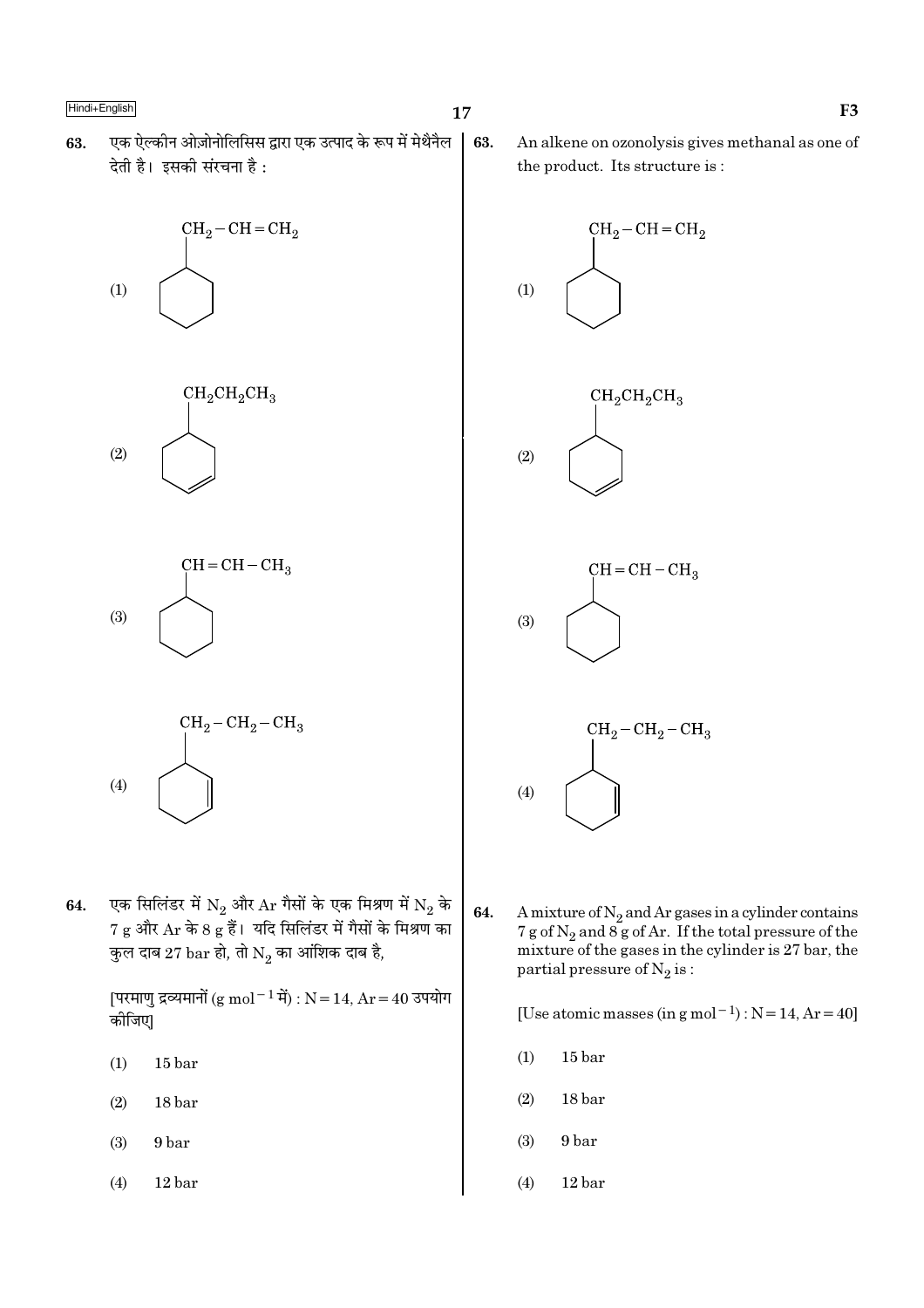F<sub>3</sub>

- निम्नलिखित में से. समन्वय यौगिकों को बनाने के लिए संलग्नियों 65. की बढ़ती क्षेत्र प्रबलता का कौन–सा **सद्दी** क्रम है ?
	- $F^-$  < SCN<sup>-</sup> < C<sub>2</sub>O<sup>2-</sup> < CN<sup>-</sup>  $(1)$
	- $CN^{-} < C_2O_4^{2-} < SCN^{-} < F^{-}$  $(2)$
	- $SCN^- < F^- < C_2O_4^{2-} < CN^ (3)$
	- $SCN^- < F^- < CN^- < C_2O_4^{2-}$  $(4)$
- कागज़ वर्णलेखिकी. उदाहरण है: 66.
	- पतली परत वर्णलेखिकी का  $(1)$
	- स्तंभ वर्णलेखिकी का  $(2)$
	- अधिशोषण वर्णलेखिकी का  $(3)$
	- विपाटन वर्णलेखिकी का  $(4)$
- सक्रोस जल-अपघटन पर देता है: 67.
	- $\alpha$ -D-ग्लूकोस+β-D-फ्रक्टोस  $(1)$
	- $\alpha$ -D-फ्रक्टोस + B-D-फ्रक्टोस  $(2)$
	- $\beta$ -D-ग्लुकोस+  $\alpha$ -D-फ्रक्टोस  $(3)$
	- $\alpha$ -D-ग्लूकोस+ $\beta$ -D-ग्लूकोस  $(4)$
- प्रथम कोटि की एक अभिक्रिया के लिए वेग स्थिरांक 68  $4.606 \times 10^{-3}$  s<sup>-1</sup> है। अभिकारक के 2.0 g को 0.2 g तक घटने में आवश्यक समय है:
	- $500 s$  $(1)$
	- $(2)$  $1000 s$
	- $(3)$  $100 s$
	- $200 s$  $(4)$
- बेन्ज़ैल्डिहाइड और ऐसीटोफ़ीनोन की तनु  $NaOH$  की उपस्थिति 69. में अभिक्रिया इस प्रकार जानी जाती है :
	- $(1)$ क्रॉस कैनिज़ारो अभिक्रिया
	- क्रॉस ऐलडॉल संघनन  $(2)$
	- ऐलडॉल संघनन  $(3)$
	- कैनिज़ारो अभिक्रिया  $(4)$
- निम्नलिखित में से कौन-सा कार्बन मोनोक्साइड के लिए सही 70. नहीं है ?
	- कार्बोक्सीहीमोग्लोबिन (CO से बंधित हीमोग्लोबिन).  $(1)$ ऑक्सीहीमोग्लोबिन से अस्थायी होता है।
	- यह अपूर्ण दहन के कारण उत्पन्न होती है।  $(2)$
	- यह कार्बोक्सीहीमोग्लोबिन बनाती है।  $(3)$
	- यह रक्त की ऑक्सीजन वहन योग्यता को घटा देती है।  $(4)$
- Which of the following is the correct order of increasing field strength of ligands to form coordination compounds?
	- $(1)$  $F^-$  < SCN<sup>-</sup> < C<sub>2</sub>O<sub>4</sub><sup>2</sup><sup>-</sup> < CN<sup>-</sup>
	- $CN^{-} < C_2O_4^{2-} < SCN^{-} < F^{-}$  $(2)$
	- $SCN^- < F^- < C_2O_4^{2-} < CN^ (3)$
	- $\mathrm{SCN}^- < \mathrm{F}^- < \mathrm{CN}^- < \mathrm{C}_2\mathrm{O}_4^{2-}$  $(4)$
- 66. Paper chromatography is an example of:
	- Thin layer chromatography  $(1)$
	- $(2)$ Column chromatography
	- Adsorption chromatography  $(3)$
	- $(4)$ Partition chromatography
- 67. Sucrose on hydrolysis gives:
	- $\alpha$ -D-Glucose +  $\beta$ -D-Fructose  $(1)$
	- $(2)$  $\alpha$ -D-Fructose + B-D-Fructose
	- $\beta$ -D-Glucose +  $\alpha$ -D-Fructose  $(3)$
	- $\alpha$ -D-Glucose +  $\beta$ -D-Glucose  $(4)$
- 68. The rate constant for a first order reaction is  $4.606 \times 10^{-3}$  s<sup>-1</sup>. The time required to reduce 2.0 g of the reactant to  $0.2$  g is:
	- $(1)$  $500 s$
	- $(2)$  $1000 s$
	- $100 s$  $(3)$
	- $(4)$  $200 s$
- 69. Reaction between benzaldehyde and acetophenone in presence of dilute NaOH is known as:
	- Cross Cannizzaro's reaction  $(1)$
	- Cross Aldol condensation  $(2)$
	- $(3)$ Aldol condensation
	- Cannizzaro's reaction  $(4)$
- 70. Which of the following is not correct about carbon monoxide?
	- $(1)$ The carboxyhaemoglobin (haemoglobin bound to CO) is less stable than oxyhaemoglobin.
	- $(2)$ It is produced due to incomplete combustion.
	- It forms carboxyhaemoglobin.  $(3)$
	- $(4)$ It reduces oxygen carrying ability of blood.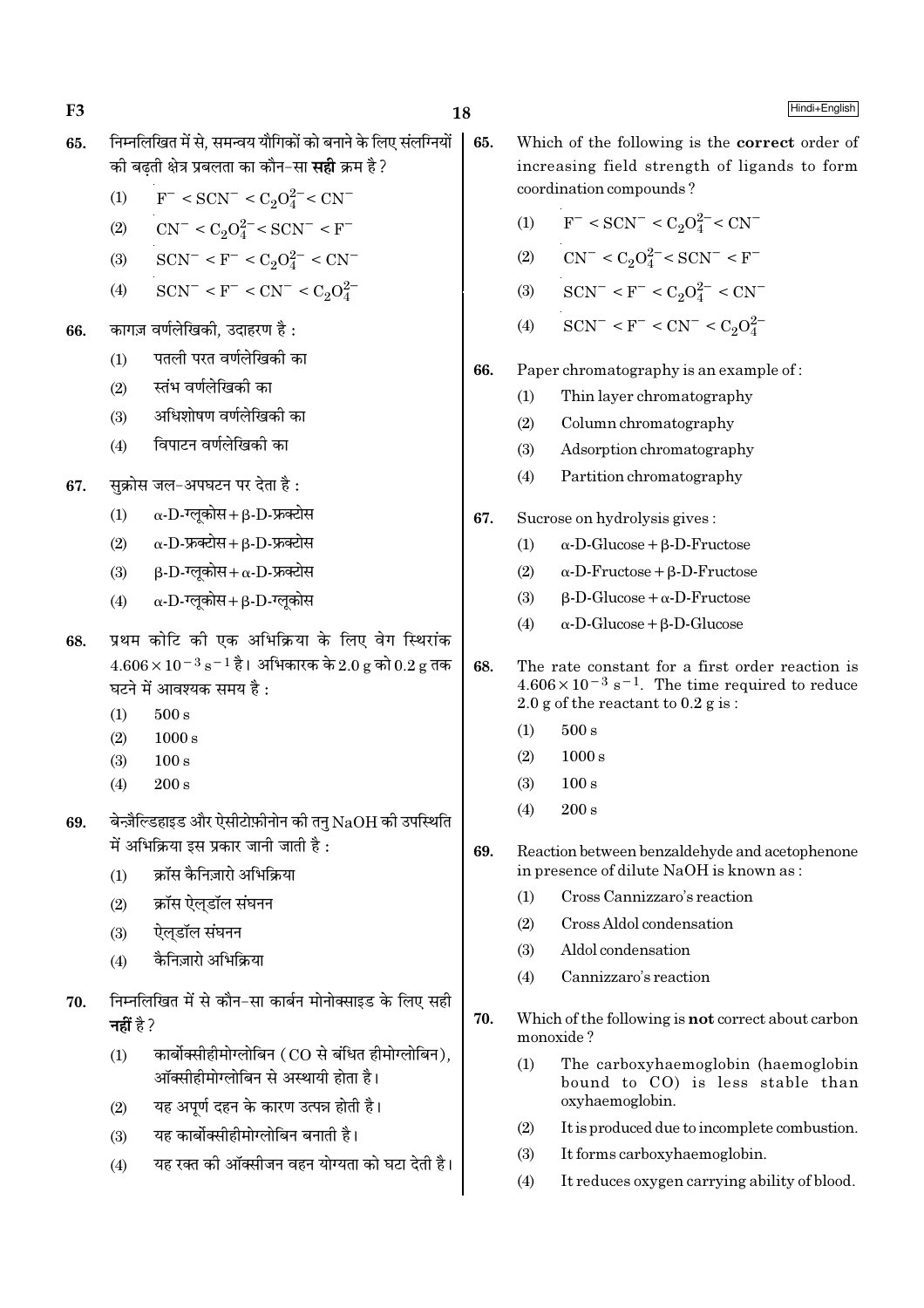सुक्रोस का जल-अपघटन निम्नलिखित अभिक्रिया द्वारा दिया 71. 71. जाता है $\cdot$ 

सुक्रोस+ $\mathrm{H}_2\mathrm{O}$   $\rightleftharpoons$  ग्लूकोस+ फ्रक्टोस

यदि 300 K पर साम्य स्थिरांक (K)  $2 \times 10^{13}$  हो, तो उसी ताप पर  $\Delta_r G^{\ominus}$  का मान होगा :

- 8.314 J mol<sup>-1</sup>K<sup>-1</sup> × 300 K × ln(3 × 10<sup>13</sup>)  $(1)$
- $-8.314 \,\mathrm{J} \,\mathrm{mol}^{-1} \mathrm{K}^{-1} \times 300 \,\mathrm{K} \times \ln(4 \times 10^{13})$  $(2)$
- $-8.314 \text{ J} \text{ mol}^{-1} \text{K}^{-1} \times 300 \text{ K} \times \ln(2 \times 10^{13})$  $(3)$
- $8.314 \text{ J} \text{ mol}^{-1} \text{K}^{-1} \times 300 \text{ K} \times \ln(2 \times 10^{13})$  $(4)$
- $HCl$  को  $CaCl<sub>2</sub>$ ,  $MgCl<sub>2</sub>$  और NaCl के विलयन से गुज़ारा 72. गया। निम्नलिखित में से कौन-सा/कौन-से यौगिक क्रिस्टलित हुआ/हुए ?
	- केवल  $\rm{MgCl}_2$  $(1)$
	- NaCl,  $MgCl_2$  और  $CaCl_2$  $(2)$
	- MgCl, और CaCl, दोनों  $(3)$
	- केवल $NaCl$  $(4)$
- एक तत्व की 288 pm सेल कोर वाली काय केन्द्रित घनीय 73. संरचना है, परमाणु त्रिज्या है :

(1) 
$$
\frac{4}{\sqrt{3}} \times 288 \text{ pm}
$$
  
(2) 
$$
\frac{4}{\sqrt{2}} \times 288 \text{ pm}
$$
  
(3) 
$$
\frac{\sqrt{3}}{4} \times 288 \text{ pm}
$$
  
(4) 
$$
\frac{\sqrt{2}}{4} \times 288 \text{ pm}
$$

- निम्नलिखित में से सल्फर के किस ऑक्सोअम्ल में  $-0$   $0$  74. बंधन है ?
	- $(1)$  $H_2S_2O_8$ , परऑक्सोडाइसल्फ़्यूरिक अम्ल
	- $\rm H_2S_2O_7$ , पाइरोसल्फ़्यूरिक अम्ल  $(2)$
	- $H_2SO_3$ , सलम्यूरस अम्ल  $(3)$
	- $H_2SO_4$ , सल्फ़्यूरिक अम्ल  $(4)$

Hydrolysis of sucrose is given by the following reaction.

Sucrose +  $H_2O \rightleftharpoons Glucose + Fructose$ 

If the equilibrium constant  $(K_c)$  is  $2 \times 10^{13}$  at 300 K, the value of  $\Delta_r G^\ominus$  at the same temperature will be:

- $8.314 \text{ J} \text{ mol}^{-1} \text{K}^{-1} \times 300 \text{ K} \times \ln(3 \times 10^{13})$  $(1)$
- $-8.314 \,\mathrm{J}$  mol<sup>-1</sup>K<sup>-1</sup>×300 K×ln(4×10<sup>13</sup>)  $(2)$
- $-8.314 \text{ J} \text{ mol}^{-1} \text{K}^{-1} \times 300 \text{ K} \times \ln(2 \times 10^{13})$  $(3)$
- $8.314 \text{ J} \text{ mol}^{-1} \text{K}^{-1} \times 300 \text{ K} \times \ln(2 \times 10^{13})$  $(4)$
- 72. HCl was passed through a solution of  $CaCl<sub>2</sub>$ , MgCl<sub>2</sub> and NaCl. Which of the following compound(s)  $crystalise(s)$ ?
	- $(1)$ Only MgCl<sub>2</sub>
	- $(2)$ NaCl,  $MgCl<sub>2</sub>$  and  $CaCl<sub>2</sub>$
	- $(3)$ Both MgCl<sub>2</sub> and CaCl<sub>2</sub>
	- Only NaCl  $(4)$
- 73. An element has a body centered cubic (bcc) structure with a cell edge of 288 pm. The atomic radius is:

(1) 
$$
\frac{4}{\sqrt{3}} \times 288 \text{ pm}
$$
  
(2) 
$$
\frac{4}{\sqrt{2}} \times 288 \text{ pm}
$$
  
(3) 
$$
\frac{\sqrt{3}}{4} \times 288 \text{ pm}
$$

$$
(4) \qquad \frac{\sqrt{2}}{4} \times 288 \text{ pm}
$$

- 74. Which of the following oxoacid of sulphur has  $-0-0$  – linkage?
	- $H_2S_2O_8$ , peroxodisulphuric acid  $(1)$
	- $(2)$  $H_2S_2O_7$ , pyrosulphuric acid
	- $H_2SO_3$ , sulphurous acid  $(3)$
	- $H_2SO_4$ , sulphuric acid  $(4)$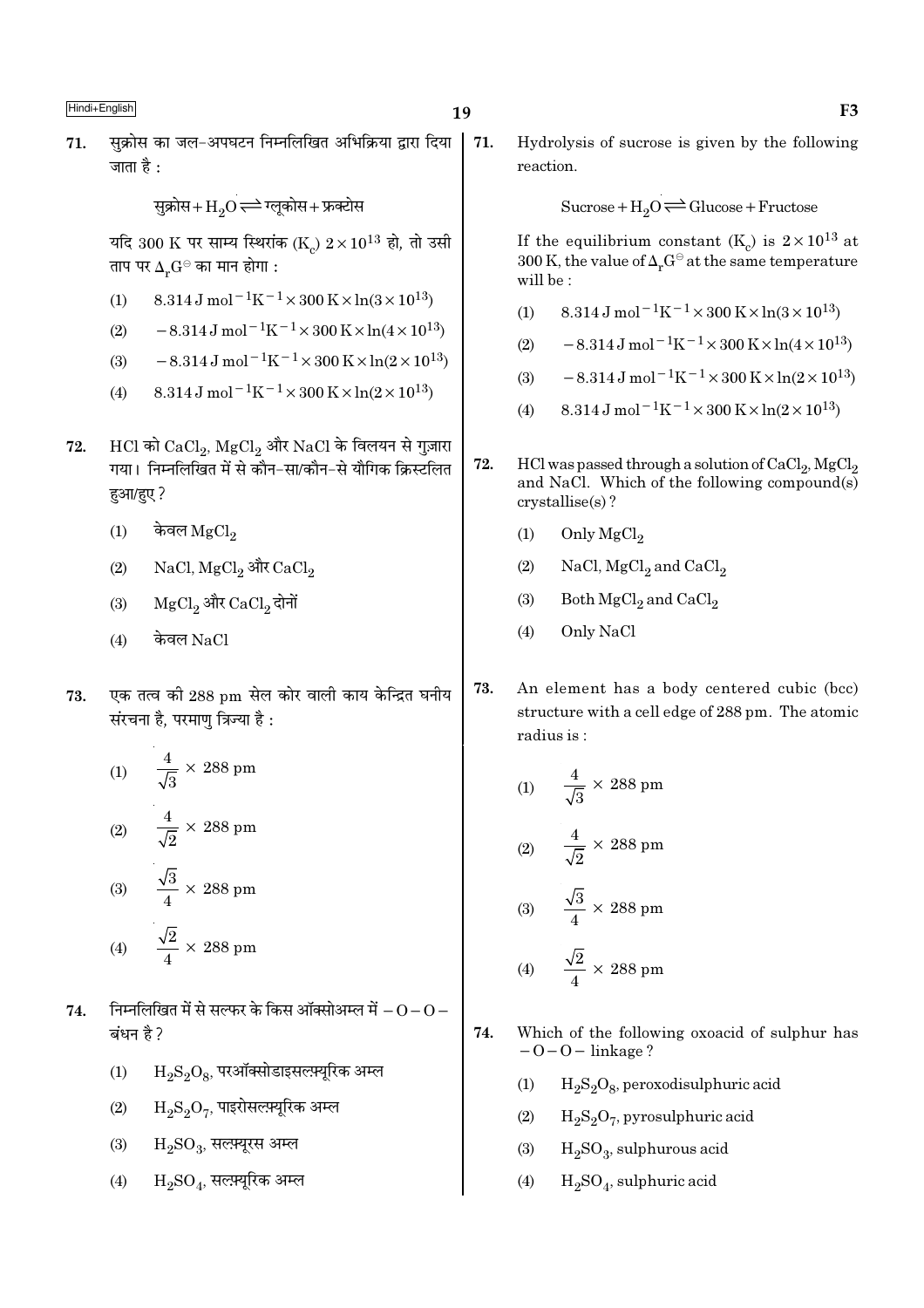F<sub>3</sub>

- गलत कथन को पहचानिए। 75.
	- अंतराकाशी यौगिक वे होते हैं जो धातओं के क्रिस्टल  $(1)$ जालकों के भीतर छोटे आकार वाले परमाणुओं जैसे H. C या N के फंसने (टैप) पर बनते हैं।
	- क्रोमियम की,  $CrO_4^{2-}$  और  $Cr_2O_7^{2-}$  में उपचयन  $(2)$ अवस्थाएँ समान नहीं हैं।
	- जल में,  $Cr^{2+}(d^4)$ ,  $Fe^{2+}(d^6)$  से अधिक प्रबल  $(3)$ अपचायक है।
	- संक्रमण धातुएँ और उनके यौगिक उनकी बहु ऑक्सीकरण  $(4)$ अवस्थाओं को ग्रहण करने की क्षमता के कारण उत्प्रेरकी सक्रियता और संकल निर्माण के लिए जाने जाते हैं।
- निम्नलिखित में से कौन-सा धनायनी अपमार्जक है ? 76.
	- सेटिलटाइमेथिल अमोनियम ब्रोमाइड  $(1)$
	- सोडियम डोडेसिलबेन्जीन सल्फोनेट  $(2)$
	- सोडियम लॉराइल सल्फेट  $(3)$
	- सोडियम स्टिएरेट  $(4)$
- किसी आदर्श गैस के रुद्धोष्म परिस्थिति में मुक्त प्रसरण के लिए 77. उचित विकल्प है $\cdot$ 
	- $(1)$  $q \le 0$ ,  $\Delta T = 0$  और  $w = 0$
	- $q > 0$ ,  $\Delta T > 0$  और w > 0  $(2)$
	- $a = 0$ .  $\Delta T = 0$  और w = 0  $(3)$
	- $q = 0$ ,  $\Delta T < 0$  और w > 0  $(4)$
- प्लैटिनम (Pt) इलेक्ट्रोड का उपयोग करते हुए तन् सल्फ्युरिक 78. अम्ल के वैद्युत अपघटन पर, ऐनोड पर प्राप्त उत्पाद होगा :
	- $_{\rm H_2S}$  गैस  $(1)$
	- $SO_{2}$ गैस  $(2)$
	- हाइडोजन गैस  $(3)$
	- ऑक्सीजन गैस  $(4)$
- निम्नलिखित में से **सही** कथन पहचानिए: 79.
	- निकैल के लिए वाष्प प्रावस्था शोधन वैन आर्केल विधि  $(1)$ द्वारा किया जाता है।
	- कच्चे लोहे को विभिन्न आकारों में ढाला जा सकता है।  $(2)$
	- पिटवाँ लोहा 4% कार्बन वाला अशुद्ध लोहा होता है।  $(3)$
	- फफोलेदार तांबा,  $\rm CO_2$  के निकास के कारण फफोलेदार  $(4)$ लगता है।

20

- 75. Identify the incorrect statement.
	- Interstitial compounds are those that are  $(1)$ formed when small atoms like H, C or N are trapped inside the crystal lattices of metals.
	- $(2)$ The oxidation states of chromium in  $CrO_4^{2-}$

and  $Cr_2O_7^{2-}$  are not the same.

- $Cr^{2+}(d^4)$  is a stronger reducing agent than  $(3)$  $Fe<sup>2+</sup>(d<sup>6</sup>)$  in water
- The transition metals and their compounds  $(4)$ are known for their catalytic activity due to their ability to adopt multiple oxidation states and to form complexes.
- 76. Which of the following is a cationic detergent?
	- Cetyltrimethyl ammonium bromide  $(1)$
	- $(2)$ Sodium dodecylbenzene sulphonate
	- $(3)$ Sodium lauryl sulphate
	- Sodium stearate  $(4)$
- 77. The correct option for free expansion of an ideal gas under adiabatic condition is:
	- $q \leq 0$ ,  $\Delta T = 0$  and  $w = 0$  $(1)$
	- $q > 0$ ,  $\Delta T > 0$  and  $w > 0$  $(2)$
	- $q = 0$ ,  $\Delta T = 0$  and  $w = 0$  $(3)$
	- $q = 0$ ,  $\Delta T < 0$  and  $w > 0$  $(4)$
- 78 On electrolysis of dil.sulphuric acid using Platinum (Pt) electrode, the product obtained at anode will be:
	- $(1)$  $H<sub>2</sub>S$  gas
	- $(2)$  $SO_2$ gas
	- Hydrogen gas  $(3)$
	- Oxygen gas  $(4)$
- 79. Identify the correct statement from the following:
	- $(1)$ Vapour phase refining is carried out for Nickel by Van Arkel method.
	- $(2)$ Pig iron can be moulded into a variety of shapes.
	- Wrought iron is impure iron with  $(3)$ 4% carbon.
	- $(4)$ Blister copper has blistered appearance due to evolution of  $CO<sub>2</sub>$ .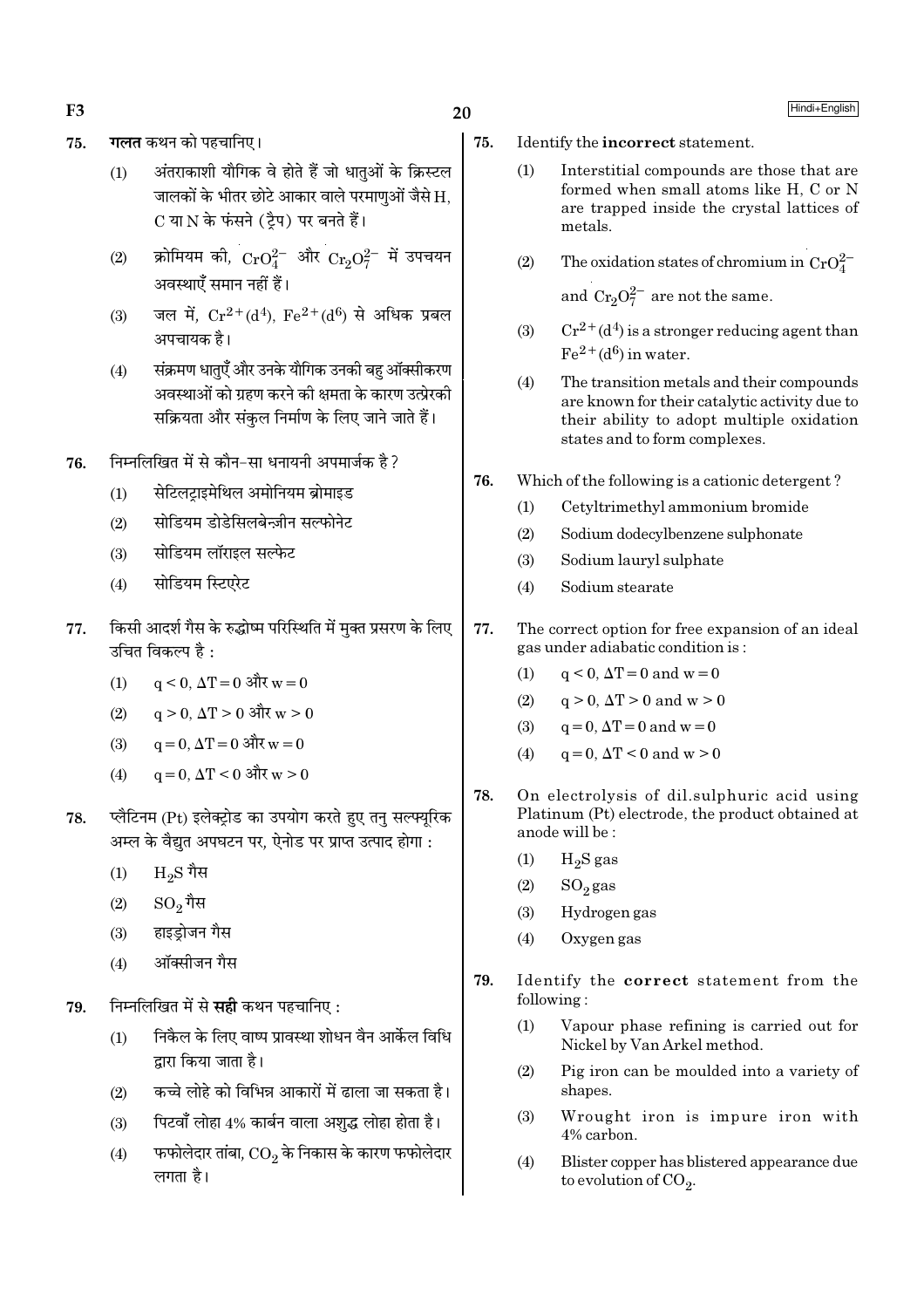|     | Hindi+English              |                                                                      |       |                                                                      | 21  |                            |                                               |       | F <sub>3</sub>                                                                                    |
|-----|----------------------------|----------------------------------------------------------------------|-------|----------------------------------------------------------------------|-----|----------------------------|-----------------------------------------------|-------|---------------------------------------------------------------------------------------------------|
| 80. |                            | निम्नलिखित में से कौन-सा एक क्षारीय ऐमीनो अम्ल है?                   |       |                                                                      | 80. |                            | Which of the following is a basic amino acid? |       |                                                                                                   |
|     | (1)                        | टाइरोसीन                                                             |       |                                                                      |     | (1)                        | Tyrosine                                      |       |                                                                                                   |
|     | (2)                        | लाइसीन                                                               |       |                                                                      |     | (2)                        | Lysine                                        |       |                                                                                                   |
|     | (3)                        | सेरीन                                                                |       |                                                                      |     | (3)                        | Serine                                        |       |                                                                                                   |
|     | (4)                        | ऐलानिन                                                               |       |                                                                      |     | (4)                        | Alanine                                       |       |                                                                                                   |
|     |                            |                                                                      |       |                                                                      | 81. |                            | Identify the incorrect match.                 |       |                                                                                                   |
| 81. |                            | अनुचित सुमेल को पहचानिए।                                             |       |                                                                      |     |                            | Name                                          |       | <b>IUPAC Official Name</b>                                                                        |
|     |                            | नाम                                                                  |       | आई.यू.पी.ए.सी. अधिकृत नाम                                            |     | (a)                        | Unnilunium                                    | (i)   | Mendelevium                                                                                       |
|     | (a)                        | अननिलउनियम                                                           | (i)   | मैंडलीवियम                                                           |     | (b)                        | Unniltrium                                    | (ii)  | Lawrencium                                                                                        |
|     | (b)                        | अननिलट्राइयम                                                         | (ii)  | लारेंसियम                                                            |     |                            | Unnilhexium                                   | (iii) |                                                                                                   |
|     | $\left( \mathrm{c}\right)$ | अननिलहेक्सियम                                                        | (iii) | सीबोर्गियम                                                           |     | (c)<br>(d)                 | Unununnium                                    | (iv)  | Seaborgium<br>Darmstadtium                                                                        |
|     | (d)                        | अनअनयुनियम                                                           | (iv)  | डर्मस्टेड्टियम                                                       |     | (1)                        | $(c)$ , $(iii)$                               |       |                                                                                                   |
|     | (1)                        | $(c)$ , $(iii)$                                                      |       |                                                                      |     | (2)                        | $(d)$ , $(iv)$                                |       |                                                                                                   |
|     | (2)                        | $(d)$ , $(iv)$                                                       |       |                                                                      |     | (3)                        | (a), (i)                                      |       |                                                                                                   |
|     | (3)                        | (a), (i)                                                             |       |                                                                      |     |                            |                                               |       |                                                                                                   |
|     | (4)                        | $(b)$ , $(ii)$                                                       |       |                                                                      |     | (4)                        | $(b)$ , $(ii)$                                |       |                                                                                                   |
| 82. |                            | अच्छी लब्धि में नहीं बनाई जा सकती ?                                  |       | निम्नलिखित में से कौन-सी ऐल्केन वुर्ट्ज़ अभिक्रिया द्वारा            | 82. |                            | good yield by Wurtz reaction?                 |       | Which of the following alkane cannot be made in                                                   |
|     | (1)                        | n-हेप्टेन                                                            |       |                                                                      |     | (1)                        | n-Heptane                                     |       |                                                                                                   |
|     | (2)                        | n-ब्यूटेन                                                            |       |                                                                      |     | (2)                        | n-Butane                                      |       |                                                                                                   |
|     | (3)                        | n-हैक्सेन                                                            |       |                                                                      |     | (3)                        | n-Hexane                                      |       |                                                                                                   |
|     | (4)                        | 2,3-डाइमेथिलब्यूटेन                                                  |       |                                                                      |     | (4)                        | 2,3-Dimethylbutane                            |       |                                                                                                   |
| 83. |                            | 2-ब्रोमो-पेन्टेन से पेन्ट-2-ईन बनने की विलोपन अभिक्रिया :            |       |                                                                      | 83. |                            | pent-2-ene is:                                |       | Elimination reaction of 2-Bromo-pentane to form                                                   |
|     | (a)                        | β-विलोपन अभिक्रिया है                                                |       |                                                                      |     | (a)                        | $\beta$ -Elimination reaction                 |       |                                                                                                   |
|     | (b)                        | जेटसैफ नियम का पालन करती है                                          |       |                                                                      |     | (b)                        | Follows Zaitsey rule                          |       |                                                                                                   |
|     | $\left( \mathrm{c}\right)$ | विहाइड्रोहैलोजनीकरण अभिक्रिया है                                     |       |                                                                      |     | $\left( \mathrm{c}\right)$ | Dehydrohalogenation reaction                  |       |                                                                                                   |
|     | (d)                        | निर्जलीकरण अभिक्रिया है                                              |       |                                                                      |     | (d)                        | Dehydration reaction                          |       |                                                                                                   |
|     | (1)                        | (b), (c), (d)                                                        |       |                                                                      |     | (1)                        | (b), (c), (d)                                 |       |                                                                                                   |
|     | (2)                        | (a), (b), (d)                                                        |       |                                                                      |     | (2)                        | (a), (b), (d)                                 |       |                                                                                                   |
|     | (3)                        | (a), (b), (c)                                                        |       |                                                                      |     | (3)                        | (a), (b), (c)                                 |       |                                                                                                   |
|     | (4)                        | (a), (c), (d)                                                        |       |                                                                      |     | (4)                        | (a), (c), (d)                                 |       |                                                                                                   |
| 84. |                            | फैराडे(F) की संख्या है,<br>$(Ca$ का परमाणु द्रव्यमान = 40 ग्राम/मोल) |       | गलित $\mathrm{CaCl}_{2}$ से 20 g कैल्शियम प्राप्त करने के लिए आवश्यक | 84. |                            | of $Ca = 40 g$ mol <sup>-1</sup> ) is :       |       | The number of Faradays(F) required to produce<br>20 g of calcium from molten $CaCl2$ (Atomic mass |
|     | (1)                        | 3                                                                    |       |                                                                      |     | (1)                        | $\rm 3$                                       |       |                                                                                                   |
|     | (2)                        | $\overline{4}$                                                       |       |                                                                      |     | (2)                        | $\overline{4}$                                |       |                                                                                                   |
|     | (3)                        | 1                                                                    |       |                                                                      |     | (3)                        | $\mathbf{1}$                                  |       |                                                                                                   |
|     | (4)                        | 2                                                                    |       |                                                                      |     | (4)                        | $\,2$                                         |       |                                                                                                   |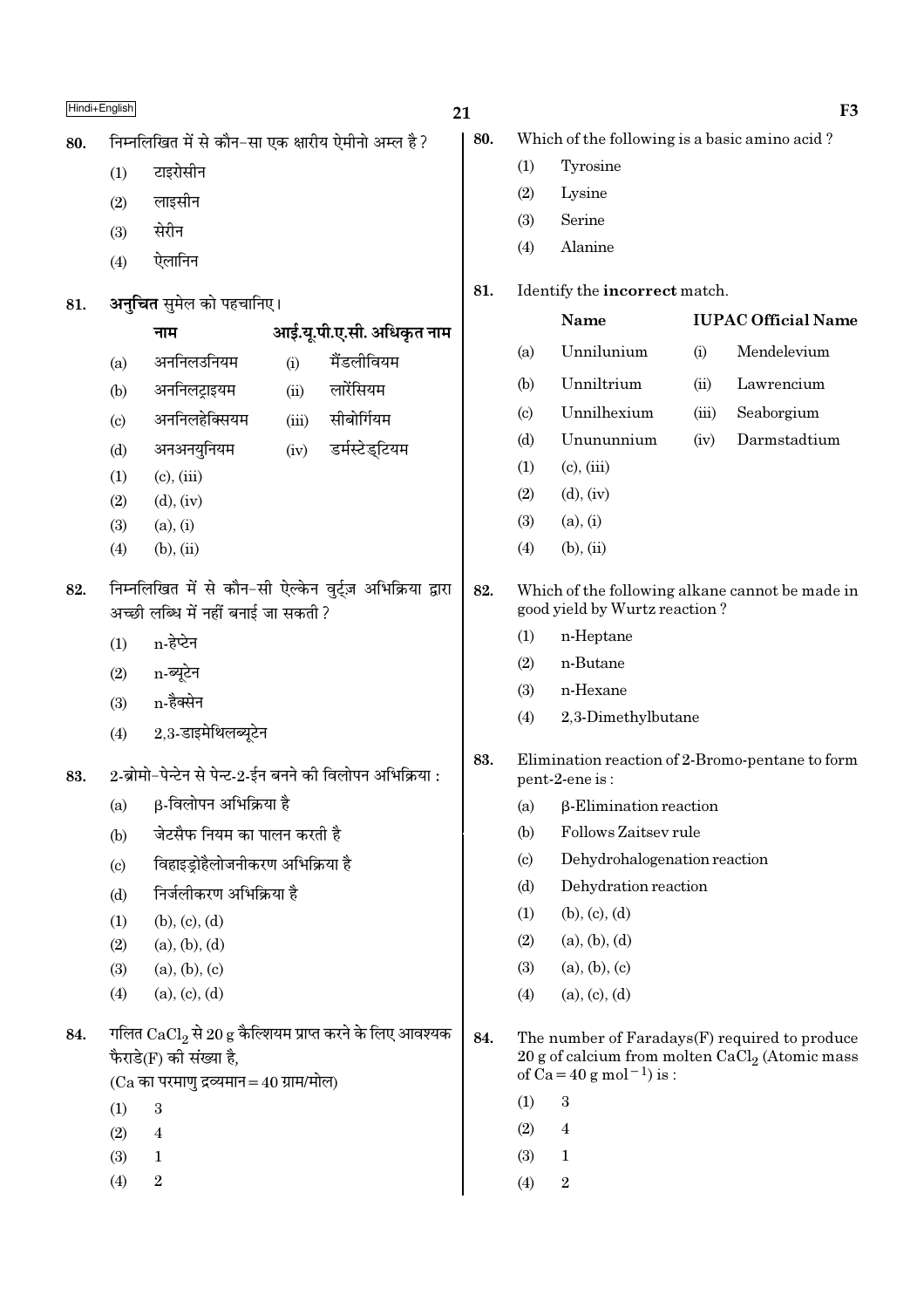$22$ 

Hindi+English

- निम्नलिखित में से किसमें परमाणओं की संख्या अधिकतम 85. 85. होगी ?
	- $(1)$  $O<sub>9</sub>(g)$  का 1 g [O का परमाणु द्रव्यमान=16]
	- $(2)$  $Li(s)$  का 1 g [Li का परमाणु द्रव्यमान = 7]
	- $(3)$  $Ag(s)$  का 1 g [Ag का परमाण द्रव्यमान = 108]
	- $(4)$  $Mg(s)$  का 1 g [Mg का परमाणु द्रव्यमान=24]
- अभिक्रिया,  $2Cl(g) \rightarrow Cl_2(g)$ , के लिए **उचित** विकल्प है : 86.
	- $\Delta_r H < 0$  और  $\Delta_r S > 0$  $(1)$
	- $\Delta_{\tt w}H < 0$  और  $\Delta_{\tt w}S < 0$  $(2)$
	- $\Delta_{\rm r}{\rm H}$  >  $0$  और  $\Delta_{\rm r}{\rm S}$  >  $0$  $(3)$
	- $(4)$  $\Delta_{r}H>0$  और  $\Delta_{r}S<0$

#### निम्नलिखित में से **उच्चित** कथन पहचानिए : 87.

- $\mathrm{CO}_2(\mathrm{g})$  को आइसक्रीम और हिमशीतित खाद्य के लिए  $(a)$ प्रशीतक के रूप में उपयोग किया जाता है।
- $C_{60}$  की संरचना में, बारह छ: कार्बन वलय और बीस  $(b)$ पाँच कार्बन वलय होते हैं।
- ZSM-5, एक प्रकार का जिओलाइट है जो ऐल्कोहॉल  $(c)$ को गैसोलीन में रूपांतरित करने में उपयोग किया जाता है।
- CO रंगहीन और गंधहीन गैस है।  $(d)$
- केवल (b) और (c)  $(1)$
- केवल (c) और (d)  $(2)$
- केवल (a), (b) और (c)  $(3)$
- केवल (a) और (c)  $(4)$
- ज़ीटा विभव का मापन कोलॉइडी विलयन के किस गुणधर्म के 88. निर्धारण में उपयोगी होता है?
	- कोलॉइडी कणों की विलेयता  $(1)$
	- कोलॉइडी कणों का आमाप  $(2)$
	- श्यानता  $(3)$
	- विलेयता  $(4)$
- निम्नलिखित अभिक्रिया में कार्बन की ऑक्सीकरण संख्या में 89. क्या परिवर्तन होता है ?

 $CH<sub>4</sub>(g) + 4Cl<sub>2</sub>(g) \rightarrow CCl<sub>4</sub>(l) + 4HCl(g)$ 

- $-4 \vec{R} + 4$  $(1)$
- 0 से  $-4$  $(2)$
- $+4 \vec{R} + 4$  $(3)$
- 0 से +4  $(4)$
- Which one of the followings has maximum number of atoms?
	- $(1)$ 1 g of  $O_2(g)$  [Atomic mass of O = 16]
	- $1 g$  of Li(s) [Atomic mass of Li = 7]  $(2)$
	- $1 g$  of Ag(s) [Atomic mass of Ag = 108]  $(3)$
	- 1 g of Mg(s) [Atomic mass of Mg = 24]  $(4)$
- 86. For the reaction,  $2Cl(g) \rightarrow Cl_2(g)$ , the **correct** option is:
	- $(1)$  $\Delta_r H < 0$  and  $\Delta_r S > 0$
	- $\Delta_{v}H < 0$  and  $\Delta_{v}S < 0$  $(2)$
	- $\Delta_r H > 0$  and  $\Delta_r S > 0$  $(3)$
	- $(4)$  $\Delta_r H > 0$  and  $\Delta_r S < 0$
- 87. Identify the correct statements from the following:
	- $(a)$  $CO<sub>9</sub>(g)$  is used as refrigerant for ice-cream and frozen food.
	- $(b)$ The structure of  $C_{60}$  contains twelve six carbon rings and twenty five carbon rings.
	- ZSM-5, a type of zeolite, is used to convert  $(c)$ alcohols into gasoline.
	- CO is colorless and odourless gas.  $(d)$
	- $(1)$  $(b)$  and  $(c)$  only
	- $(c)$  and  $(d)$  only  $(2)$
	- $(3)$  $(a)$ ,  $(b)$  and  $(c)$  only
	- $(a)$  and  $(c)$  only  $(4)$
- 88. Measuring Zeta potential is useful in determining which property of colloidal solution?
	- Stability of the colloidal particles  $(1)$
	- $(2)$ Size of the colloidal particles
	- Viscosity  $(3)$
	- Solubility  $(4)$
- 89 What is the change in oxidation number of carbon in the following reaction?

 $CH<sub>4</sub>(g) + 4Cl<sub>2</sub>(g) \rightarrow CCl<sub>4</sub>(l) + 4HCl(g)$ 

- $-4$  to  $+4$  $(1)$
- $(2)$  $0 \text{ to } -4$
- $+4$  to  $+4$  $(3)$
- $0 \text{ to } +4$  $(4)$

F<sub>3</sub>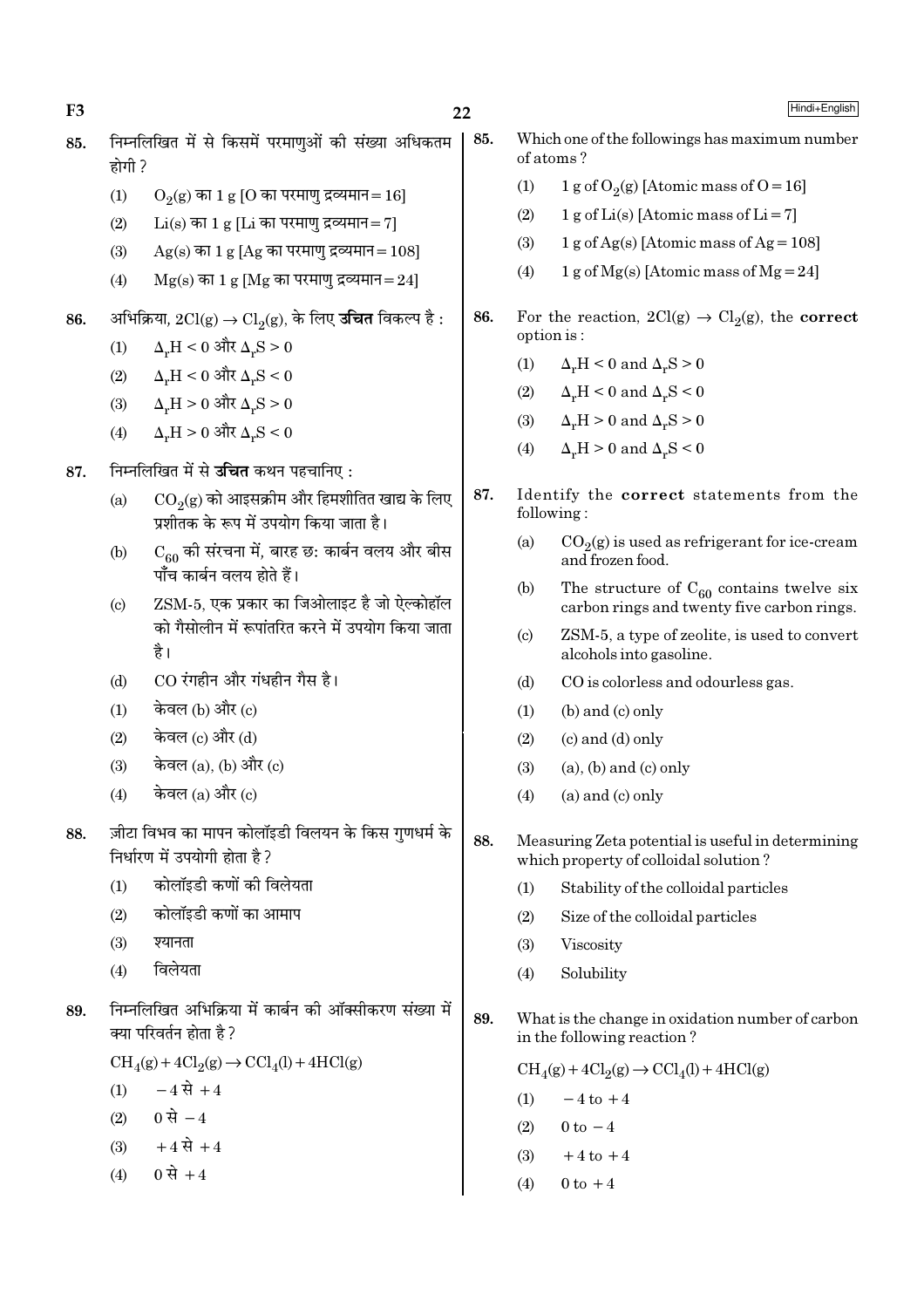- निम्नलिखित धातु आयन अनेक एंज़ाइमों को सक्रियित करता है, 90. ग्लकोस के ऑक्सीकरण से ATP के उत्पादन में और Na के साथ शिरा संकेतों के संचरण के लिए उत्तरदायी है:
	- कैल्शियम  $(1)$
	- पोटैशियम  $(2)$
	- आयरन  $(3)$
	- तांबा (कॉपर)  $(4)$
- निम्न में मूत्र की कौनसी अवस्था डायाबिटीज मेलिटस की ओर 91. संकेत करती है ?
	- $(1)$ कीटोनुरिया एवं ग्लाइकोसूरिया
	- रीनल कैल्कुली एवं हाइपरग्लाइसिमिया  $(2)$
	- यूरेमिया एवं कीटोनुरिया  $(3)$
	- यरेमिया एवं रीनल कैल्कली  $(4)$
- निम्न स्तंभों का मिलान कर **सही** विकल्प का चयन करो। 92.

|                           | स्तंभ - I        |                          |      |       | स्तंभ - II                  |
|---------------------------|------------------|--------------------------|------|-------|-----------------------------|
| (a)                       | अपरा             |                          |      | (i)   | एंड्रोजन                    |
| (b)                       | ज़ोना पेल्युसिडा |                          |      | (ii)  | मानव जरायु<br>गोनैडोट्रोपिन |
| $\left( \text{c} \right)$ |                  | बल्बो-यूरेथ्रल ग्रंथियाँ |      | (iii) | अंडाणु की परत               |
| (d)                       |                  | लीडिग कोशिकाएँ           |      | (iv)  | शिश्न का स्नेहन             |
|                           | (a)              | (b)                      | (c)  | (d)   |                             |
| (1)                       | (iii)            | (ii)                     | (iv) | (i)   |                             |
| (2)                       | (ii)             | (iii)                    | (iv) | (i)   |                             |
| (3)                       | (iv)             | (iii)                    | (i)  | (ii)  |                             |
| (4)                       | (i)              | (iv)                     | (ii) | (iii) |                             |
|                           |                  |                          |      |       |                             |

निम्न स्तंभों का मिलान कर **सद्दी** विकल्प का चयन करो। 93.

|            |       |                                               |                   | स्तंभ - II         |
|------------|-------|-----------------------------------------------|-------------------|--------------------|
|            |       |                                               | (i)               | जीन चिकित्सा       |
|            |       |                                               | (ii)              | कोशिकीय सुरक्षा    |
| आर.एन.ए.आई |       |                                               | (iii)             | HIV संक्रमण का पता |
|            |       |                                               |                   | लगाना              |
|            |       |                                               | (iv)              | बैसिलस             |
|            |       |                                               |                   | थुरिंजिनिसिस       |
| (a)        | (b)   | $\left( \mathrm{c}\right)$                    | (d)               |                    |
| (ii)       | (iii) | (iv)                                          | (i)               |                    |
| (i)        | (ii)  | (iii)                                         | (iv)              |                    |
| (iv)       | (i)   | (ii)                                          | (iii)             |                    |
| (iii)      | (ii)  | (i)                                           | (iv)              |                    |
|            |       | स्तंभ - I<br>बीटी कपास<br>को कमी<br>पी.सी.आर. | एडीनोसीन डिएमीनेज |                    |

F<sub>3</sub> 90. The following metal ion activates many enzymes, participates in the oxidation of glucose to produce ATP and with Na, is responsible for the transmission of nerve signals.  $(1)$ Calcium  $(2)$ Potassium  $(3)$ **Iron**  $(4)$ Copper 91. Presence of which of the following conditions in urine are indicative of Diabetes Mellitus?  $(1)$ Ketonuria and Glycosuria  $(2)$ Renal calculi and Hyperglycaemia  $(3)$ Uremia and Ketonuria  $(4)$ Uremia and Renal Calculi 92. Match the following columns and select the correct option.

|                             |           | Column - I     |      |       | Column - II        |  |  |
|-----------------------------|-----------|----------------|------|-------|--------------------|--|--|
| (a)                         | Placenta  |                |      | (i)   | Androgens          |  |  |
| (b)                         |           | Zona pellucida |      | (ii)  | Human Chorionic    |  |  |
|                             |           |                |      |       | Gonadotropin       |  |  |
|                             |           |                |      |       | (hCG)              |  |  |
| $\left( \mathrm{c} \right)$ |           | Bulbo-urethral |      | (iii) | Layer of the ovum  |  |  |
|                             | glands    |                |      |       |                    |  |  |
| (d)                         |           | Leydig cells   |      | (iv)  | Lubrication of the |  |  |
|                             |           |                |      |       | Penis              |  |  |
|                             | (a)       | (b)            | (c)  | (d)   |                    |  |  |
| (1)                         | (iii)     | (ii)           | (iv) | (i)   |                    |  |  |
| (2)                         | (ii)      | (iii)          | (iv) | (i)   |                    |  |  |
| (3)                         | (iv)      | (iii)          | (i)  | (ii)  |                    |  |  |
| $\left( 4\right)$           | $\rm (i)$ | (iv)           | (ii) | (iii) |                    |  |  |

93. Match the following columns and select the correct option.

|                            |                  | Column - I |          |       | Column - II      |
|----------------------------|------------------|------------|----------|-------|------------------|
| (a)                        | <b>Bt</b> cotton |            |          | (i)   | Gene therapy     |
| (b)                        |                  | Adenosine  |          | (ii)  | Cellular defence |
|                            |                  | deaminase  |          |       |                  |
|                            |                  | deficiency |          |       |                  |
| $\left( \mathrm{c}\right)$ | <b>RNAi</b>      |            |          | (iii) | Detection of HIV |
|                            |                  |            |          |       | infection        |
| (d)                        | <b>PCR</b>       |            |          | (iv)  | <i>Bacillus</i>  |
|                            |                  |            |          |       | thuringiensis    |
|                            | (a)              | (b)        | (c)      | (d)   |                  |
| (1)                        | (ii)             | (iii)      | (iv)     | (i)   |                  |
| (2)                        | (i)              | (ii)       | (iii)    | (iv)  |                  |
| (3)                        | (iv)             | (i)        | (ii)     | (iii) |                  |
| $\left( 4\right)$          | (iii)            | (ii)       | $\rm(i)$ | (iv)  |                  |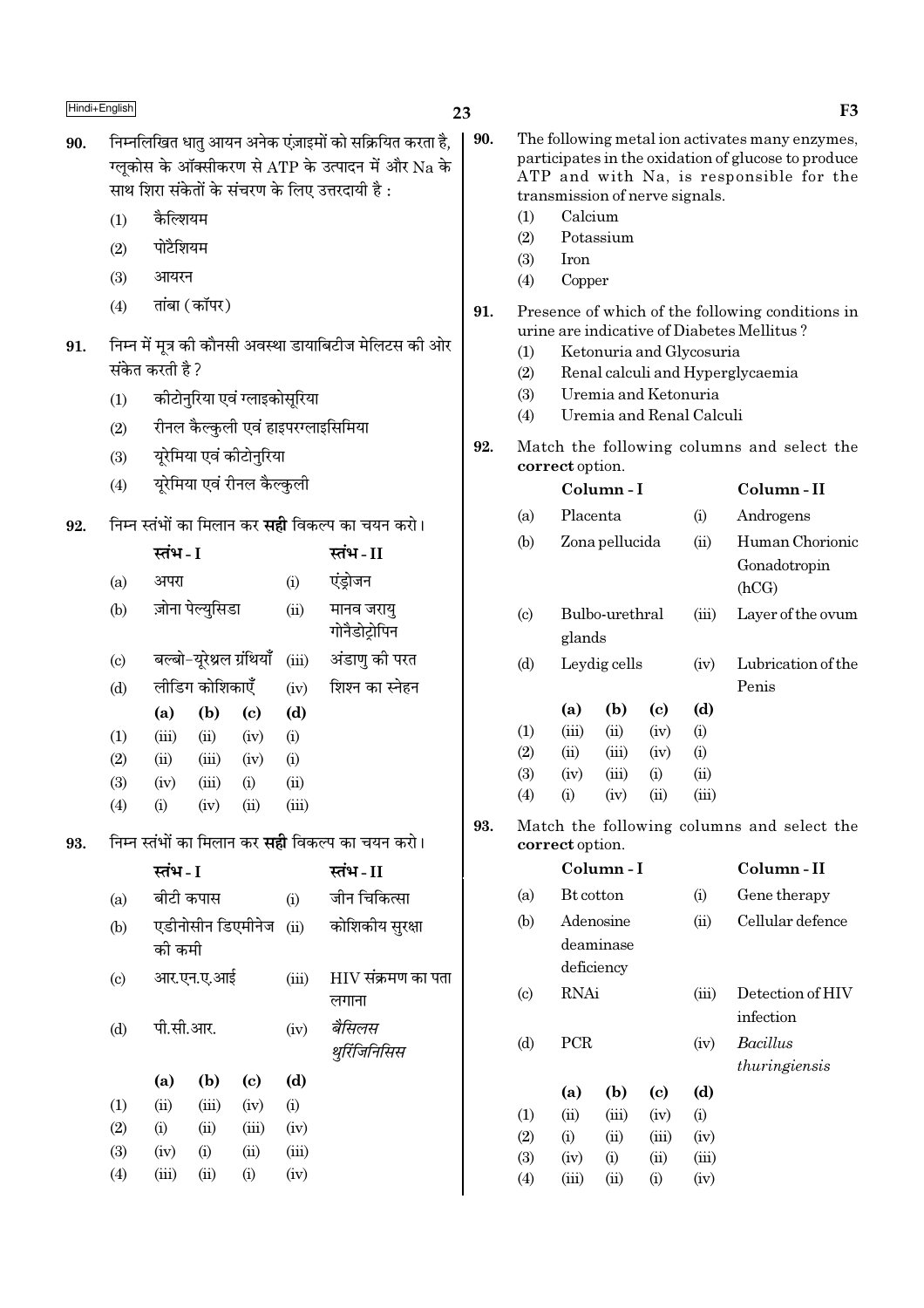F<sub>3</sub>

Hindi+Fnglish

| 94. | एक वेक्टर में सहलग्नी डी.एन.ए. की प्रति की संख्या को<br>नियंत्रित करने वाले अनुक्रम को क्या कहा जाता है? |                 |                         |                             |                                    |                                                            |  |  |  |
|-----|----------------------------------------------------------------------------------------------------------|-----------------|-------------------------|-----------------------------|------------------------------------|------------------------------------------------------------|--|--|--|
|     |                                                                                                          |                 | पैलींड्रोमिक अनुक्रम    |                             |                                    |                                                            |  |  |  |
|     | (1)                                                                                                      |                 |                         | रिकॉग्नीशन (पहचान) साइट     |                                    |                                                            |  |  |  |
|     | (2)                                                                                                      |                 |                         |                             |                                    |                                                            |  |  |  |
|     | (3)                                                                                                      | चयनयुक्त मार्कर |                         |                             |                                    |                                                            |  |  |  |
|     | (4)                                                                                                      | ओरी साइट        |                         |                             |                                    |                                                            |  |  |  |
| 95. |                                                                                                          |                 |                         |                             |                                    | निम्न स्तंभों का मिलान कर <b>सही</b> विकल्प का चयन करो।    |  |  |  |
|     |                                                                                                          | स्तंभ - I       |                         |                             |                                    | स्तंभ-II                                                   |  |  |  |
|     | (a)                                                                                                      | युग्म           |                         | क्लोम छिद्रों के 6-15   (i) |                                    | ट्राइगोन                                                   |  |  |  |
|     | (b)                                                                                                      |                 | हैटरोसर्कल पुच्छ पख     |                             | (ii)                               | साइक्लोस्टोम्स                                             |  |  |  |
|     | $\left( c\right)$                                                                                        | वायु कोष        |                         |                             | (iii)                              | कांड्रीक्थीज                                               |  |  |  |
|     | (d)                                                                                                      | विष दंश         |                         |                             | (iv)                               | ओस्टिक्थीज                                                 |  |  |  |
|     |                                                                                                          | (a)             | (b)                     | (c)                         | (d)                                |                                                            |  |  |  |
|     | (1)                                                                                                      | (iv)            | (ii)                    | (iii)                       | (i)                                |                                                            |  |  |  |
|     | (2)<br>(3)                                                                                               | (i)<br>(ii)     | (iv)<br>(iii)           | $(iii)$ $(ii)$<br>(iv)      | (i)                                |                                                            |  |  |  |
|     | (4)                                                                                                      | $(iii)$ $(iv)$  |                         | (i)                         | (ii)                               |                                                            |  |  |  |
| 96. |                                                                                                          |                 |                         |                             |                                    | निम्न में किस तकनीक की सहायता से ऐसी स्त्रियाँ जो गर्भधारण |  |  |  |
|     |                                                                                                          |                 |                         |                             |                                    | नहीं कर सकती, में भ्रूण को स्थानांतरित किया जाता है?       |  |  |  |
|     | (1)                                                                                                      |                 | ICSI एवं ZIFT           |                             |                                    |                                                            |  |  |  |
|     | (2)                                                                                                      |                 | GIFT एवं ICSI           |                             |                                    |                                                            |  |  |  |
|     | (3)                                                                                                      |                 | ZIFT एवं IUT            |                             |                                    |                                                            |  |  |  |
|     | (4)                                                                                                      | GIFT एवं ZIFT   |                         |                             |                                    |                                                            |  |  |  |
| 97. |                                                                                                          |                 |                         |                             |                                    | अंत:श्वसन के दौरान होने वाली <b>सही</b> घटनाओं का चयन करो। |  |  |  |
|     | (a)                                                                                                      |                 | डायाफ्राम का सकुचन      |                             |                                    |                                                            |  |  |  |
|     | (b)                                                                                                      |                 |                         |                             | बाह्य अंतरपर्शुक पेशियों का संकुचन |                                                            |  |  |  |
|     | $\left( \mathrm{c} \right)$                                                                              |                 |                         | फुप्फुस का आयतन कम होना     |                                    |                                                            |  |  |  |
|     | (d)                                                                                                      |                 |                         | अंतरा फुप्फुसी दाब का बढ़ना |                                    |                                                            |  |  |  |
|     | (1)                                                                                                      |                 | $(a)$ , $(b)$ एवं $(d)$ |                             |                                    |                                                            |  |  |  |
|     | (2)                                                                                                      | केवल (d)        |                         |                             |                                    |                                                            |  |  |  |
|     | (3)                                                                                                      | (a) एवं (b)     |                         |                             |                                    |                                                            |  |  |  |
|     | (4)                                                                                                      | (c) एवं $(d)$   |                         |                             |                                    |                                                            |  |  |  |
| 98. |                                                                                                          |                 |                         |                             |                                    | मानक ई.सी.जी. का क्यू.आर.एस. सम्मिश्र दर्शाता है:          |  |  |  |
|     | (1)                                                                                                      |                 | निलयों का विध्रुवण      |                             |                                    |                                                            |  |  |  |
|     | (2)                                                                                                      |                 | निलयों का पुनर्ध्रुवण   |                             |                                    |                                                            |  |  |  |
|     | (3)                                                                                                      |                 | आलिंदों का पुनर्ध्रुवण  |                             |                                    |                                                            |  |  |  |
|     | (4)                                                                                                      |                 | आलिंदों का विध्नुवण     |                             |                                    |                                                            |  |  |  |
|     |                                                                                                          |                 |                         |                             |                                    |                                                            |  |  |  |
|     |                                                                                                          |                 |                         |                             |                                    |                                                            |  |  |  |

|     |                             |                                                                                           |                            |                      |       | · ·····•· · <del>_</del> ···g··•··                                                                      |  |  |  |  |  |
|-----|-----------------------------|-------------------------------------------------------------------------------------------|----------------------------|----------------------|-------|---------------------------------------------------------------------------------------------------------|--|--|--|--|--|
| 94. |                             | The sequence that controls the copy number of the<br>linked DNA in the vector, is termed: |                            |                      |       |                                                                                                         |  |  |  |  |  |
|     | (1)                         |                                                                                           |                            | Palindromic sequence |       |                                                                                                         |  |  |  |  |  |
|     | (2)                         |                                                                                           | Recognition site           |                      |       |                                                                                                         |  |  |  |  |  |
|     | (3)                         |                                                                                           | Selectable marker          |                      |       |                                                                                                         |  |  |  |  |  |
|     | (4)                         | Ori site                                                                                  |                            |                      |       |                                                                                                         |  |  |  |  |  |
| 95. |                             | Match the following columns and select the<br>correct option.                             |                            |                      |       |                                                                                                         |  |  |  |  |  |
|     |                             |                                                                                           | Column-I                   |                      |       | Column-II                                                                                               |  |  |  |  |  |
|     | (a)                         | gill slits                                                                                | $6 - 15$ pairs of          |                      | (i)   | Trygon                                                                                                  |  |  |  |  |  |
|     | (b)                         |                                                                                           | Heterocercal<br>caudal fin |                      |       | Cyclostomes                                                                                             |  |  |  |  |  |
|     | $\left( \mathrm{c} \right)$ |                                                                                           | Air Bladder                |                      | (iii) | Chondrichthyes                                                                                          |  |  |  |  |  |
|     | (d)                         |                                                                                           | Poison sting               |                      | (iv)  | Osteichthyes                                                                                            |  |  |  |  |  |
|     |                             | (a)                                                                                       | (b)                        | (c)                  | (d)   |                                                                                                         |  |  |  |  |  |
|     | (1)                         | (iv)                                                                                      | (ii)                       | (iii)                | (i)   |                                                                                                         |  |  |  |  |  |
|     | (2)                         | (i)                                                                                       | (iv)                       | (iii)                | (ii)  |                                                                                                         |  |  |  |  |  |
|     | (3)                         | (ii)                                                                                      | (iii)                      | (iv)                 | (i)   |                                                                                                         |  |  |  |  |  |
|     | (4)                         | (iii)                                                                                     | (iv)                       | (i)                  | (ii)  |                                                                                                         |  |  |  |  |  |
| 96. |                             | conceive?                                                                                 |                            |                      |       | In which of the following techniques, the embryos<br>are transferred to assist those females who cannot |  |  |  |  |  |
|     | (1)                         |                                                                                           | ICSI and ZIFT              |                      |       |                                                                                                         |  |  |  |  |  |
|     | (2)                         |                                                                                           | GIFT and ICSI              |                      |       |                                                                                                         |  |  |  |  |  |
|     | (3)                         |                                                                                           | ZIFT and IUT               |                      |       |                                                                                                         |  |  |  |  |  |
|     | (4)                         |                                                                                           | GIFT and ZIFT              |                      |       |                                                                                                         |  |  |  |  |  |
|     |                             |                                                                                           |                            |                      |       |                                                                                                         |  |  |  |  |  |

- 97. Select the correct events that occur during inspiration.
	- $(a)$ Contraction of diaphragm
	- $(b)$ Contraction of external inter-costal muscles
	- $(c)$ Pulmonary volume decreases
	- Intra pulmonary pressure increases  $(d)$
	- $(1)$  $(a)$ ,  $(b)$  and  $(d)$
	- $(2)$ only (d)
	- $(3)$  $(a)$  and  $(b)$
	- $(c)$  and  $(d)$  $(4)$
- 98. The QRS complex in a standard ECG represents:
	- $(1)$ Depolarisation of ventricles
	- $(2)$ Repolarisation of ventricles
	- $(3)$ Repolarisation of auricles
	- $(4)$ Depolarisation of auricles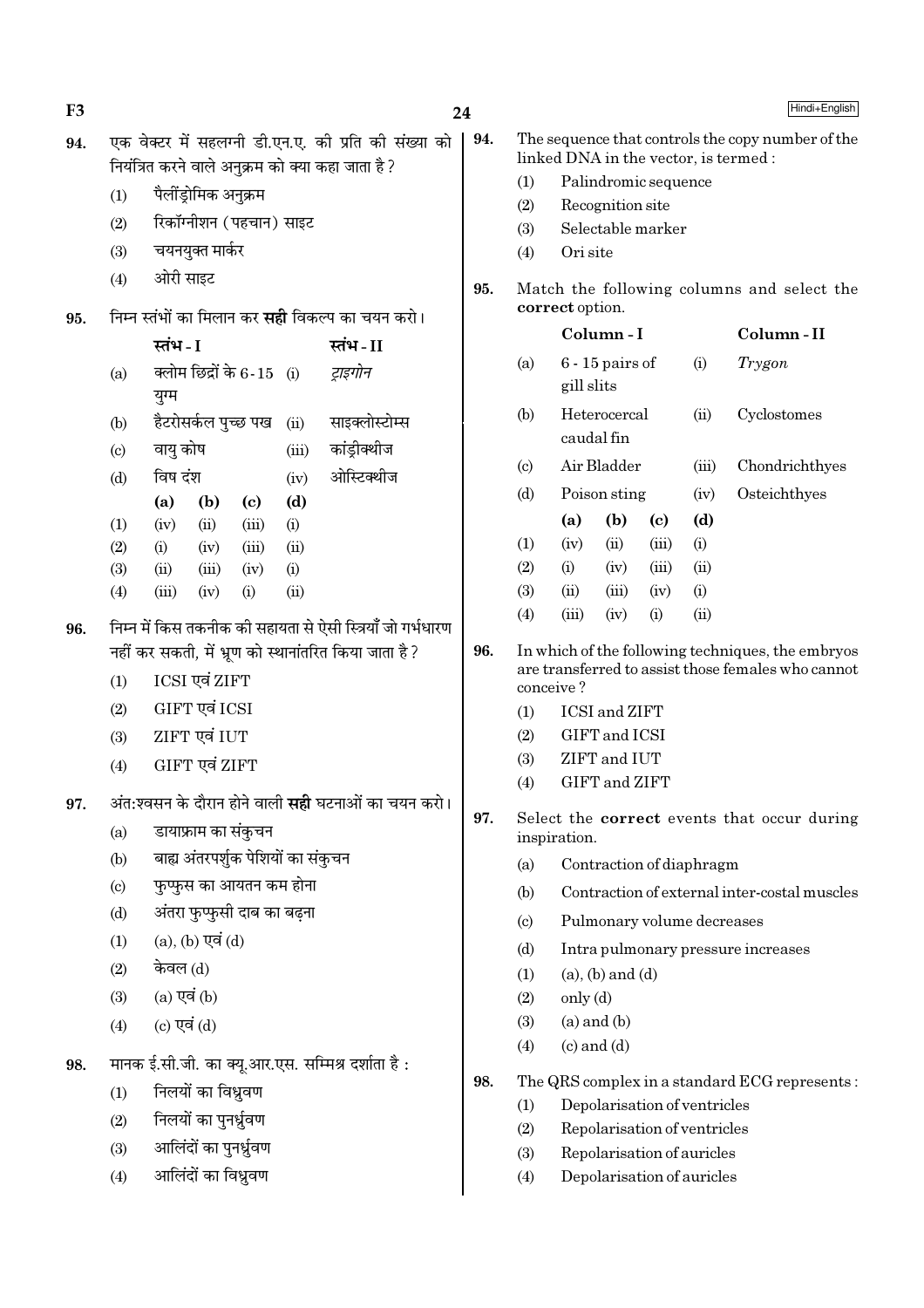- ऐंटेरोकाइनेज किसको बदलने में सहायता करता है ? 99.
	- कैसीनोजन को कैसीन में  $(1)$
	- पेप्सिनोजन को पेप्सिन में  $(2)$
	- प्रोटीन को पॉलीपेप्टाइड में  $(3)$
	- टिप्सिनोजन को टिप्सिन में  $(4)$
- मानव पाचन तंत्र से संदर्भित **सही** कथन का चयन करो।  $100.$ 
	- क्षुद्रांत्र अत्याधिक कुंडलित भाग होता है।  $(1)$
	- कुमिरूप परिशेषिका ग्रहणी से उत्पन्न होता है।  $(2)$
	- क्षद्रांत्र छोटी आंत में खुलता है।  $(3)$
	- सिरोसा आहार नाल का सबसे अन्दर वाली परत होती  $(4)$ है।
- 101. अर-पुष्पक में क्या होता है ?
	- जायांगाधर अंडाशय  $(1)$
	- अर्द्ध अधोवर्ती अंडाशय  $(2)$
	- अधोवर्ती अंडाशय  $(3)$
	- ऊर्ध्ववर्ती अंडाशय  $(4)$
- 102. निम्न में कौन वाहितमल उपचार के लिए अवायवीय आपंक संपाचित्र में डाला जाता है?
	- प्राथमिक उपचार के बहि:स्राव  $(1)$
	- संक्रियीत आपंक  $(2)$
	- प्राथमिक आपंक  $(3)$
	- तैरते हुए कुडे-करकट  $(4)$
- 103. सिट्कि अम्ल चक्र के एक घुमाव में कार्यद्रव स्तर फास्फोरिलेशनों की संख्या क्या होती है?
	- टो  $(1)$
	- $(2)$ तीन
	- $(3)$ शून्य
	- एक  $(4)$
- 104. अंतरावस्था की  $G_1$  प्रावस्था (गैप 1) के बारे में सही कथन का चयन करो।
	- कोशिका उपापचयी सक्रिय होती है, वृद्धि करती है  $(1)$ लेकिन DNA की प्रतिकृति नहीं करती।
	- केन्दक विभाजन होता है।  $(2)$
	- डी.एन.ए. संश्लेषण या प्रतिकृतिकरण होता है।  $(3)$
	- सभी कोशिका अवयवों का पुनर्गठन होता है।  $(4)$
- 25
	- The enzyme enterokinase helps in conversion of: 99.
		- $(1)$ caseinogen into casein
		- $(2)$ pepsinogen into pepsin
		- $(3)$ protein into polypeptides
		- $(4)$ trypsinogen into trypsin
	- 100. Identify the correct statement with reference to human digestive system.
		- Ileum is a highly coiled part.  $(1)$
		- $(2)$ Vermiform appendix arises from duodenum.
		- $(3)$ Ileum opens into small intestine.
		- $(4)$ Serosa is the innermost layer of the alimentary canal.
	- 101. Ray florets have:
		- $(1)$ Hypogynous ovary
		- $(2)$ Half inferior ovary
		- Inferior ovary  $(3)$
		- $(4)$ Superior ovary
	- $102.$ Which of the following is put into Anaerobic sludge digester for further sewage treatment?
		- Effluents of primary treatment  $(1)$
		- $(2)$ Activated sludge
		- $(3)$ Primary sludge
		- $(4)$ Floating debris
	- 103. The number of substrate level phosphorylations in one turn of citric acid cycle is:
		- Two  $(1)$
		- $(2)$ Three
		- Zero  $(3)$
		- One  $(4)$
	- $104.$ Identify the correct statement with regard to  $G_1$  phase (Gap 1) of interphase.
		- Cell is metabolically active, grows but does  $(1)$ not replicate its DNA.
		- Nuclear Division takes place.  $(2)$
		- $(3)$ DNA synthesis or replication takes place.
		- Reorganisation of all cell components takes  $(4)$ place.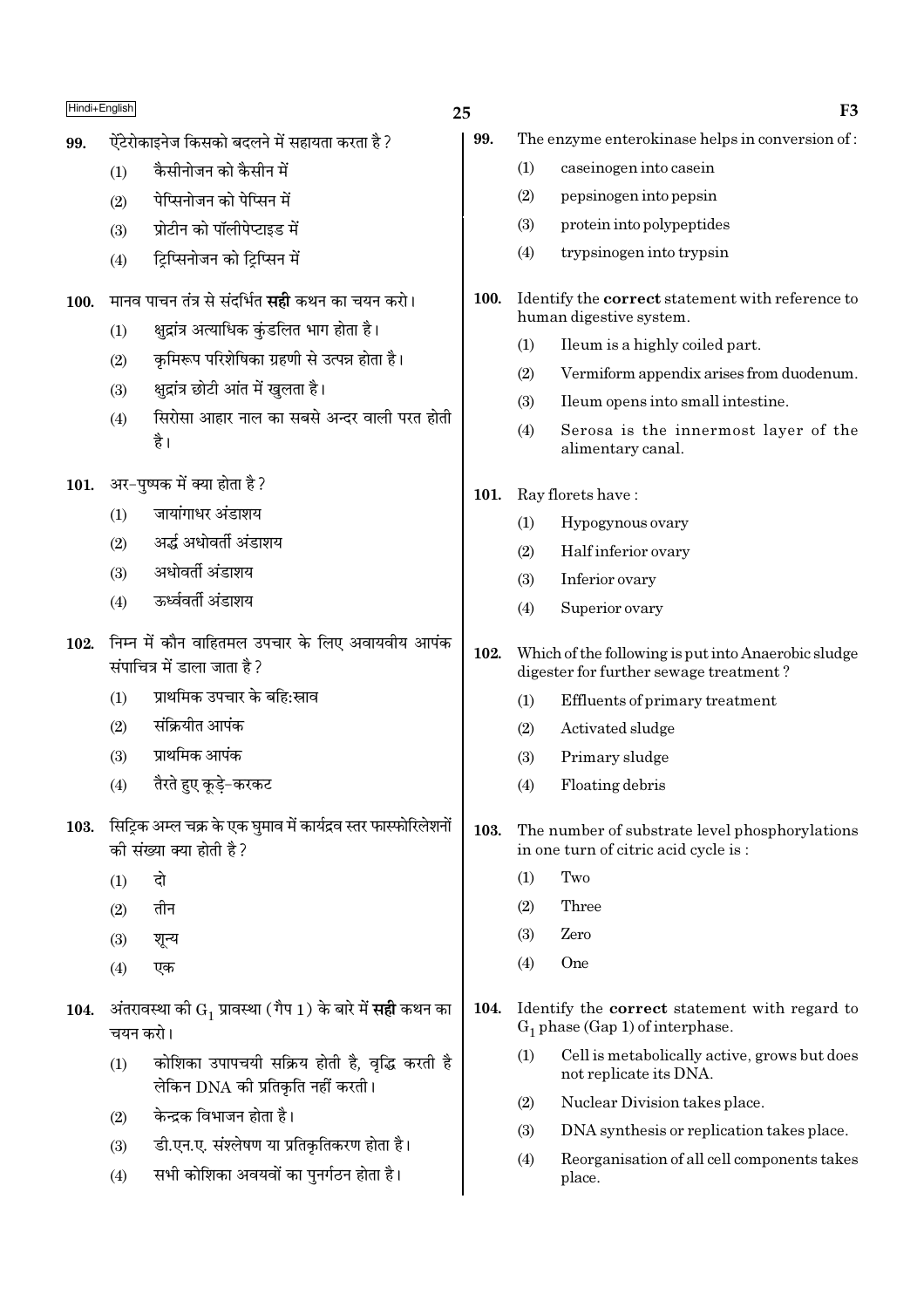$F<sub>3</sub>$ 

108.

 $Hindi + English$ 

- 105. निम्नलिखित में से कौन सा युग्म एक कोशिकीय शैवालों का  $\frac{4}{5}$ 
	- ऐनाबीनाओर वॉल्वॉक्स  $(1)$
	- क्लोरेला और स्पाइरुलीना  $(2)$
	- लैमिनेरिया और सारगासम  $(3)$
	- जेलिडियम और ग्रासिलेरिया  $(4)$
- प्रतिरक्षा के संदर्भ में **गलत** कथन को पहचानिए। 106.
	- सक्रिय प्रतिरक्षा जल्दी होती है और पूर्ण प्रतिक्रिया देती  $(1)$ है।
	- भ्रूण माता से कुछ प्रतिरक्षी प्राप्त करता है, यह निष्क्रिय  $(2)$ प्रतिरक्षा का उदाहरण है।
	- जब परपोषी का शरीर (जीवित अथवा मृत) प्रतिजन के  $(3)$ संपर्क में आता है और उसके शरीर में प्रतिरक्षी उत्पन्न होते हैं। इसे "सक्रिय प्रतिरक्षा" कहते हैं।
	- जब बने बनाए प्रतिरक्षी प्रत्यक्ष रूप से दिए जाते हैं. इसे  $(4)$ ''निष्क्रिय प्रतिरक्षा'' कहते हैं।
- 107. निम्न स्तंभों का मिलान कर सद्दी विकल्प का चयन करो।

|                        | स्तंभ - I |                |                            | स्तंभ - II                               |                                                   |  |  |
|------------------------|-----------|----------------|----------------------------|------------------------------------------|---------------------------------------------------|--|--|
| (a)                    |           | प्लावी पसलियाँ |                            | (i)                                      | दूसरी एवं सातवीं<br>पसली के बीच स्थित<br>होती हैं |  |  |
| (b)                    | एक्रोमियन |                |                            | (ii)                                     | ह्यमरस का शीर्ष                                   |  |  |
| $\left( \circ \right)$ | स्कैपुला  |                |                            | (iii)                                    | क्लेविकल                                          |  |  |
| (d)                    |           | ग्लीनॉयड गुहा  |                            | (iv)                                     | उरोस्थि से नहीं जुड़ती                            |  |  |
|                        | (a)       | (b)            | $\left( \mathrm{e}\right)$ | (d)                                      |                                                   |  |  |
| (1)                    | (iii)     | (ii)           | (iv)                       | (i)                                      |                                                   |  |  |
| (2)                    | (iv)      | (iii)          | (i)                        | (ii)                                     |                                                   |  |  |
| (3)                    | (ii)      | (iv)           | (i)                        | (iii)                                    |                                                   |  |  |
| (4)                    | (i)       | (iii)          | (ii)                       | (iv)                                     |                                                   |  |  |
|                        |           |                |                            | निम्न में क्षारीय एमीनो अम्ल को पहचानिए। |                                                   |  |  |
| (1)                    | लाइसिन    |                |                            |                                          |                                                   |  |  |
| (2)                    | वैलीन     |                |                            |                                          |                                                   |  |  |
| (3)                    | टायरोसीन  |                |                            |                                          |                                                   |  |  |
| (4)                    |           | ग्लुटामिक अम्ल |                            |                                          |                                                   |  |  |

- 105. Which of the following pairs is of unicellular algae?
	- $(1)$ Anabaena and Volvox
	- Chlorella and Spirulina  $(2)$
	- Laminaria and Sargassum  $(3)$
	- Gelidium and Gracilaria  $(4)$
- 106. Identify the wrong statement with reference to immunity.
	- $(1)$ Active immunity is quick and gives full response.
	- $(2)$ Foetus receives some antibodies from mother, it is an example for passive immunity.
	- $(3)$ When exposed to antigen (living or dead) antibodies are produced in the host's body. It is called "Active immunity".
	- $(4)$ When ready-made antibodies are directly given, it is called "Passive immunity".
- 107. Match the following columns and select the correct option.

|      |                            |       | Column - I                            | Column-II |       |                                                   |
|------|----------------------------|-------|---------------------------------------|-----------|-------|---------------------------------------------------|
|      | (a)                        |       | <b>Floating Ribs</b>                  |           |       | Located between<br>second and<br>seventh ribs     |
|      | (b)                        |       | Acromion<br>Scapula<br>Glenoid cavity |           |       | Head of the<br>Humerus                            |
|      | $\left( \mathrm{c}\right)$ |       |                                       |           |       | Clavicle                                          |
|      | (d)                        |       |                                       |           |       | Do not connect<br>with the sternum                |
|      |                            | (a)   | (b)                                   | (c)       | (d)   |                                                   |
|      | (1)                        | (iii) | (ii)                                  | (iv)      | (i)   |                                                   |
|      | (2)                        | (iv)  | (iii)                                 | (i)       | (ii)  |                                                   |
|      | (3)                        | (ii)  | (iv)                                  | (i)       | (iii) |                                                   |
|      | (4)                        | (i)   | (iii)                                 | (ii)      | (iv)  |                                                   |
| 108. |                            |       |                                       |           |       | Identify the basic amino acid from the following. |

- $(1)$ Lysine
- Valine  $(2)$
- Tyrosine  $(3)$
- Glutamic Acid  $(4)$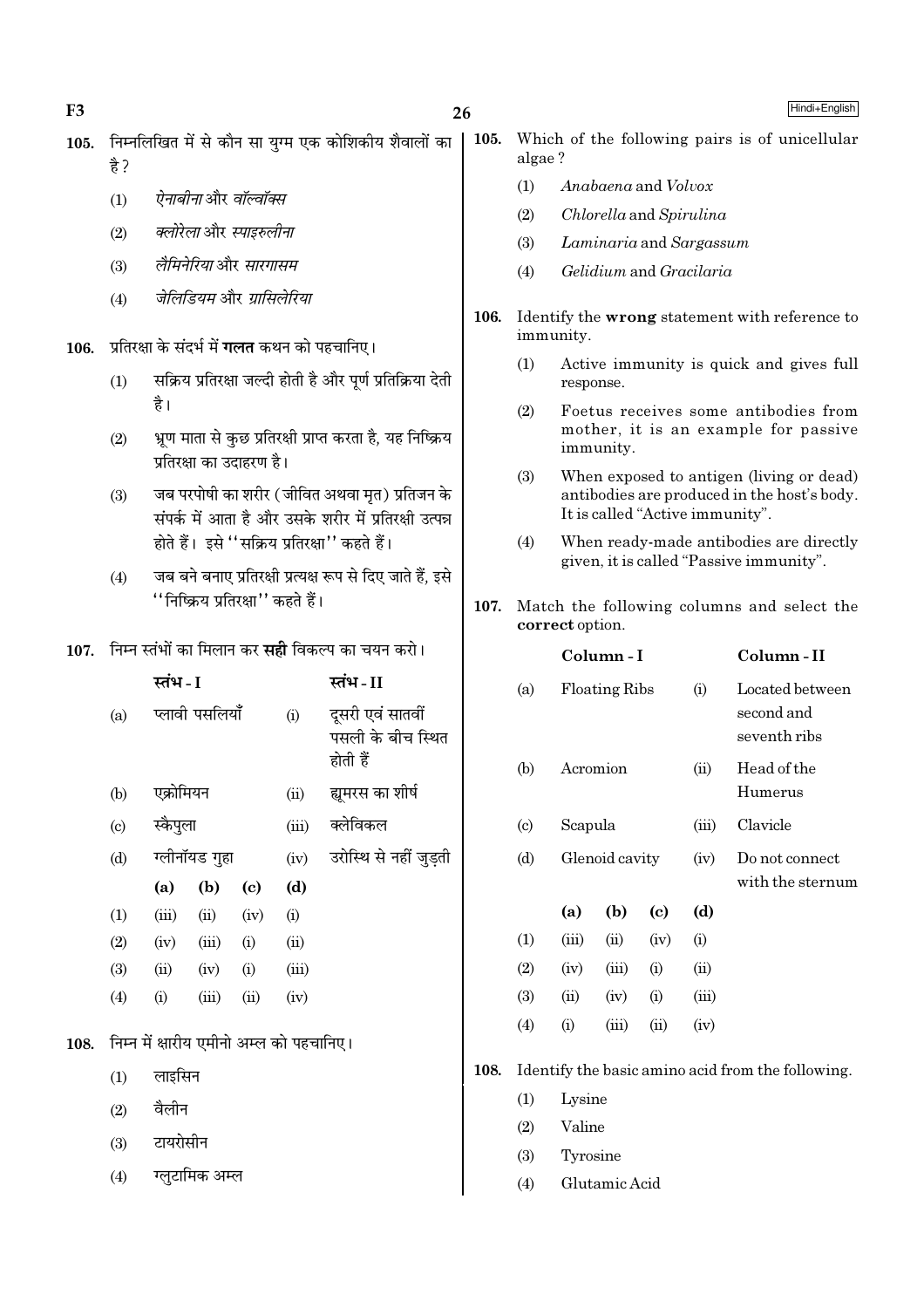F<sub>3</sub>

| 109. | पादप का वह भाग कौन-सा है जिसमें दो पीढ़ी - एक पीढ़ी              | 109.                                                                                   | η                                                                      |                            |       |                                                           |      |   |  |  |
|------|------------------------------------------------------------------|----------------------------------------------------------------------------------------|------------------------------------------------------------------------|----------------------------|-------|-----------------------------------------------------------|------|---|--|--|
|      |                                                                  |                                                                                        | दूसरे के अन्दर होती है ?                                               |                            |       |                                                           |      | C |  |  |
|      | (a)                                                              |                                                                                        | परागकोश के अन्दर परागकण                                                |                            |       |                                                           |      |   |  |  |
|      | (b)                                                              |                                                                                        |                                                                        |                            |       | दो नर युग्मकों वाली अंकुरित परागकण                        |      |   |  |  |
|      | (c)                                                              |                                                                                        | फल के अन्दर बीज                                                        |                            |       |                                                           |      |   |  |  |
|      | (d)                                                              |                                                                                        | बीजाण्ड के अन्दर भ्रूण-कोष                                             |                            |       |                                                           |      |   |  |  |
|      | (1)                                                              | (c) और (d)                                                                             |                                                                        |                            |       |                                                           |      |   |  |  |
|      | (2)                                                              | $(a)$ और $(d)$                                                                         |                                                                        |                            |       |                                                           |      |   |  |  |
|      | (3)                                                              | केवल $(a)$                                                                             |                                                                        |                            |       |                                                           |      |   |  |  |
|      | (4)                                                              |                                                                                        | $(a)$ , $(b)$ और $(c)$                                                 |                            |       |                                                           |      |   |  |  |
| 110. |                                                                  |                                                                                        |                                                                        |                            |       | ऑक्सीजन के परिवहन के संदर्भ में <b>गलत</b> कथन को पहचानो। | 110. | I |  |  |
|      | (1)                                                              | वायु कूपिका में $\rm H^+$ की उच्च सांद्रता ऑक्सीहीमोग्लोबिन<br>बनने में सहायक होती है। |                                                                        | t                          |       |                                                           |      |   |  |  |
|      | (2)                                                              |                                                                                        | वायु कूपिका में कम $pCO_2$ ऑक्सीहीमोग्लोबिन बनने<br>में सहायक होती है। |                            |       |                                                           |      |   |  |  |
|      | ऑक्सीजन की हीमोग्लोबिन से बंधता मुख्यत: $\mathrm{O}_2$ के<br>(3) |                                                                                        |                                                                        |                            |       |                                                           |      |   |  |  |
|      | आंशिक दाब से संबंधित है।                                         |                                                                                        |                                                                        |                            |       |                                                           |      |   |  |  |
|      | (4)                                                              |                                                                                        |                                                                        |                            |       | $\mathrm{CO}_2$ का आंशिक दाब हीमोग्लोबिन से बंधने वाली    |      |   |  |  |
|      |                                                                  |                                                                                        | $\mathrm{O}_2$ में बाधा डाल सकता है।                                   |                            |       |                                                           | 111. | ľ |  |  |
| 111. | निम्न स्तंभों का मिलान कर <b>उचित</b> विकल्प का चयन करो।         |                                                                                        | C                                                                      |                            |       |                                                           |      |   |  |  |
|      |                                                                  | स्तंभ - I<br>स्तंभ - II                                                                |                                                                        |                            |       |                                                           |      |   |  |  |
|      | (a)                                                              |                                                                                        | आर्गन ऑफ कार्टाई                                                       |                            | (i)   | मध्य कर्ण एवं फेरिंक्स<br>को जोड़ती है                    |      | ( |  |  |
|      | (b)                                                              | कोक्लिया                                                                               |                                                                        |                            | (ii)  | लेर्बारॅथ का घुमावदार<br>भाग                              |      | ( |  |  |
|      | $\left( \mathrm{c}\right)$                                       |                                                                                        | यस्टेकीयन नलिका                                                        |                            | (iii) | अंडाकार खिडकी से<br>जुड़ी होती है                         |      |   |  |  |
|      | (d)                                                              | स्टेपीज                                                                                |                                                                        |                            | (iv)  | बेसिलर झिल्ली में<br>स्थित होती है                        |      | ( |  |  |
|      |                                                                  | (a)                                                                                    | (b)                                                                    | $\left( \mathrm{c}\right)$ | (d)   |                                                           |      |   |  |  |
|      | (1)                                                              | (iv)                                                                                   | (ii)                                                                   | (i)                        | (iii) |                                                           |      |   |  |  |
|      | (2)                                                              | (i)                                                                                    | (ii)                                                                   | (iv)                       | (iii) |                                                           |      |   |  |  |
|      | (3)                                                              | (ii)                                                                                   | (iii)                                                                  | (i)                        | (iv)  |                                                           |      |   |  |  |
|      | (4)                                                              | (iii)                                                                                  | (i)                                                                    | (iv)                       | (ii)  |                                                           |      |   |  |  |
| 112. |                                                                  |                                                                                        |                                                                        |                            |       | उस वृद्धि नियंत्रक का नाम बताइये जिसे गन्ने की फसल पर     |      |   |  |  |

- $\mathbf{1}$ छिड़कने से उसके तने की लम्बाई में बढ़ोत्तरी होती है, तथा गन्ने के फसल की पैदावार बढ़ती है।
	- एथिलीन  $(1)$
	- ऐब्सीसिक अम्ल  $(2)$
	- साइटोकाइनीन  $(3)$
	- जिबरेलीन  $(4)$
- The plant parts which consist of two generations one within the other:
	- Pollen grains inside the anther  $(a)$
	- Germinated pollen grain with two male  $(b)$ gametes
	- Seed inside the fruit  $\left( c\right)$
	- Embryo sac inside the ovule  $(d)$
	- $(c)$  and  $(d)$  $(1)$
	- $(2)$  $(a)$  and  $(d)$
	- $(3)$  $(a)$  only
	- $(a)$ ,  $(b)$  and  $(c)$  $\angle(4)$
- dentify the wrong statement with reference to transport of oxygen.
	- Higher  $H^+$  conc. in alveoli favours the  $(1)$ formation of oxyhaemoglobin.
	- Low  $pCO_2$  in alveoli favours the formation  $(2)$ of oxyhaemoglobin.
	- Binding of oxygen with haemoglobin is  $(3)$ mainly related to partial pressure of  $O_2$ .
	- $(4)$ Partial pressure of  $CO<sub>2</sub>$  can interfere with  $O_2$  binding with haemoglobin.
- Match the following columns and select the correct option.

|                            |               | Column - I      |      |       | Column - II                           |  |  |
|----------------------------|---------------|-----------------|------|-------|---------------------------------------|--|--|
| (a)                        |               | Organ of Corti  |      | (i)   | Connects middle<br>ear and pharynx    |  |  |
| (b)                        | Cochlea       |                 |      | (ii)  | Coiled part of the<br>labyrinth       |  |  |
| $\left( \mathrm{c}\right)$ |               | Eustachian tube |      | (iii) | Attached to the<br>oval window        |  |  |
| (d)                        | <b>Stapes</b> |                 |      | (iv)  | Located on the<br>basilar<br>membrane |  |  |
|                            | (a)           | (b)             | (c)  | (d)   |                                       |  |  |
| (1)                        | (iv)          | (ii)            | (i)  | (iii) |                                       |  |  |
| (2)                        | (i)           | (ii)            | (iv) | (iii) |                                       |  |  |
| (3)                        | (ii)          | (iii)           | (i)  | (iv)  |                                       |  |  |
| (4)                        | (iii)         | $\rm (i)$       | (iv) | (ii)  |                                       |  |  |

- 112. Name the plant growth regulator which upon spraying on sugarcane crop, increases the length of stem, thus increasing the yield of sugarcane crop.
	- $(1)$ Ethylene
	- $(2)$ Abscisic acid
	- $(3)$ Cytokinin
	- $(4)$ Gibberellin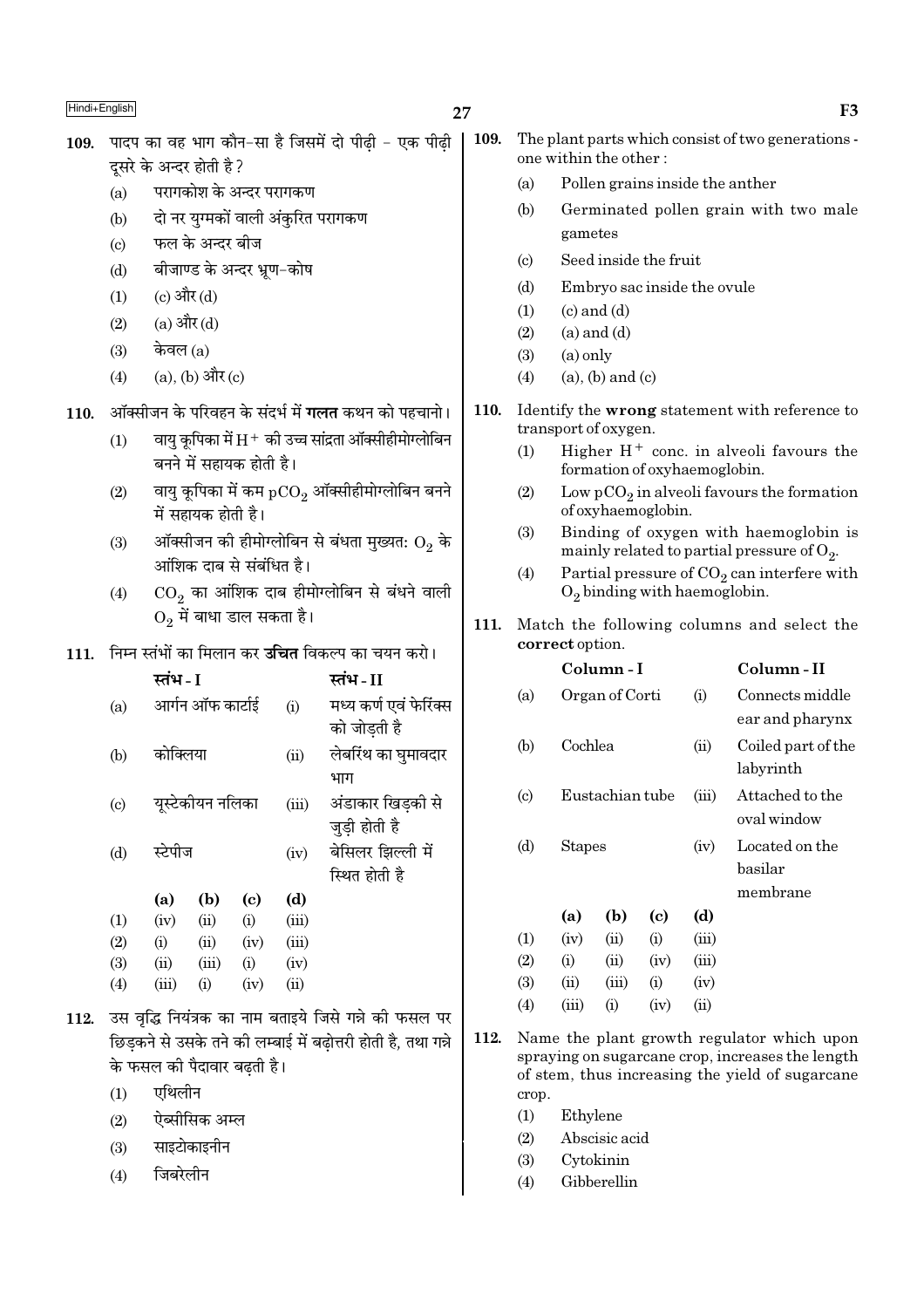$F<sub>3</sub>$ 

Hindi+English

113. तने के आधार से उत्पन्न होने वाली जड़ों को क्या कहा जाता है ?

अवस्तंभ जडे  $(1)$ 

- पार्श्व जडे  $(2)$
- झकडा जडे  $(3)$
- प्राथमिक जडे  $(4)$
- 114. यदि तिलचट्टे का सिर हटा दिया जाए तो यह कुछ दिनों तक जीवित रह सकता है क्योंकि :
	- सिर में तंत्रिका तंत्र का केवल छोटा भाग होता है जबकि  $(1)$ शेष शरीर के अधर भाग में स्थित होता है।
	- सिर में तंत्रिका तंत्र का 1/3 भाग होता है जबकि शेष  $(2)$ शरीर के पष्ठ भाग में होता है।
	- तिलचट्टे के अधिग्रसिका गच्छिका उदर के अधर भाग  $(3)$ में स्थित होते हैं।
	- तिलचट्टे में तंत्रिका तंत्र नहीं होता।  $(4)$

स्ट्रोबिलाई या शंकु किसमें पाये जाते हैं ? 115.

- मार्केशिया  $(1)$
- इक्वीसीटम  $(2)$
- साल्विनिया  $(3)$
- टेरिस  $(4)$

सिनेप्टोनीमल सम्मिश्र का विघटन होता है: 116.

- द्विपट्ट के दौरान  $(1)$
- तनुपट्ट के दौरान  $(2)$
- स्थलपट्ट के दौरान  $(3)$
- यग्मपट्ट के दौरान  $(4)$
- 117. निम्न रोगों को उनके पैदा करने वाले जीवों के साथ मिलान कर सही विकल्प का चयन करो।

|                            | स्तभ - I |             |                            |       | स्तभ - II    |
|----------------------------|----------|-------------|----------------------------|-------|--------------|
| (a)                        | टाइफॉइड  |             |                            | (i)   | वुचेरेरिया   |
| (b)                        |          | न्यूमोनिया  |                            |       | प्लैज्मोडियम |
| $\left( \mathrm{c}\right)$ |          | फाइलेरिएसिस |                            |       | साल्मोनेला   |
| (d)                        |          | मलेरिया     |                            |       | हीमोफिलस     |
|                            | (a)      | (b)         | $\left( \mathrm{e}\right)$ | (d)   |              |
| (1)                        | (ii)     | (i)         | (iii)                      | (iv)  |              |
| (2)                        | (iv)     | (i)         | (ii)                       | (iii) |              |
| (3)                        | (i)      | (iii)       | (ii)                       | (iv)  |              |
| (4)                        | (iii)    | (iv)        | (i)                        | (ii)  |              |

- 113. The roots that originate from the base of the stem are:
	- $(1)$ Prop roots
	- $(2)$ Lateral roots
	- Fibrous roots  $(3)$
	- $(4)$ Primary roots
- 114. If the head of cockroach is removed, it may live for few days because:
	- the head holds a small proportion of a nervous  $(1)$ system while the rest is situated along the ventral part of its body.
	- the head holds a 1/3<sup>rd</sup> of a nervous system  $(2)$ while the rest is situated along the dorsal part of its body.
	- the supra-oesophageal ganglia of the  $(3)$ cockroach are situated in ventral part of abdomen.
	- $(4)$ the cockroach does not have nervous system.
- Strobili or cones are found in: 115.
	- Marchantia  $(1)$
	- Equisetum  $(2)$
	- Salvinia  $(3)$
	- Pteris  $(4)$
- 116. Dissolution of the synaptonemal complex occurs  $during:$ 
	- $(1)$ Diplotene
	- $(2)$ Leptotene
	- Pachytene  $(3)$
	- $(4)$ Zygotene
- 117. Match the following diseases with the causative organism and select the **correct** option.

|                             |       | Column - I | Column - II |       |             |
|-----------------------------|-------|------------|-------------|-------|-------------|
| (a)                         |       | Typhoid    |             |       | Wuchereria  |
| (b)                         |       | Pneumonia  |             | (ii)  | Plasmodium  |
| $\left( \mathrm{c} \right)$ |       | Filariasis |             |       | Salmonella  |
| (d)                         |       | Malaria    |             |       | Haemophilus |
|                             | (a)   | (b)        | (c)         | (d)   |             |
| (1)                         | (ii)  | (i)        | (iii)       | (iv)  |             |
| (2)                         | (iv)  | (i)        | (ii)        | (iii) |             |
| (3)                         | (i)   | (iii)      | (ii)        | (iv)  |             |
| (4)                         | (iii) | (iv)       | $\rm(i)$    | (ii)  |             |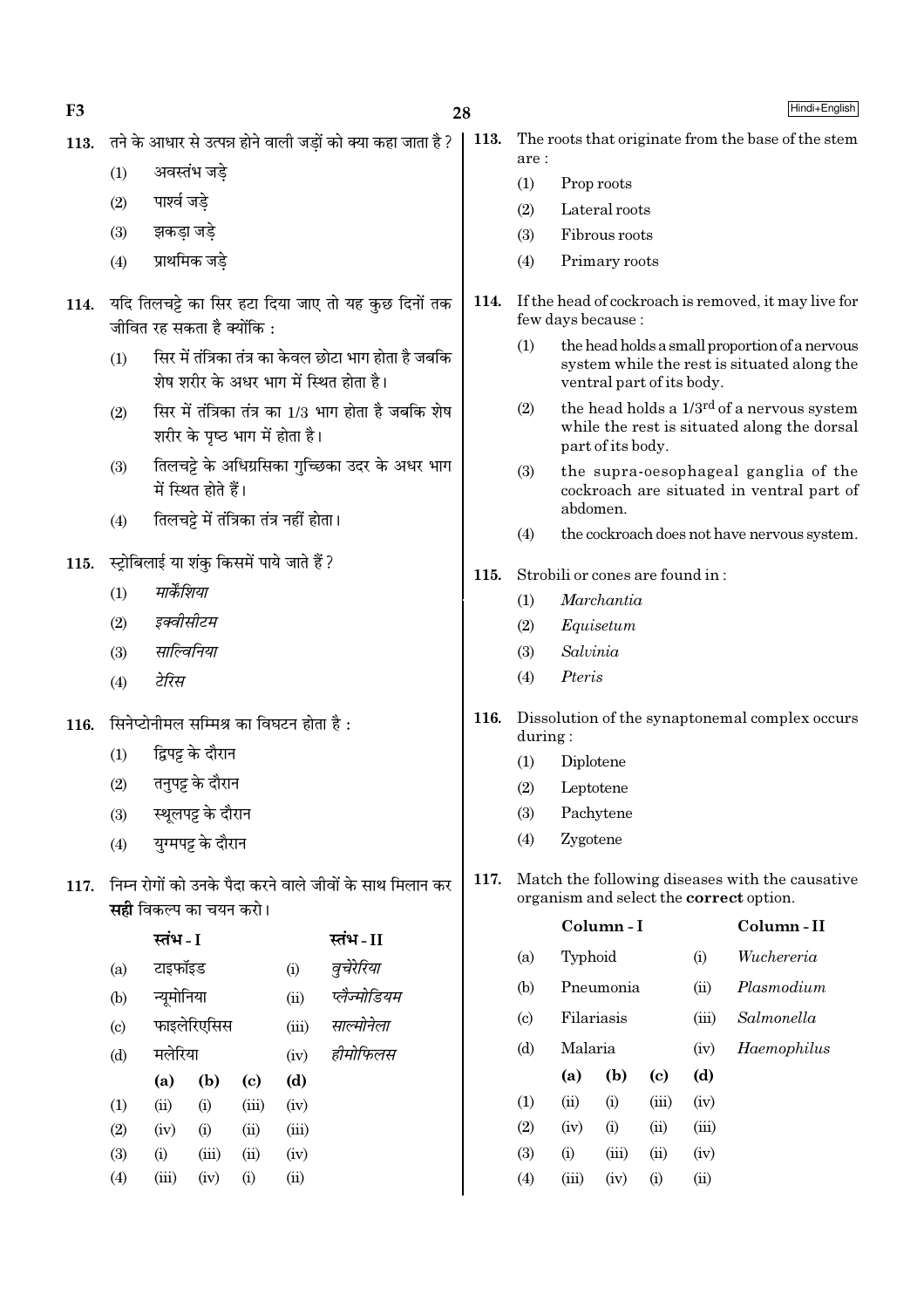| Hindi+English |                            |                                                         |                               |                              |       |                                                                   | 29   |                             |                                                                     |                             |                            |       | F <sub>3</sub>                                    |
|---------------|----------------------------|---------------------------------------------------------|-------------------------------|------------------------------|-------|-------------------------------------------------------------------|------|-----------------------------|---------------------------------------------------------------------|-----------------------------|----------------------------|-------|---------------------------------------------------|
| 118.          |                            |                                                         |                               |                              |       | ट्रांसलेशन (अनुवादन/स्थानांतरण) की प्रथम अवस्था कौन सी            | 118. |                             | The first phase of translation is:                                  |                             |                            |       |                                                   |
|               | होती है ?                  |                                                         |                               |                              |       |                                                                   |      | (1)                         |                                                                     | Aminoacylation of tRNA      |                            |       |                                                   |
|               | (1)                        |                                                         |                               | $tRNA$ का ऐमीनोएसीलेशन       |       |                                                                   |      | (2)                         | Recognition of an anti-codon                                        |                             |                            |       |                                                   |
|               | (2)                        |                                                         |                               | एक एंटी-कोडॉन की पहचान       |       |                                                                   |      | (3)                         |                                                                     | Binding of mRNA to ribosome |                            |       |                                                   |
|               | (3)                        |                                                         | राइबोसोम से $mRNA$ का बन्धन   |                              |       |                                                                   |      | (4)                         |                                                                     | Recognition of DNA molecule |                            |       |                                                   |
|               | (4)                        | डी.एन.ए. अणु की पहचान                                   |                               |                              |       |                                                                   | 119. |                             | Match the following columns and select the<br>correct option.       |                             |                            |       |                                                   |
| 119.          |                            | निम्न स्तंभों का मिलान कर <b>सही</b> विकल्प का चयन करो। |                               |                              |       |                                                                   |      |                             |                                                                     | Column-I                    |                            |       | Column-II                                         |
|               |                            | स्तंभ - I                                               |                               |                              |       | स्तंभ-II                                                          |      | (a)                         |                                                                     | Clostridium                 |                            | (i)   | Cyclosporin-A                                     |
|               | (a)                        |                                                         | क्लोस्ट्रीडियम<br>ब्यूटायलिकम |                              | (i)   | साइक्लोस्पोरिन-ए                                                  |      | (b)                         |                                                                     | butylicum<br>Trichoderma    |                            | (ii)  | Butyric Acid                                      |
|               | (b)                        |                                                         |                               | ट्राइकोडर्मा पॉलीस्पोरम (ii) |       | ब्युटिरिक अम्ल                                                    |      |                             |                                                                     | polysporum                  |                            |       |                                                   |
|               | $\left( \mathrm{c}\right)$ |                                                         |                               | मोनास्कस परप्यूरीअस (iii)    |       | सिट्रिक अम्ल                                                      |      | $\left( \mathrm{c} \right)$ |                                                                     | Monascus                    |                            | (iii) | Citric Acid                                       |
|               | (d)                        |                                                         | एस्परजिलस नाइगर               |                              | (iv)  | रक्त-कोलेस्टेराल कम                                               |      |                             |                                                                     | purpureus                   |                            |       |                                                   |
|               |                            |                                                         |                               |                              |       | करने वाला कारक                                                    |      | (d)                         |                                                                     | Aspergillus niger           |                            | (iv)  | Blood cholesterol                                 |
|               |                            | (a)                                                     | (b)                           | $\left( \mathrm{c}\right)$   | (d)   |                                                                   |      |                             |                                                                     |                             |                            |       | lowering agent                                    |
|               | (1)                        | (i)                                                     | (ii)                          | (iv)                         | (iii) |                                                                   |      |                             | (a)                                                                 | (b)                         | $\left( \mathrm{e}\right)$ | (d)   |                                                   |
|               | (2)                        | (iv)                                                    | (iii)                         | (ii)                         | (i)   |                                                                   |      | (1)                         | (i)                                                                 | (ii)                        | (iv)                       | (iii) |                                                   |
|               | (3)                        | (iii)                                                   | (iv)                          | (ii)                         | (i)   |                                                                   |      | (2)                         | (iv)                                                                | (iii)                       | (ii)                       | (i)   |                                                   |
|               | (4)                        | (ii)                                                    | (i)                           | (iv)                         | (iii) |                                                                   |      | (3)                         | (iii)                                                               | (iv)                        | (ii)                       | (i)   |                                                   |
| 120.          |                            |                                                         |                               |                              |       | प्रकाशश्वसन में $\text{RuBisCo}$ एंजाइम की ऑक्सीजनीकरण क्रिया     |      | (4)                         | (ii)                                                                | (i)                         | (iv)                       | (iii) |                                                   |
|               |                            |                                                         | से किसका निर्माण होता है?     |                              |       |                                                                   | 120. |                             |                                                                     |                             |                            |       | The oxygenation activity of RuBisCo enzyme in     |
|               | (1)                        |                                                         |                               | $6$ -C यौगिक का 1 अणु        |       | photorespiration leads to the formation of:                       |      |                             |                                                                     |                             |                            |       |                                                   |
|               | (2)                        |                                                         |                               |                              |       | $4$ -C यौगिक का 1 अणु और 2-C यौगिक का 1 अणु                       |      | (1)                         | 1 molecule of 6-C compound                                          |                             |                            |       |                                                   |
|               | (3)                        |                                                         |                               | $3$ -C यौगिक के 2 अणु        |       |                                                                   |      |                             | (2)<br>1 molecule of 4-C compound and 1 molecule<br>of 2-C compound |                             |                            |       |                                                   |
|               | (4)                        |                                                         |                               | 3-C यौगिक का 1 अणु           |       |                                                                   |      | (3)                         |                                                                     | 2 molecules of 3-C compound |                            |       |                                                   |
| 121.          |                            |                                                         |                               |                              |       | अनिवार्य तत्वों और पादपों में उनके कार्यों के विषय में निम्नलिखित |      | (4)                         |                                                                     | 1 molecule of 3-C compound  |                            |       |                                                   |
|               |                            |                                                         | को सुमेलित कीजिए :            |                              |       |                                                                   | 121. |                             |                                                                     |                             |                            |       | Match the following concerning essential elements |
|               | (a)                        | लोह                                                     |                               | (i)                          |       | जल का प्रकाश अपघटन                                                |      |                             | and their functions in plants:                                      |                             |                            |       |                                                   |
|               | (b)                        | जिंक                                                    |                               | (ii)                         |       | पराग का अंकुरण                                                    |      | (a)                         | Iron                                                                |                             | (i)                        |       | Photolysis of water                               |
|               | (c)                        | बोरॉन                                                   |                               | (iii)                        |       | क्लोरोफिल के जैव संश्लेषण                                         |      | (b)                         | Zinc                                                                |                             | (ii)                       |       | Pollen germination                                |
|               |                            |                                                         |                               |                              |       | के लिए आवश्यक                                                     |      | $\left( \mathrm{c}\right)$  | <b>Boron</b>                                                        |                             | (iii)                      |       | Required for chlorophyll<br>biosynthesis          |
|               | (d)                        | मैंगनीज                                                 |                               | (iv)                         |       | आई.ए.ए. जैव संश्लेषण                                              |      | (d)                         |                                                                     | Manganese (iv)              |                            |       | IAA biosynthesis                                  |
|               |                            | <b>सही</b> विकल्प चुनिए :                               |                               |                              |       |                                                                   |      |                             | Select the correct option:                                          |                             |                            |       |                                                   |
|               |                            | (a)                                                     | (b)                           | $\left( \mathrm{c}\right)$   | (d)   |                                                                   |      |                             | (a)                                                                 | (b)                         | $\left( \mathrm{c}\right)$ | (d)   |                                                   |
|               | (1)                        | (iii)                                                   | (iv)                          | (ii)                         | (i)   |                                                                   |      | (1)                         | (iii)                                                               | (iv)                        | (ii)                       | (i)   |                                                   |
|               | (2)                        | (iv)                                                    | (i)                           | (ii)                         | (iii) |                                                                   |      | (2)                         | (iv)                                                                | (i)                         | (ii)                       | (iii) |                                                   |
|               | (3)                        | (ii)                                                    | (i)                           | (iv)                         | (iii) |                                                                   |      | (3)                         | (ii)                                                                | (i)                         | (iv)                       | (iii) |                                                   |
|               | (4)                        | (iv)                                                    | (iii)                         | (ii)                         | (i)   |                                                                   |      | (4)                         | (iv)                                                                | (iii)                       | (ii)                       | (i)   |                                                   |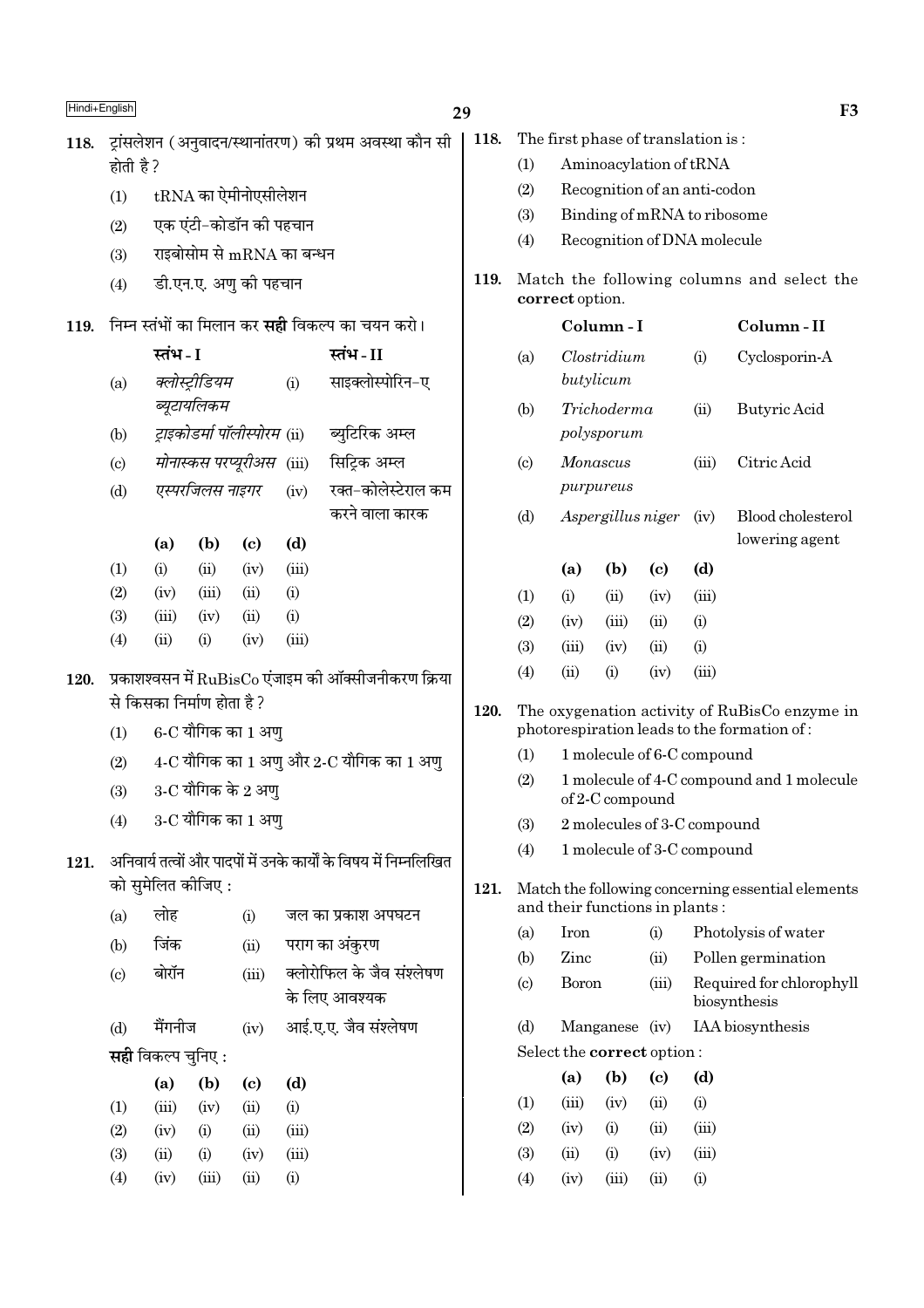| F3   |            | 30                                                                                                                                                                                             |      |       | Hindi+English                                                                                                                                                                                                                        |
|------|------------|------------------------------------------------------------------------------------------------------------------------------------------------------------------------------------------------|------|-------|--------------------------------------------------------------------------------------------------------------------------------------------------------------------------------------------------------------------------------------|
| 122. |            | अनुलेखन के समय डी.एन.ए. की कुंडली को खोलने में कौनसा<br>एंजाइम मदद करता है ?                                                                                                                   | 122. |       | Name the enzyme that facilitates opening of DNA<br>helix during transcription.                                                                                                                                                       |
|      | (1)        | डी.एन.ए. पॉलीमरेज़                                                                                                                                                                             |      | (1)   | DNA polymerase                                                                                                                                                                                                                       |
|      | (2)        | आर.एन.ए. पॉलिमरेज़                                                                                                                                                                             |      | (2)   | RNA polymerase                                                                                                                                                                                                                       |
|      | (3)        | डी.एन.ए. लाइगेज़                                                                                                                                                                               |      | (3)   | DNA ligase                                                                                                                                                                                                                           |
|      | (4)        | डी.एन.ए. हैलीकेज़                                                                                                                                                                              |      | (4)   | DNA helicase                                                                                                                                                                                                                         |
| 123. |            | एस.एल. मिलर ने अपने प्रयोग में एक बंद फ्लास्क में किसका<br>मिश्रण कर ऐमिनो अम्ल उत्पन्न किये ?                                                                                                 | 123. |       | From his experiments, S.L. Miller produced amino<br>acids by mixing the following in a closed flask:                                                                                                                                 |
|      | (1)        | 600°C पर CH <sub>4</sub> , H <sub>2</sub> , NH <sub>3</sub> और जल वाष्प                                                                                                                        |      | (1)   | $CH_4$ , $H_2$ , NH <sub>3</sub> and water vapor at 600°C                                                                                                                                                                            |
|      | (2)        | $600^{\circ}$ C पर CH <sub>3</sub> , H <sub>2</sub> , NH <sub>3</sub> और जल वाष्प                                                                                                              |      | (2)   | $CH_3, H_2, NH_3$ and water vapor at 600°C                                                                                                                                                                                           |
|      |            | 800°C पर CH <sub>4</sub> , H <sub>2</sub> , NH <sub>3</sub> और जल वाष्प                                                                                                                        |      | (3)   | $CH_4$ , $H_2$ , NH <sub>3</sub> and water vapor at 800°C                                                                                                                                                                            |
|      | (3)<br>(4) | 800°C पर CH <sub>3</sub> , H <sub>2</sub> , NH <sub>4</sub> और जल वाष्प                                                                                                                        |      | (4)   | $CH_3, H_2, NH_4$ and water vapor at 800°C                                                                                                                                                                                           |
| 124. |            | आहार नाल की गोब्लेट कोशिकाएँ रूपांतरित होती हैं :                                                                                                                                              | 124. | from: | Goblet cells of alimentary canal are modified                                                                                                                                                                                        |
|      | (1)        | उपास्थि कोशिकाओं से                                                                                                                                                                            |      | (1)   | Chondrocytes                                                                                                                                                                                                                         |
|      | (2)        | संयुक्त उपकला कोशिकाओं से                                                                                                                                                                      |      | (2)   | Compound epithelial cells                                                                                                                                                                                                            |
|      | (3)        | शल्की उपकला कोशिकाओं से                                                                                                                                                                        |      | (3)   | Squamous epithelial cells                                                                                                                                                                                                            |
|      | (4)        | स्तंभाकार उपकला कोशिकाओं से                                                                                                                                                                    |      | (4)   | Columnar epithelial cells                                                                                                                                                                                                            |
| 125. |            | सूक्ष्मांकुरों के ब्रुश बार्डर वाली घनाकार उपकला पायी जाती है :                                                                                                                                | 125. |       | Cuboidal epithelium with brush border of microvilli<br>is found in:                                                                                                                                                                  |
|      | (1)        | वृक्काणु की समीपस्थ संवलित नलिका में                                                                                                                                                           |      | (1)   | proximal convoluted tubule of nephron                                                                                                                                                                                                |
|      | (2)        | यूस्टेकीयन नलिका में                                                                                                                                                                           |      | (2)   | eustachian tube                                                                                                                                                                                                                      |
|      | (3)        | आंत्र के आस्तर में                                                                                                                                                                             |      | (3)   | lining of intestine                                                                                                                                                                                                                  |
|      | (4)        | लार ग्रंथि की वाहिका में                                                                                                                                                                       |      | (4)   | ducts of salivary glands                                                                                                                                                                                                             |
| 126. |            | प्रकाश अभिक्रिया में, इलेक्ट्रॉनों के स्थानांतरण को प्लास्टोक्विनोन<br>कहाँ से सुगम बनाता है ?                                                                                                 | 126. |       | In light reaction, plastoquinone facilitates the<br>transfer of electrons from:                                                                                                                                                      |
|      | (1)        | PS-I से NADP+                                                                                                                                                                                  |      | (1)   | PS-I to NADP+                                                                                                                                                                                                                        |
|      | (2)        | PS-I से ATP सिन्थेज                                                                                                                                                                            |      | (2)   | PS-I to ATP synthase                                                                                                                                                                                                                 |
|      | (3)        | $PS-II$ से $\mathrm{Cytb}_{6}$ f सम्मिश्र                                                                                                                                                      |      | (3)   | PS-II to $\mathrm{Cytb}_6$ f complex                                                                                                                                                                                                 |
|      | (4)        | Cytbef सम्मिश्र से PS-I                                                                                                                                                                        |      | (4)   | $Cytb6f complex to PS-I$                                                                                                                                                                                                             |
| 127. |            | यदि दो लगातार क्षार युग्मों के बीच की दूरी 0.34 nm है और<br>एक स्तनपायी कोशिका की DNA की द्विकुंडली में क्षार युग्मों<br>की कुल संख्या $6.6 \times 10^9$ bp है। तब DNA की लम्बाई<br>होगी लगभग: | 127. |       | If the distance between two consecutive base pairs<br>is 0.34 nm and the total number of base pairs of a<br>DNA double helix in a typical mammalian cell is<br>$6.6 \times 10^9$ bp, then the length of the DNA is<br>approximately: |
|      | (1)        | $2.2$ मीटर                                                                                                                                                                                     |      | (1)   | 2.2 meters                                                                                                                                                                                                                           |
|      | (2)        | $2.7$ मीटर                                                                                                                                                                                     |      | (2)   | 2.7 meters                                                                                                                                                                                                                           |
|      | (3)        | $2.0$ मीटर                                                                                                                                                                                     |      | (3)   | 2.0 meters                                                                                                                                                                                                                           |
|      | (4)        | $2.5$ मीटर                                                                                                                                                                                     |      | (4)   | 2.5 meters                                                                                                                                                                                                                           |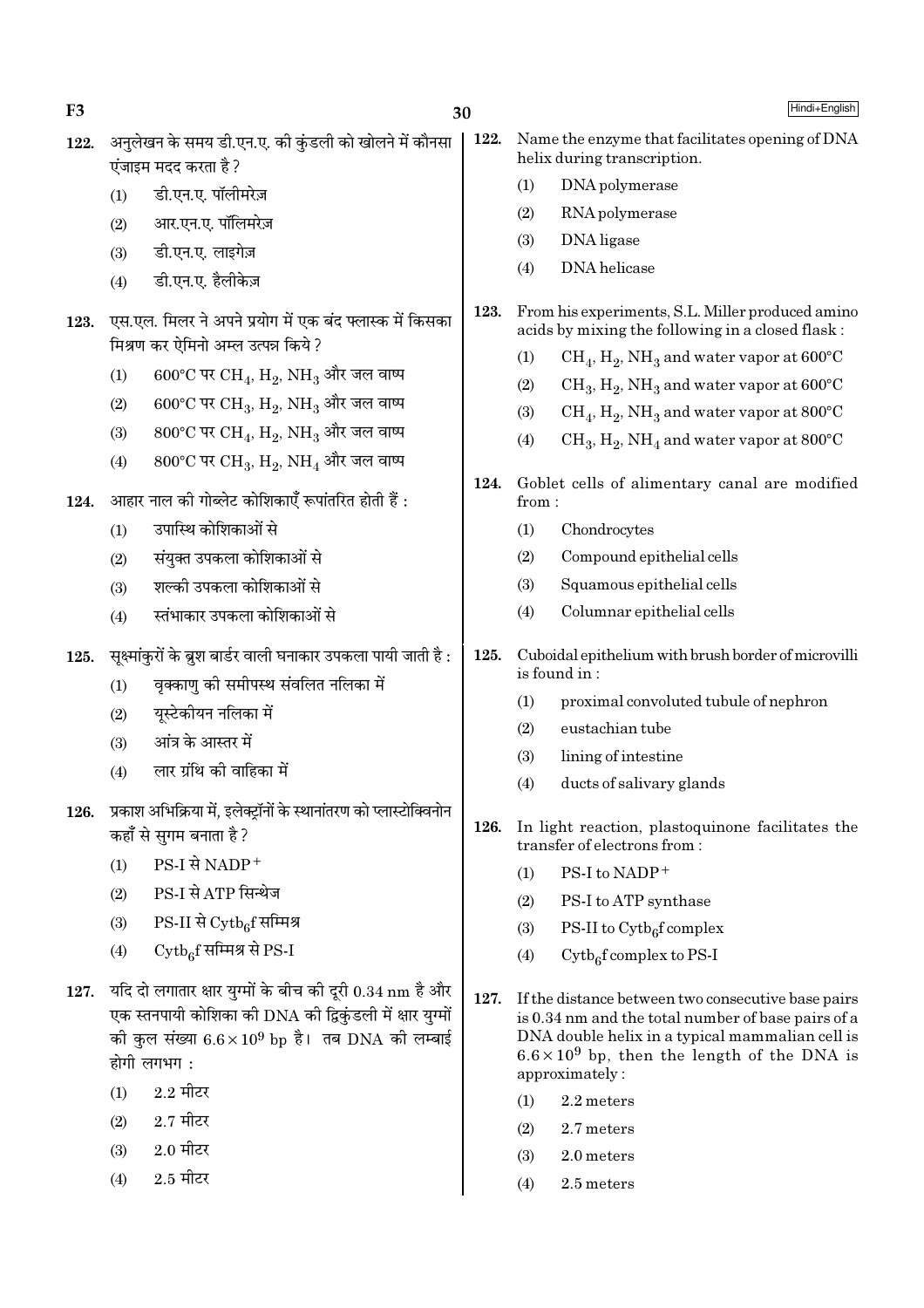- सकेन्द्रकी कोशिकाओं में ग्लाइकोप्रोटीन और ग्लाइकोलिपिड के 128. निर्माण का मख्य स्थल कौन सा है ?
	- गाल्जी काय  $(1)$
	- पालीसोम  $(2)$
	- अंतर्द्रव्यी जालिका  $(3)$
	- पेरोक्सीसोम  $(4)$
- निम्न में कौनसा कथन **सही नहीं** है ? 129.
	- कार्यात्मक इंसलिन में  $A$  एवं  $B$  शृंखलाएँ होती है जो  $(1)$ हाइड़ोजन बंध द्वारा जुडी होती है।
	- आनवंशिक इंजीनियरी इंसुलिन *ई–कोलाई* द्वारा उत्पादित  $(2)$ होता है।
	- मनृष्य में इंसुलिन प्राकु-इंसुलिन से संश्लेषित होता है।  $(3)$
	- प्राक-इंसुलिन में एक अतिरिक्त पेप्टाइड, जिसे  $(4)$ सी-पेप्टाइड कहते हैं. होती है।
- **गलत** कथन को चनिए। 130.
	- रसदारू सबसे भीतरी द्वितीयक दारू होता है और यह  $(1)$ अपेक्षाकत हल्के रंग की होती है।
	- टैनिन, रेजिन, तैल आदि के जमा होने के कारण अंत:काष्ठ  $(2)$ गहरे रंग की होती है।
	- अंत:काष्ठ जल का चालन नहीं करती, परन्तु यांत्रिक  $(3)$ सहायता प्रदान करती है।
	- रसदारू जड़ से पत्ती तक जल के चालन में और खनिजों  $(4)$ के चालन में शामिल होती है।
- फ्लोरीडियन मॉॅंड की संरचना किसके समान होती है ? 131.
	- मैनीटॉल और एल्जिन  $(1)$
	- लैमिनेरिन और सेललोज  $(2)$
	- मॉॅंड और सेललोज  $(3)$
	- एमाइलोपेक्टीन और ग्लाइकोजन  $(4)$
- 132. अर्द्धसूत्री विभाजन के संदर्भ में निम्नलिखित को सुमेलित कोजिए :
	- $(a)$ यग्मपट्ट अवस्था  $(i)$ उपान्तीभवन स्थूलपट्ट अवस्था काइऐज़्मेटा  $(b)$  $(ii)$ द्विपट्ट अवस्था जीन विनिमय  $(c)$  $(iii)$ पारगतिक्रम  $(d)$  $(iv)$ सूत्रयुग्मन (डायाकाइनेसिस)
	- निम्नलिखित में से **सही** विकल्प चुनिए :

|                   | (a)   | (b)   | (c)   | (d)      |
|-------------------|-------|-------|-------|----------|
| $\left( 1\right)$ | (i)   | (ii)  | (iv)  | (iii)    |
| (2)               | (ii)  | (iv)  | (iii) | $\rm(i)$ |
| (3)               | (iii) | (iv)  | (i)   | (ii)     |
| $\left( 4\right)$ | (iv)  | (iii) | (ii)  | $\rm(i)$ |

- 128. Which is the important site of formation of glycoproteins and glycolipids in eukaryotic cells?
	- $(1)$ Golgi bodies
	- Polysomes  $(2)$
	- $(3)$ Endoplasmic reticulum
	- $(4)$ Peroxisomes
- 129. Which of the following statements is not correct?
	- $(1)$ The functional insulin has A and B chains linked together by hydrogen bonds.
	- $(2)$ Genetically engineered insulin is produced in  $E\text{-}Coli$ .
	- $(3)$ In man insulin is synthesised as a proinsulin.
	- The proinsulin has an extra peptide called  $(4)$ C-peptide.
- 130. Identify the **incorrect** statement.
	- $(1)$ Sapwood is the innermost secondary xylem and is lighter in colour.
	- $(2)$ Due to deposition of tannins, resins, oils etc., heart wood is dark in colour.
	- Heart wood does not conduct water but gives  $(3)$ mechanical support.
	- $(4)$ Sapwood is involved in conduction of water and minerals from root to leaf.

# 131. Floridean starch has structure similar to:

- $(1)$ Mannitol and algin
- Laminarin and cellulose  $(2)$
- Starch and cellulose  $(3)$
- $(4)$ Amylopectin and glycogen
- 132. Match the following with respect to meiosis:
	- Zvgotene Terminalization  $(a)$  $(i)$
	- Pachytene  $(ii)$ Chiasmata  $(h)$
	- $(c)$ Diplotene  $(iii)$ Crossing over
	- $(d)$ Diakinesis (iv) Synapsis

### Select the **correct** option from the following:

|                   | (a)   | (b)  | (c)   | (d)               |
|-------------------|-------|------|-------|-------------------|
| $\left( 1\right)$ | (i)   | (ii) | (iv)  | (iii)             |
| $\left( 2\right)$ | (ii)  | (iv) | (iii) | (i)               |
| (3)               | (iii) | (iv) | (i)   | (ii)              |
| $\left( 4\right)$ | (iv)  | (n)  | (11)  | $\left( 1\right)$ |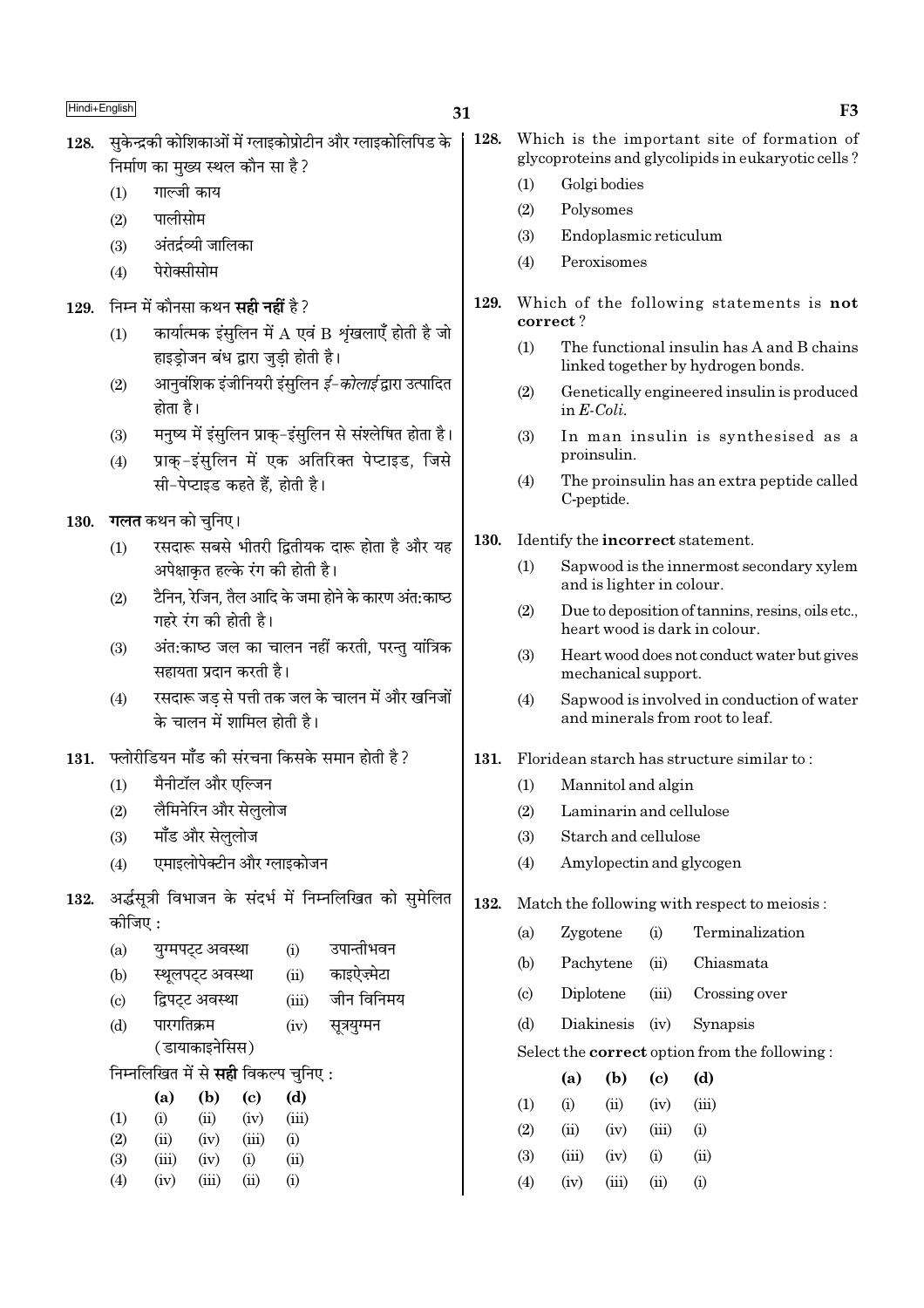| F <sub>3</sub> |                            |                              |                            |                             |                                             |                                                |                                                                      | 32                                                                                           |                                                                                 |                 |                        |                            |             |         | Hindi+English                                                                                            |  |
|----------------|----------------------------|------------------------------|----------------------------|-----------------------------|---------------------------------------------|------------------------------------------------|----------------------------------------------------------------------|----------------------------------------------------------------------------------------------|---------------------------------------------------------------------------------|-----------------|------------------------|----------------------------|-------------|---------|----------------------------------------------------------------------------------------------------------|--|
| 133.           |                            |                              |                            |                             |                                             |                                                | निम्न स्तंभों का मिलान कर <b>उचित</b> विकल्प का चयन करो।             | 133.                                                                                         |                                                                                 |                 |                        |                            |             |         | Match the following columns and select the                                                               |  |
|                |                            | स्तंभ - I<br>स्तंभ-II        |                            |                             |                                             |                                                |                                                                      |                                                                                              |                                                                                 | correct option. |                        |                            |             |         |                                                                                                          |  |
|                | (a)                        |                              | इओसिनोफिल                  |                             | (i)                                         |                                                | प्रतिरक्षा प्रतिक्रिया                                               |                                                                                              |                                                                                 |                 | Column-I               |                            |             |         | Column-II                                                                                                |  |
|                | (b)                        | बेसोफिल                      |                            |                             | (ii)                                        | भक्षण करना                                     |                                                                      |                                                                                              | (a)                                                                             |                 | Eosinophils            |                            | (i)         |         | Immune response                                                                                          |  |
|                | $\left( \mathrm{c}\right)$ | न्यूट्रोफिल                  |                            |                             | (iii)                                       | हिस्टामिनेज़,                                  |                                                                      |                                                                                              | (b)                                                                             | Basophils       |                        |                            | (ii)        |         | Phagocytosis                                                                                             |  |
|                |                            |                              |                            |                             | का मोचन                                     | विनाशकारी एंजाइमों                             |                                                                      | Release<br>Neutrophils<br>$\left( \mathrm{c}\right)$<br>(iii)<br>histaminase,<br>destructive |                                                                                 |                 |                        |                            |             |         |                                                                                                          |  |
|                | (d)                        | लिंफोसाइट                    |                            |                             | (iv)                                        |                                                | कण जिनमें हिस्टामिन<br>होते हैं का मोचन करना                         |                                                                                              |                                                                                 |                 |                        |                            |             | enzymes |                                                                                                          |  |
|                |                            | (a)                          | (b)                        | $\left( \mathrm{c}\right)$  | (d)                                         |                                                |                                                                      |                                                                                              | (d)                                                                             |                 | Lymphocytes            |                            | (iv)        |         | Release granules                                                                                         |  |
|                | (1)                        | (i)                          | (ii)                       | (iv)                        | (iii)                                       |                                                |                                                                      |                                                                                              |                                                                                 |                 |                        |                            |             |         | containing                                                                                               |  |
|                | (2)                        | (ii)                         | (i)                        | (iii)                       | (iv)                                        |                                                |                                                                      |                                                                                              |                                                                                 |                 |                        |                            |             |         | histamine                                                                                                |  |
|                | (3)                        | (iii)                        | (iv)                       | (ii)                        | (i)                                         |                                                |                                                                      |                                                                                              |                                                                                 | (a)             | (b)                    | $\left( \mathrm{c}\right)$ | (d)         |         |                                                                                                          |  |
|                | (4)                        | (iv)                         | (i)                        | (ii)                        | (iii)                                       |                                                |                                                                      |                                                                                              | (1)                                                                             | (i)             | (ii)                   | (iv)                       | (iii)       |         |                                                                                                          |  |
| 134.           |                            |                              |                            |                             |                                             | वृद्धि की प्रक्रिया अधिकतम किस दौरान होती है ? |                                                                      |                                                                                              | (2)<br>(3)                                                                      | (ii)<br>(iii)   | (i)<br>(iv)            | (iii)<br>(ii)              | (iv)<br>(i) |         |                                                                                                          |  |
|                | (1)                        | जीर्णता                      |                            |                             |                                             |                                                |                                                                      |                                                                                              | (4)                                                                             | (iv)            | (i)                    | (ii)                       | (iii)       |         |                                                                                                          |  |
|                | (2)                        | प्रसुप्ति                    |                            |                             |                                             |                                                |                                                                      |                                                                                              |                                                                                 |                 |                        |                            |             |         |                                                                                                          |  |
|                | (3)                        | लॉग प्रावस्था                |                            |                             |                                             |                                                |                                                                      | 134.                                                                                         |                                                                                 |                 |                        |                            |             |         | The process of growth is maximum during:                                                                 |  |
|                | (4)                        |                              | पश्चता प्रावस्था           |                             |                                             |                                                |                                                                      |                                                                                              | (1)<br>Senescence<br>Dormancy                                                   |                 |                        |                            |             |         |                                                                                                          |  |
|                |                            |                              |                            |                             |                                             |                                                |                                                                      |                                                                                              | (2)                                                                             |                 |                        |                            |             |         |                                                                                                          |  |
| 135.           |                            | निम्नलिखित को सुमेलित कीजिए: |                            |                             |                                             |                                                |                                                                      |                                                                                              | (3)<br>(4)                                                                      |                 | Log phase<br>Lag phase |                            |             |         |                                                                                                          |  |
|                | (a)                        |                              | उत्प्रेरक क्रिया का निरोधक |                             |                                             | (i)                                            | रिसिन                                                                |                                                                                              |                                                                                 |                 |                        |                            |             |         |                                                                                                          |  |
|                | (b)                        |                              | पेप्टाइड बंध धारक          |                             |                                             | (ii)                                           | मैलोनेट                                                              | 135.                                                                                         |                                                                                 |                 | Match the following:   |                            |             |         |                                                                                                          |  |
|                | $\left( \mathrm{c}\right)$ | पदार्थ                       | कवकों में कोशिका भित्ति    |                             |                                             | (iii)                                          | काइटिन                                                               |                                                                                              | Ricin<br>Inhibitor of catalytic<br>(i)<br>(a)<br>activity                       |                 |                        |                            |             |         |                                                                                                          |  |
|                | (d)                        |                              | द्वितीयक उपापचयज           |                             |                                             | (iv)                                           | कोलैजन                                                               |                                                                                              | (b)                                                                             |                 | Possess peptide bonds  |                            |             | (ii)    | Malonate                                                                                                 |  |
|                |                            |                              |                            |                             | निम्नलिखित में से <b>सही</b> विकल्प चुनिए : |                                                |                                                                      |                                                                                              | Cell wall material in<br>Chitin<br>$\left( \mathrm{c}\right)$<br>(iii)<br>fungi |                 |                        |                            |             |         |                                                                                                          |  |
|                |                            | (a)                          | (b)                        | $\left( \mathbf{c} \right)$ | (d)                                         |                                                |                                                                      |                                                                                              | (d)                                                                             |                 | Secondary metabolite   |                            |             | (iv)    | Collagen                                                                                                 |  |
|                | (1)                        | (iii)                        | (iv)                       | (i)                         | (ii)                                        |                                                |                                                                      |                                                                                              |                                                                                 |                 |                        |                            |             |         | Choose the <b>correct</b> option from the following:                                                     |  |
|                | (2)<br>(3)                 | (ii)<br>(ii)                 | (iii)<br>(iv)              | (i)<br>(iii)                | (iv)<br>(i)                                 |                                                |                                                                      |                                                                                              |                                                                                 | (a)             | (b)                    | (c)                        | (d)         |         |                                                                                                          |  |
|                | (4)                        | (iii)                        | (i)                        | (iv)                        | (ii)                                        |                                                |                                                                      |                                                                                              | (1)                                                                             | (iii)           | (iv)                   | (i)                        | (ii)        |         |                                                                                                          |  |
|                |                            |                              |                            |                             |                                             |                                                |                                                                      |                                                                                              | (2)                                                                             | (ii)            | (iii)                  | (i)                        | (iv)        |         |                                                                                                          |  |
| 136.           |                            |                              |                            |                             |                                             |                                                | कुछ विभाजित हो रही कोशिकायें कोशिका चक्रण से बाहर                    |                                                                                              | (3)                                                                             | (ii)            | (iv)                   | (iii)                      | (i)         |         |                                                                                                          |  |
|                |                            |                              |                            |                             |                                             |                                                | निकल जाती हैं और कायिक निष्क्रियता अवस्था में प्रवेश कर              |                                                                                              | (4)                                                                             | (iii)           | (i)                    | (iv)                       | (ii)        |         |                                                                                                          |  |
|                |                            | किसके अन्त में होती है?      |                            |                             |                                             |                                                | जाती है। इसे शांत अवस्था (G <sub>0</sub> ) कहा जाता है। यह प्रक्रिया | 136.                                                                                         |                                                                                 |                 |                        |                            |             |         | Some dividing cells exit the cell cycle and enter<br>vegetative inactive stage. This is called quiescent |  |
|                | (1)                        | S प्रावस्था                  |                            |                             |                                             |                                                |                                                                      |                                                                                              |                                                                                 |                 |                        |                            |             |         | stage $(G_0)$ . This process occurs at the end of :                                                      |  |
|                | (2)                        | $G_2$ प्रावस्था              |                            |                             |                                             |                                                |                                                                      |                                                                                              | (1)                                                                             | <b>S</b> phase  |                        |                            |             |         |                                                                                                          |  |
|                | (3)                        | M प्रावस्था                  |                            |                             |                                             |                                                |                                                                      |                                                                                              | (2)                                                                             | $G_2$ phase     |                        |                            |             |         |                                                                                                          |  |
|                | (4)                        | $G_1$ प्रावस्था              |                            |                             |                                             |                                                |                                                                      |                                                                                              | (3)                                                                             | M phase         |                        |                            |             |         |                                                                                                          |  |
|                |                            |                              |                            |                             |                                             |                                                |                                                                      |                                                                                              | (4)                                                                             | $G_1$ phase     |                        |                            |             |         |                                                                                                          |  |

 $\vert$ 

 $\mathrm{G}_1\mathrm{phase}$ 

 $(4)$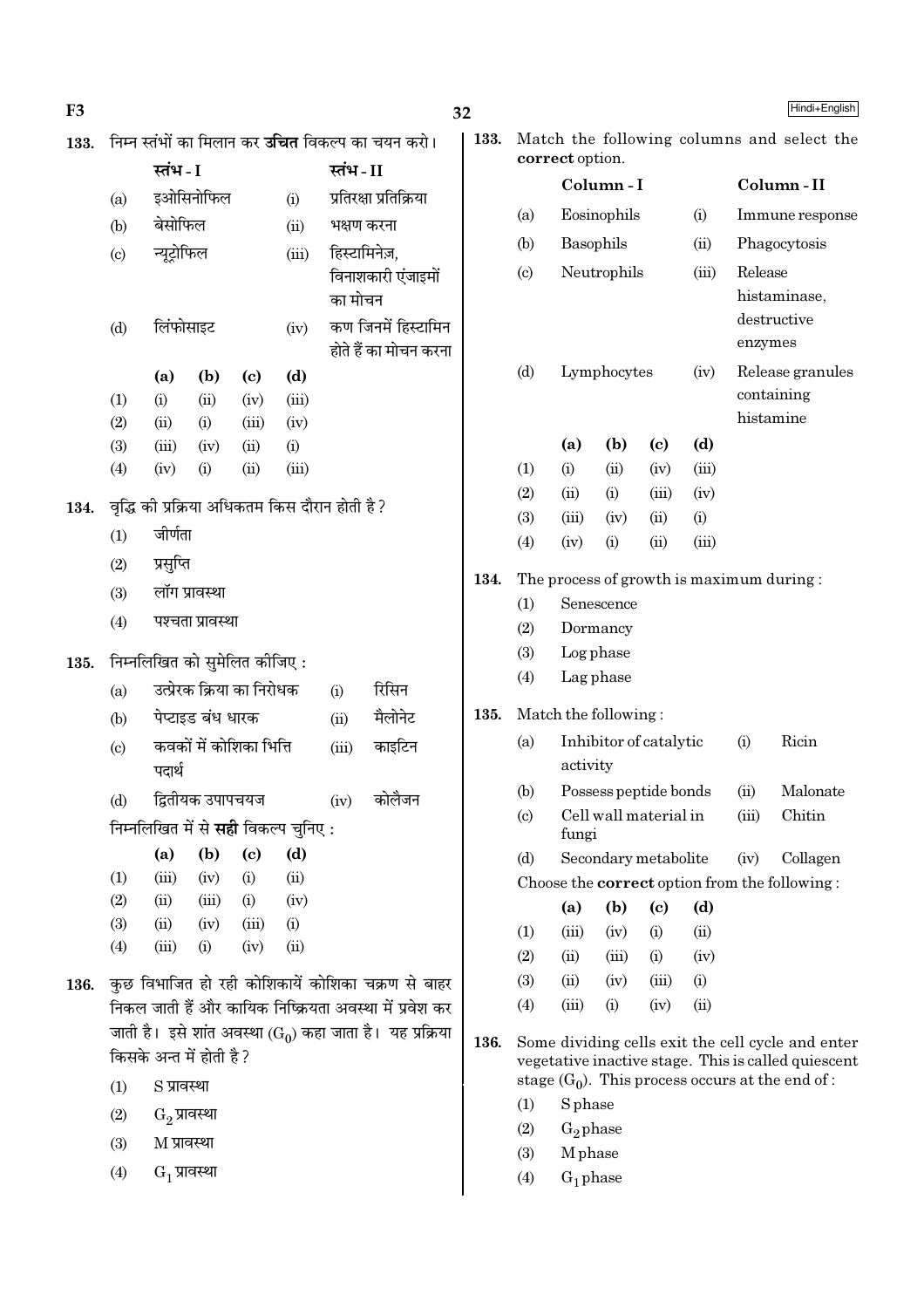# $\overline{\text{Hindi+English}}$  F3

- $137.$  निम्न में कौन मत्रवद्धि को रोकने में सहायता करेगा ?
	- (1)  $\overline{U}$ एट्रियल नेट्रियुरेटिक कारक द्वारा वाहिकाओं का संकीर्णन होना
	- (2)  $JG$  कोशिकाओं द्वारा रेनिन का स्रावण कम होना
	- $(3)$  ADH के अल्पस्रवण से अधिक जल का पुनरावशोषण
	- (4)  $\overline{v}$ एल्डोस्टेरान के कारण वृक्क नलिका से  $\overline{Na}^+$  एवं जल का पनरावशोषण
- 138. Tवायराइडों के विषय में, निम्नलिखित में से कौन सा कथन **सद्दी** है ?
	- $(1)$  उनमें प्रोटीन आवरण के साथ डी.एन.ए. होता है।
	- (2) उनमें प्रोटीन आवरण के बिना स्वतंत्र डी.एन.ए. होता है।
	- (3) उनमें आर.एन.ए. के साथ प्रोटीन आवरण होता है।
	- (4) उनमें प्रोटीन आवरण के बिना स्वतंत्र आर.एन.ए. होता है।
- 139. *प्लैज्मोडियम* की संक्रमक अवस्था जो मानव शरीर में प्रवेश करती है, है:
	- (1) मादा युग्मकजनक
	- $(2)$  नर यग्मकजनक
	- $(3)$  पोषाण
	- $(4)$  जीवाणुज
- 140. निम्नलिखित में से कौन सा कथन सही है ?
	- (1) एडिनीन तीन H-बंधों के द्वारा थायमीन के साथ युग्म बनाता है।
	- $(2)$  एडिनीन, थायमीन के साथ यग्म नहीं बनाता।
	- (3) एडिनीन दो H-बंधों के द्वारा थायमीन के साथ युग्म बनाता है।
	- (4) एडिनीन एक H-बंध के द्वारा थायमीन के साथ युग्म बनाता है।
- $141.$  पेंग्विन एवं डॉलफिन के पक्ष उदाहरण है:
	- $(1)$  औद्योगिक मैलेनिज्म का
	- $(2)$  प्राकतिक वरण का
	- (3) अनुकुली विकिरण का
	- $(4)$  अभिसारी विकास का
- 137. Which of the following would help in prevention of diuresis ?
	- (1) Atrial natriuretic factor causes vasoconstriction
	- (2) Decrease in secretion of renin by JG cells
	- (3) More water reabsorption due to undersecretion of ADH
	- (4) Reabsorption of Na<sup>+</sup> and water from renal tubules due to aldosterone
- 138. Which of the following is correct about viroids ?
	- (1) They have DNA with protein coat.
	- (2) They have free DNA without protein coat.
	- (3) They have RNA with protein coat.
	- (4) They have free RNA without protein coat.
- 139. The infectious stage of *Plasmodium* that enters the human body is :
	- (1) Female gametocytes
	- (2) Male gametocytes
	- (3) Trophozoites
	- (4) Sporozoites
- 140. Which of the following statements is correct ?
	- (1) Adenine pairs with thymine through three H-bonds.
	- (2) Adenine does not pair with thymine.
	- (3) Adenine pairs with thymine through two H-bonds.
	- (4) Adenine pairs with thymine through one H-bond.
- 141. Flippers of Penguins and Dolphins are examples of :
	- (1) Industrial melanism
	- (2) Natural selection
	- (3) Adaptive radiation
	- (4) Convergent evolution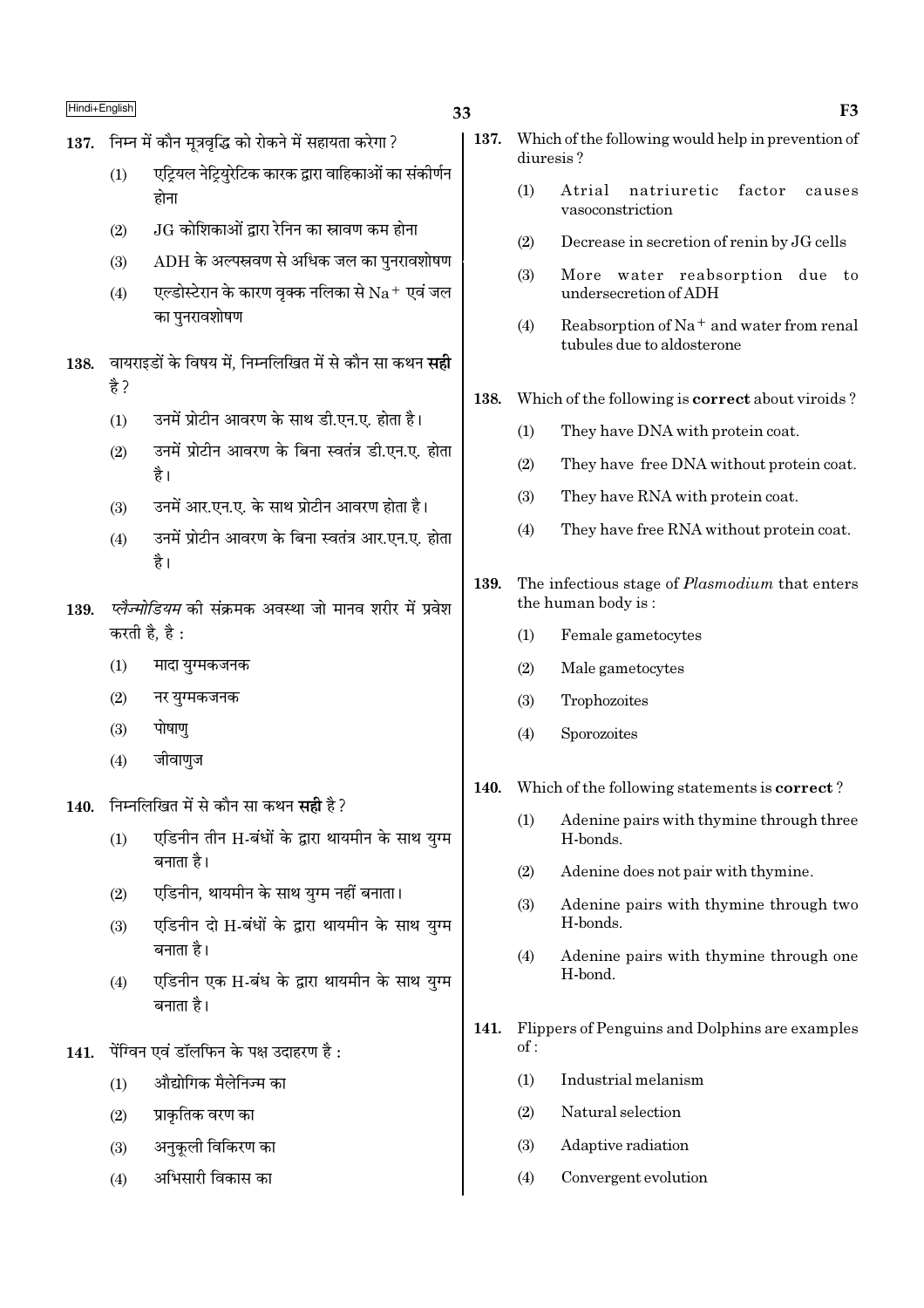34

- सन 1987 में मॉन्टियल प्रोटोकॉल किस पर नियंत्रण के लिए  $142.$ हस्ताक्षरित किया गया था?
	- हरित गृह गैसों का छोड़ना  $(1)$

 $F<sub>3</sub>$ 

- e-वेस्ट (e-कडा करकट) का निपटान  $(2)$
- एक देश से दुसरे देश में आनवंशिकत: रूपांतरित जीवों  $(3)$ के परिवहन के लिए
- ओज़ोन को क्षति पहुँचाने वाले पदार्थों का उत्सर्जन  $(4)$
- प्रतिबंधन एंजाइमों के विषय में **गलत** कथन को पहचानिए। 143.
	- ये आनवंशिक इंजीनियरिंग में उपयोगी हैं।  $(1)$
	- चिपचिपे सिरे डी.एन.ए. लाइगेज द्वारा जोडे जा सकते  $(2)$ हैं।
	- प्रत्येक प्रतिबंधन एंजाइम डी.एन.ए. क्रम की लम्बाई का  $(3)$ निरीक्षण करके कार्य करते हैं।
	- ये डी.एन.ए. की लडी को पैलिन्डोमिक स्थलों पर  $(4)$ काटते हैं।
- 144. किस विधि द्वारा बीकानेरी ऐवीज एवं मैरीनो रेम्स से भेड़ की नई नस्ल 'हिसारडेल' तैयार की गयी है ?
	- संकरण  $(1)$
	- अंत:प्रजनन  $(2)$
	- बहि:प्रजनन  $(3)$
	- उत्परिवर्तन प्रजनन  $(4)$
- 145. निम्न में कौन. ऐसे जीवों के सही उदाहरणों को संदर्भित करता है जो मानव की क्रियाओं द्वारा वातावरण में बदलाव के कारण विकसित हुए है ?
	- गैलापैगो द्वीप में डार्विन की फिंचें  $(a)$
	- खरपतवारों में शाकनाशी का प्रतिरोध  $(b)$
	- ससीमकेन्द्रकों में दवाइयों का प्रतिरोध  $(c)$
	- मनृष्य द्वारा बनायी पालत पशु जैसे कृत्तों की नस्लें  $(d)$
	- (b), (c) एवं (d)  $(1)$
	- केवल (d)  $(2)$
	- केवल (a)  $(3)$
	- $(a)$  एवं  $(c)$  $(4)$
- द्वितीयक अंडक का अर्धसूत्री विभाजन पूर्ण होता है : 146.
	- यग्मनज बनने के बाद  $(1)$
	- शुक्राण एवं अंडाण के संलयन के समय  $(2)$
	- अंडोत्सर्ग से पहले  $(3)$
	- संभोग के समय  $(4)$
- Montreal protocol was signed in 1987 for control 142.  $of:$ 
	- $(1)$ Release of Green House gases
	- $(2)$ Disposal of e-wastes
	- $(3)$ Transport of Genetically modified organisms from one country to another
	- Emission of ozone depleting substances  $(4)$
- $143.$ Identify the wrong statement with regard to Restriction Enzymes.
	- They are useful in genetic engineering.  $(1)$
	- Sticky ends can be joined by using DNA  $(2)$ ligases.
	- Each restriction enzyme functions by  $(3)$ inspecting the length of a DNA sequence.
	- They cut the strand of DNA at palindromic  $(4)$ antia
- 144. By which method was a new breed 'Hisardale' of sheep formed by using Bikaneri ewes and Marino rams?
	- $(1)$ Cross breeding
	- $(2)$ Inbreeding
	- $(3)$ Out crossing
	- Mutational breeding  $(4)$
- 145. Which of the following refer to **correct** example(s) of organisms which have evolved due to changes in environment brought about by anthropogenic action?
	- $(a)$ Darwin's Finches of Galapagos islands.
	- $(b)$ Herbicide resistant weeds.
	- Drug resistant eukaryotes.  $\left( \mathrm{c}\right)$
	- Man-created breeds of domesticated animals  $(d)$ like dogs.
	- $(b)$ ,  $(c)$  and  $(d)$  $(1)$
	- $only (d)$  $(2)$
	- $\text{only}(\text{a})$  $(3)$
	- $(a)$  and  $(c)$  $(4)$
- 146. Meiotic division of the secondary oocyte is completed:
	- After zvgote formation  $(1)$
	- At the time of fusion of a sperm with an  $(2)$ ovum
	- Prior to ovulation  $(3)$
	- $(4)$ At the time of copulation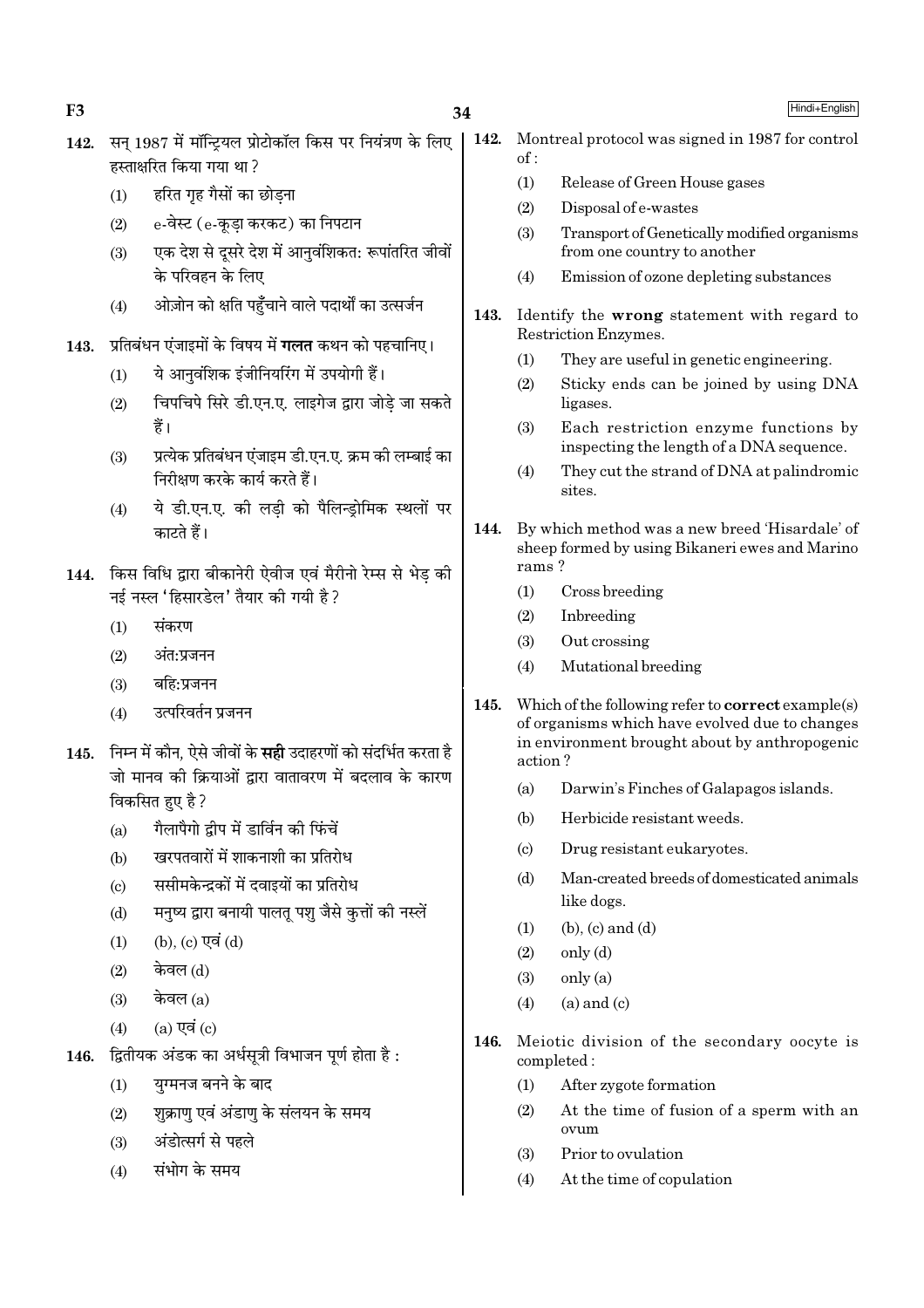150.

 $(3)$ 

 $(4)$ 

- 147. एक पारितन्त्र में सकल प्राथमिक उत्पादकता और नेट प्राथमिक उत्पादकता के संबन्ध में. निम्नलिखित में से कौन सा कथन **सद्दी** है ?
	- सकल प्राथमिक उत्पादकता और नेट प्राथमिक उत्पादकता  $(1)$ एक ही है और अभिन्न है।
	- सकल प्राथमिक उत्पादकता और नेट प्राथमिक उत्पादकता  $(2)$ के बीच कोई सम्बन्ध नहीं है।
	- सकल प्राथमिक उत्पादकता सदैव नेट प्राथमिक उत्पादकता  $(3)$ से कम होती है।
	- सकल प्राथमिक उत्पादकता सदैव नेट प्राथमिक उत्पादकता  $(4)$ से अधिक होती है।
- 148. जीन 'l' जो ABO रक्त वर्ग का नियंत्रण करता है उसके संदर्भ में **गलत** कथन को पहचानिए।
	- जब IA एवं IB दोनों इकट्ठे होते हैं, ये एक प्रकार की  $(1)$ शर्करा अभिव्यक्त करते हैं।
	- 'i' ऐलील कोई भी शर्करा उत्पन्न नहीं करता।  $(2)$
	- जीन (I) के तीन ऐलील होते हैं।  $(3)$
	- एक व्यक्ति में तीन में से केवल दो ऐलील होंगे।  $(4)$

# $149$  ਜਿਸ स्तंभों का मिलान कर सद्दी विकल्प का चयन करो।

|                            | स्तंभ - I    |                 |                            |       | स्तंभ - II                                             |
|----------------------------|--------------|-----------------|----------------------------|-------|--------------------------------------------------------|
| (a)                        | पीयूष ग्रंथि |                 |                            | (i)   | ग्रेवस रोग                                             |
| (b)                        |              | थायरॉइड ग्रंथि  |                            | (ii)  | डायाबिटीज मेलिटस                                       |
| $\left( \mathrm{c}\right)$ |              | अधिवृक्क ग्रंथि |                            | (iii) | डायाबिटीज<br>इन्सीपिडस                                 |
| (d)                        | अग्न्याशय    |                 |                            | (iv)  | एडीसन रोग                                              |
|                            | (a)          | (b)             | $\left( \mathrm{c}\right)$ | (d)   |                                                        |
| (1)                        | (iii)        | (i)             | (iv)                       | (ii)  |                                                        |
| (2)                        | (ii)         | (i)             | (iv)                       | (iii) |                                                        |
| (3)                        | (iv)         | (iii)           | (i)                        | (ii)  |                                                        |
| (4)                        | (iii)        | (ii)            | (i)                        | (iv)  |                                                        |
| है ?                       |              |                 |                            |       | राबर्ट मे के अनुसार, विश्व में जाति विविधता लगभग कितनी |
| (1)                        | 50 मिलियन    |                 |                            |       |                                                        |
| (2)                        | 7 मिलियन     |                 |                            |       |                                                        |

 $1.5$  मिलियन

 $20$  मिलियन

- $\vert$  147. In relation to Gross primary productivity and Net primary productivity of an ecosystem, which one of the following statements is **correct**?
	- Gross primary productivity and Net primary  $(1)$ productivity are one and same.
	- $(2)$ There is no relationship between Gross primary productivity and Net primary productivity.
	- $(3)$ Gross primary productivity is always less than net primary productivity.
	- Gross primary productivity is always more  $(4)$ than net primary productivity.
	- 148. Identify the wrong statement with reference to the gene T that controls ABO blood groups.
		- When  $I^A$  and  $I^B$  are present together, they  $(1)$ express same type of sugar.
		- Allele 'i' does not produce any sugar.  $(2)$
		- The gene (I) has three alleles.  $(3)$
		- A person will have only two of the three  $(4)$ alleles.
	- 149. Match the following columns and select the correct option.

|                             |          | Column - I      |                             |       | Column-II          |
|-----------------------------|----------|-----------------|-----------------------------|-------|--------------------|
| (a)                         |          | Pituitary gland |                             | (i)   | Grave's disease    |
| (b)                         |          | Thyroid gland   |                             | (ii)  | Diabetes mellitus  |
| $\left( \mathrm{c} \right)$ |          | Adrenal gland   |                             | (iii) | Diabetes insipidus |
| (d)                         | Pancreas |                 |                             | (iv)  | Addison's disease  |
|                             | (a)      | (b)             | $\left( \mathrm{c} \right)$ | (d)   |                    |
| (1)                         | (iii)    | (i)             | (iv)                        | (ii)  |                    |
| (2)                         | (ii)     | (i)             | (iv)                        | (iii) |                    |
| (3)                         | (iv)     | (iii)           | (i)                         | (ii)  |                    |
| (4)                         | (iii)    | $\sin$          | (i)                         | (iv)  |                    |
|                             |          |                 |                             |       |                    |

- According to Robert May, the global species 150. diversity is about:
	- $(1)$ 50 million
	- $(2)$ 7 million
	- $(3)$ 1.5 million
	- 20 million  $(4)$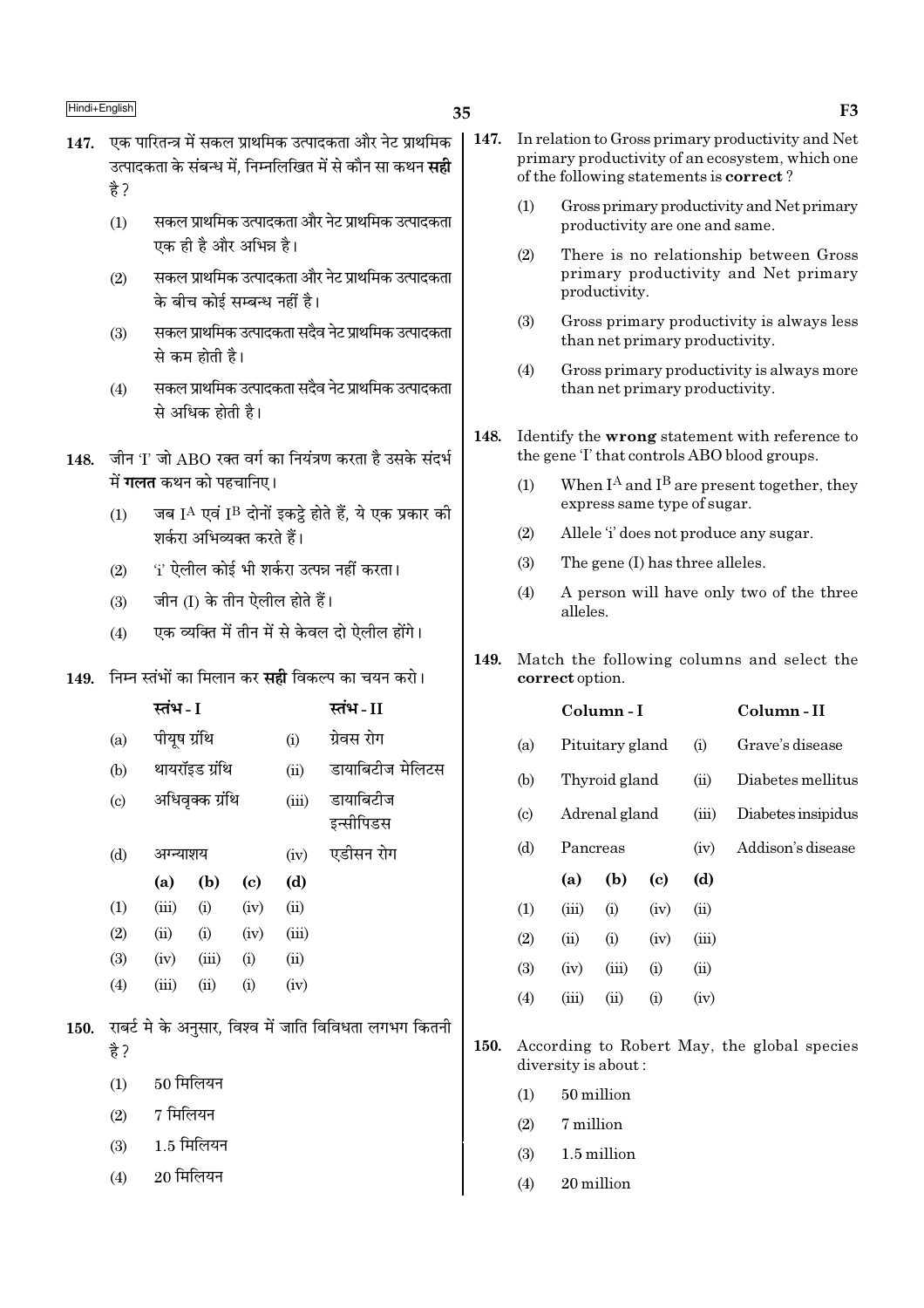| F <sub>3</sub> |                                                       |                               |                             |                            |                                     |               |                                                           | 36                                             |                                    |                        |                 |                                    |                         |                                         | Hindi+English                                     |
|----------------|-------------------------------------------------------|-------------------------------|-----------------------------|----------------------------|-------------------------------------|---------------|-----------------------------------------------------------|------------------------------------------------|------------------------------------|------------------------|-----------------|------------------------------------|-------------------------|-----------------------------------------|---------------------------------------------------|
| 151.           |                                                       |                               |                             |                            |                                     |               | बीजाण्ड का पिंड, बीजाण्ड वृंत से कहाँ पर संलयित होता है ? | 151.                                           |                                    |                        |                 |                                    |                         |                                         | The body of the ovule is fused within the funicle |
|                | (1)                                                   |                               | बीजाण्डकाय                  |                            |                                     |               |                                                           |                                                | at:                                |                        |                 |                                    |                         |                                         |                                                   |
|                | (2)                                                   | निभाग                         |                             |                            |                                     |               |                                                           |                                                | (1)<br>(2)                         | Nucellus<br>Chalaza    |                 |                                    |                         |                                         |                                                   |
|                | (3)                                                   | नाभिका                        |                             |                            |                                     |               |                                                           |                                                | (3)                                | Hilum                  |                 |                                    |                         |                                         |                                                   |
|                |                                                       |                               | बीजाण्डद्वार                |                            |                                     |               |                                                           |                                                | (4)                                | Micropyle              |                 |                                    |                         |                                         |                                                   |
|                | (4)                                                   |                               |                             |                            |                                     |               |                                                           |                                                |                                    |                        |                 |                                    |                         |                                         |                                                   |
| 152.           |                                                       |                               |                             |                            |                                     |               | निम्न स्तंभों का मिलान कर <b>सही</b> विकल्प का चयन करो।   | 152.                                           |                                    | correct option.        |                 |                                    |                         |                                         | Match the following columns and select the        |
|                |                                                       | स्तंभ - I                     |                             |                            |                                     |               | स्तंभ - II                                                |                                                |                                    |                        | Column-I        |                                    |                         |                                         | Column - II                                       |
|                | (a)                                                   |                               | यूथ, बहुहारी पीडक           |                            |                                     | (i)           | एस्टेरियस                                                 |                                                | Gregarious, polyphagous (i)<br>(a) |                        |                 |                                    |                         |                                         | Asterias                                          |
|                | व्यस्कों में अरीय सममिति एवं<br>(ii)<br>बिच्छ्<br>(b) |                               |                             |                            |                                     |               |                                                           | pest                                           |                                    |                        |                 |                                    |                         |                                         |                                                   |
|                |                                                       | लार्वा में द्विपार्श्व सममिति |                             |                            |                                     |               |                                                           | (b)<br>Adult with radial<br>symmetry and larva |                                    |                        |                 | (ii)                               | Scorpion                |                                         |                                                   |
|                | $\left( \mathrm{c}\right)$                            |                               | पुस्त फुप्फुस               |                            |                                     | (iii)         | टीनोप्लाना                                                |                                                |                                    |                        |                 |                                    | with bilateral symmetry |                                         |                                                   |
|                | (d)                                                   |                               | जीवसंदीप्ति                 |                            |                                     | (iv)          | लोकस्टा                                                   |                                                | $\left( \circ \right)$             |                        | Book lungs      |                                    |                         | (iii)                                   | Ctenoplana                                        |
|                |                                                       | (a)                           | (b)                         | $\left( \mathrm{c}\right)$ | (d)                                 |               |                                                           |                                                | (d)                                |                        | Bioluminescence |                                    |                         | (iv)                                    | Locusta                                           |
|                | (1)                                                   | (iii)                         | (ii)                        | (i)                        | (iv)                                |               |                                                           |                                                | (1)                                | (a)<br>(iii)           | (b)<br>(ii)     | $\left( \mathrm{c}\right)$<br>(i)  | (d)<br>(iv)             |                                         |                                                   |
|                | (2)                                                   | (ii)                          | (i)                         | (iii)                      | (iv)                                |               |                                                           |                                                | (2)                                | (ii)                   | (i)             | (iii)                              | (iv)                    |                                         |                                                   |
|                | (3)                                                   | (i)                           | (iii)                       | (ii)                       | (iv)                                |               |                                                           |                                                | (3)                                | (i)                    | (iii)           | (ii)                               | (iv)                    |                                         |                                                   |
|                | (4)                                                   | (iv)                          | (i)                         | (ii)                       | (iii)                               |               |                                                           |                                                | (4)                                | (iv)                   | (i)             | (ii)                               | (iii)                   |                                         |                                                   |
| 153.           |                                                       |                               |                             |                            |                                     |               | क्रमागत उन्नति के लिए भ्रूणीय प्रमाण को किसने अस्वीकार    |                                                |                                    |                        |                 |                                    |                         |                                         |                                                   |
|                | किया था ?                                             |                               |                             |                            |                                     |               | 153.                                                      |                                                | disapproved by:                    |                        |                 |                                    |                         | Embryological support for evolution was |                                                   |
|                | (1)                                                   |                               | चार्ल्स डार्विन             |                            |                                     |               |                                                           |                                                | (1)                                |                        | Charles Darwin  |                                    |                         |                                         |                                                   |
|                | (2)                                                   | ओपेरिन                        |                             |                            |                                     |               |                                                           |                                                | (2)                                | Oparin                 |                 |                                    |                         |                                         |                                                   |
|                | (3)                                                   |                               |                             | कार्ल अर्नस्ट वॉन बेयर     |                                     |               |                                                           |                                                | (3)                                |                        |                 | Karl Ernst von Baer                |                         |                                         |                                                   |
|                | (4)                                                   |                               | अल्फ्रेड वालस               |                            |                                     |               |                                                           |                                                | (4)                                |                        | Alfred Wallace  |                                    |                         |                                         |                                                   |
|                |                                                       |                               |                             |                            |                                     |               |                                                           | 154.                                           |                                    |                        |                 |                                    |                         |                                         | Match the organism with its use in biotechnology. |
| 154.           |                                                       |                               |                             |                            |                                     |               | जीव को उनके जैवप्रौद्योगिकी में उपयोग के लिए सुमेलित      |                                                | (a)                                | <b>Bacillus</b><br>(i) |                 |                                    |                         | Cloning vector                          |                                                   |
|                | कीजिए।                                                |                               |                             |                            |                                     |               |                                                           |                                                |                                    |                        | thuringiensis   |                                    |                         |                                         |                                                   |
|                | (a)                                                   |                               |                             | बैसिलस थुर्रिजिनिसिस (i)   |                                     |               | क्लोनिक वेक्टर                                            |                                                | (b)                                |                        | <b>Thermus</b>  |                                    | (ii)                    |                                         | Construction of                                   |
|                | (b)                                                   |                               | थर्मस एक्वेटिकस             |                            | (ii)                                |               | प्रथम rDNA अणु का                                         |                                                |                                    |                        | aquaticus       |                                    |                         |                                         | first rDNA                                        |
|                |                                                       |                               |                             |                            |                                     | निर्माण       |                                                           |                                                |                                    |                        |                 |                                    |                         | molecule                                |                                                   |
|                | (c)                                                   |                               | एग्रोबैक्टीरियम             |                            | (iii)                               |               | डी.एन.ए. पॉलिमरेज                                         |                                                | (c)                                |                        | Agrobacterium   |                                    | (iii)                   |                                         | DNA polymerase                                    |
|                |                                                       |                               | ट्युमिफेसिएंस               |                            |                                     |               |                                                           |                                                |                                    |                        | tumefaciens     |                                    |                         |                                         |                                                   |
|                | (d)                                                   |                               | साल्मोनेला<br>टाइफीम्युरियम |                            | (iv)                                | $Cry$ प्रोटीन |                                                           |                                                | (d)                                |                        | Salmonella      |                                    | (iv)                    |                                         | Cry proteins                                      |
|                |                                                       |                               |                             |                            | निम्नलिखित में से सही विकल्प चुनिए: |               |                                                           |                                                |                                    |                        | typhimurium     |                                    |                         |                                         |                                                   |
|                |                                                       |                               |                             |                            |                                     |               |                                                           |                                                |                                    |                        | (b)             |                                    | (d)                     |                                         | Select the correct option from the following:     |
|                |                                                       | (a)                           | (b)                         | $\left( \mathrm{c}\right)$ | (d)                                 |               |                                                           |                                                | (1)                                | (a)<br>(iii)           | (ii)            | $\left( \mathrm{c}\right)$<br>(iv) | (i)                     |                                         |                                                   |
|                | (1)                                                   | (iii)                         | (ii)                        | (iv)<br>(i)                | (i)<br>(ii)                         |               |                                                           |                                                | (2)                                | (iii)                  | (iv)            | (i)                                | (ii)                    |                                         |                                                   |
|                | (2)<br>(3)                                            | (iii)<br>(ii)                 | (iv)<br>(iv)                | (iii)                      | (i)                                 |               |                                                           |                                                | (3)                                | (ii)                   | (iv)            | (iii)                              | (i)                     |                                         |                                                   |
|                |                                                       | (iv)                          | (iii)                       | (i)                        | (ii)                                |               |                                                           |                                                | (4)                                | (iv)                   | (iii)           | (i)                                | (ii)                    |                                         |                                                   |
|                | (4)                                                   |                               |                             |                            |                                     |               |                                                           |                                                |                                    |                        |                 |                                    |                         |                                         |                                                   |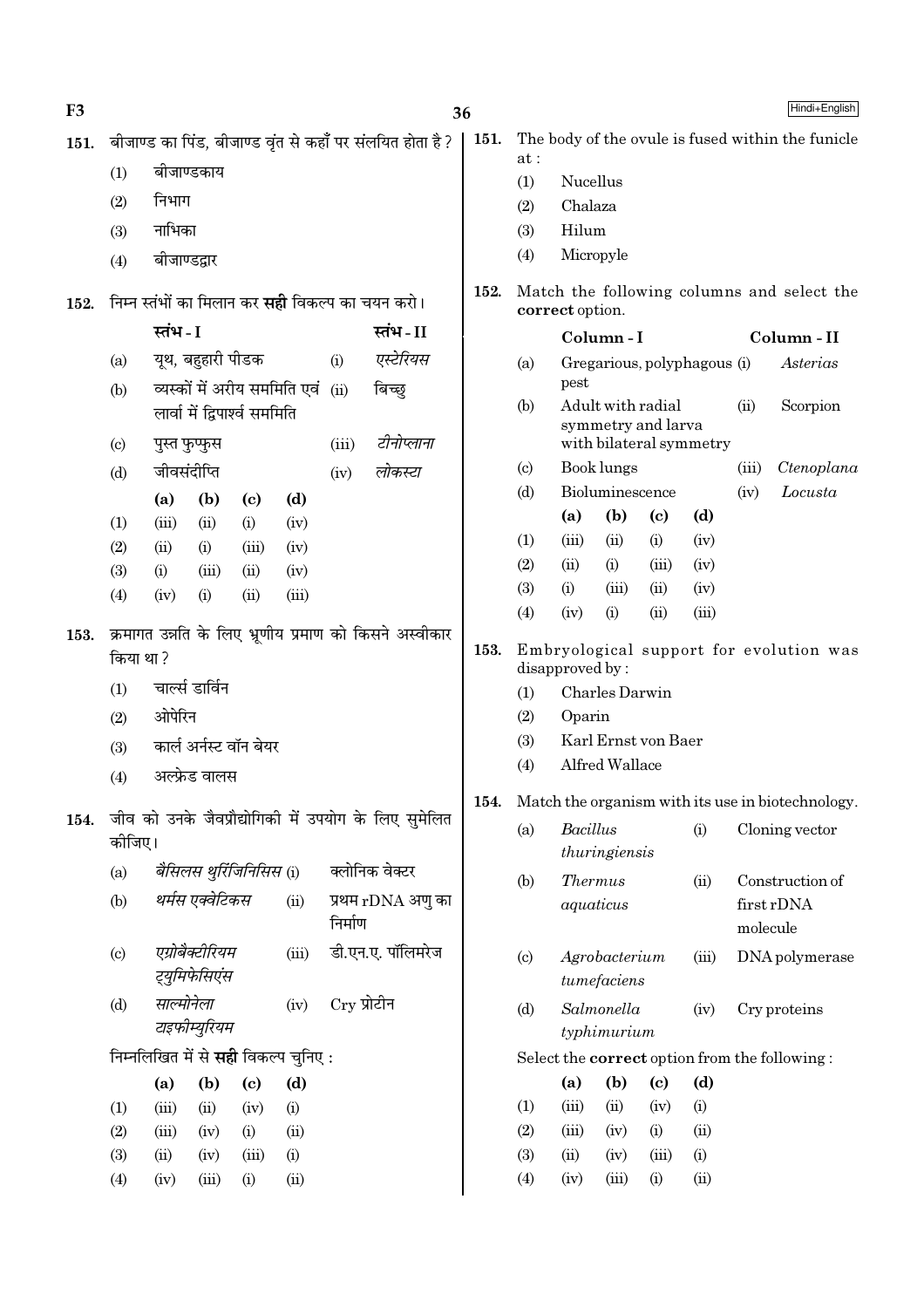| Hindi+English |                                                           |                                |                      |                             |                                                 |       |                                                                           | 37                                     |                                                                                         |                                                    |               |                                    |      |       | F <sub>3</sub>                                                                                                 |
|---------------|-----------------------------------------------------------|--------------------------------|----------------------|-----------------------------|-------------------------------------------------|-------|---------------------------------------------------------------------------|----------------------------------------|-----------------------------------------------------------------------------------------|----------------------------------------------------|---------------|------------------------------------|------|-------|----------------------------------------------------------------------------------------------------------------|
| 155.          |                                                           | निरोधक पदार्थ <b>नहीं</b> है ? |                      |                             |                                                 |       | निम्नलिखित में से कौन एक बीज प्रसुप्ति नियंत्रित करने वाला                | 155.                                   |                                                                                         |                                                    |               | substance governing seed dormancy? |      |       | Which of the following is not an inhibitory                                                                    |
|               | (1)                                                       |                                | फिनोलिक अम्ल         |                             |                                                 |       |                                                                           |                                        | (1)                                                                                     |                                                    | Phenolic acid |                                    |      |       |                                                                                                                |
|               | (2)                                                       |                                | पैरा–ऐस्कॉर्बिक अम्ल |                             |                                                 |       |                                                                           |                                        | (2)                                                                                     |                                                    |               | Para-ascorbic acid                 |      |       |                                                                                                                |
|               | (3)                                                       |                                | जिबरेलिक अम्ल        |                             |                                                 |       |                                                                           |                                        | (3)                                                                                     | Gibberellic acid                                   |               |                                    |      |       |                                                                                                                |
|               |                                                           |                                |                      |                             |                                                 |       |                                                                           |                                        | Abscisic acid<br>(4)                                                                    |                                                    |               |                                    |      |       |                                                                                                                |
|               | (4)                                                       | एब्सीसिक अम्ल                  |                      |                             |                                                 |       |                                                                           |                                        |                                                                                         |                                                    |               |                                    |      |       |                                                                                                                |
| 156.          | अंतर्विष्ट कायों के विषय में निम्नलिखित में से कौन सा कथन |                                |                      |                             |                                                 | 156.  | Which of the following statements about inclusion<br>bodies is incorrect? |                                        |                                                                                         |                                                    |               |                                    |      |       |                                                                                                                |
|               | गलत है ?                                                  |                                |                      |                             |                                                 |       |                                                                           | (1)<br>They lie free in the cytoplasm. |                                                                                         |                                                    |               |                                    |      |       |                                                                                                                |
|               | (1)                                                       |                                |                      |                             | ये कोशिकाद्रव्य में स्वतंत्र रूप में होते हैं।  |       |                                                                           |                                        | (2)                                                                                     |                                                    |               |                                    |      |       | These represent reserve material in                                                                            |
|               | (2)                                                       |                                |                      |                             |                                                 |       | ये कोशिकाद्रव्य में निचित पदार्थ को व्यक्त करते हैं।                      |                                        |                                                                                         |                                                    | cytoplasm.    |                                    |      |       |                                                                                                                |
|               | (3)                                                       |                                |                      |                             | ये किसी झिल्ली से घिरे नहीं होते।               |       |                                                                           |                                        | (3)                                                                                     |                                                    |               |                                    |      |       | They are not bound by any membrane.                                                                            |
|               | (4)                                                       |                                |                      |                             | ये खाद्य कणों के अंतर्ग्रहण में शामिल होते हैं। |       |                                                                           |                                        | (4)                                                                                     | particles.                                         |               |                                    |      |       | These are involved in ingestion of food                                                                        |
| 157.          | अर्द्ध अधोवर्ती अंडाशय किसमें पाया जाता है ?              |                                |                      |                             |                                                 |       | 157.                                                                      | The ovary is half inferior in:         |                                                                                         |                                                    |               |                                    |      |       |                                                                                                                |
|               | (1)                                                       | सूरजमुखी                       |                      |                             |                                                 |       |                                                                           |                                        | (1)                                                                                     |                                                    | Sunflower     |                                    |      |       |                                                                                                                |
|               | (2)                                                       | आलूबुखारा                      |                      |                             |                                                 |       |                                                                           |                                        | (2)                                                                                     | Plum                                               |               |                                    |      |       |                                                                                                                |
|               | (3)                                                       | बैंगन                          |                      |                             |                                                 |       |                                                                           |                                        | (3)                                                                                     | <b>Brinjal</b>                                     |               |                                    |      |       |                                                                                                                |
|               | (4)                                                       | सरसों                          |                      |                             |                                                 |       |                                                                           |                                        | (4)                                                                                     | Mustard                                            |               |                                    |      |       |                                                                                                                |
| 158.          |                                                           | उदाहरण को सुमेलित कीजिए।       |                      |                             |                                                 |       | घास भूमि पारितन्त्र में पोषी स्तरों के साथ जातियों के सही                 | 158.                                   | Match the trophic levels with their correct species<br>examples in grassland ecosystem. |                                                    |               |                                    |      |       |                                                                                                                |
|               | (a)                                                       |                                | चतुर्थ पोषी स्तर     |                             |                                                 | (i)   | कौवा                                                                      |                                        | (a)                                                                                     | Fourth trophic level<br>Crow<br>(i)                |               |                                    |      |       |                                                                                                                |
|               | (b)                                                       |                                | द्वितीय पोषी स्तर    |                             |                                                 | (ii)  | गिद्ध                                                                     |                                        | (b)                                                                                     |                                                    |               | Second trophic level               |      | (ii)  | Vulture                                                                                                        |
|               | $\left( \mathrm{c}\right)$                                |                                | प्रथम पोषी स्तर      |                             |                                                 | (iii) | खरगोश                                                                     |                                        | (c)                                                                                     |                                                    |               |                                    |      | (iii) | Rabbit                                                                                                         |
|               | (d)                                                       |                                | तृतीय पोषी स्तर      |                             |                                                 | (iv)  | घास                                                                       |                                        | (d)                                                                                     | First trophic level<br>Third trophic level<br>(iv) |               |                                    |      |       | Grass                                                                                                          |
|               |                                                           | सही विकल्प चुनिए :             |                      |                             |                                                 |       |                                                                           |                                        |                                                                                         |                                                    |               | Select the correct option:         |      |       |                                                                                                                |
|               |                                                           | (a)                            | (b)                  | $\left( \mathbf{c} \right)$ | (d)                                             |       |                                                                           |                                        |                                                                                         | (a)                                                | (b)           | $\left( \mathrm{c}\right)$         | (d)  |       |                                                                                                                |
|               | (1)                                                       | (iv)                           | (iii)                | (ii)                        | (i)                                             |       |                                                                           |                                        | (1)                                                                                     | (iv)                                               | (iii)         | (ii)                               | (i)  |       |                                                                                                                |
|               | (2)<br>(3)                                                | (i)<br>(ii)                    | (ii)                 | (iii)                       | (iv)                                            |       |                                                                           |                                        | (2)                                                                                     | (i)                                                | (ii)          | (iii)                              | (iv) |       |                                                                                                                |
|               | (4)                                                       | (iii)                          | (iii)<br>(ii)        | (iv)<br>(i)                 | (i)<br>(iv)                                     |       |                                                                           |                                        | (3)                                                                                     | (ii)                                               | (iii)         | (iv)                               | (i)  |       |                                                                                                                |
|               |                                                           |                                |                      |                             |                                                 |       |                                                                           |                                        | (4)                                                                                     | (iii)                                              | (ii)          | (i)                                | (iv) |       |                                                                                                                |
| 159.          |                                                           |                                |                      |                             |                                                 |       | रात्रि में या पूर्ण प्रात:काल में घास की पत्तियों के शीर्ष से जल के       |                                        |                                                                                         |                                                    |               |                                    |      |       |                                                                                                                |
|               |                                                           | उत्तरदायी होती है ?            |                      |                             |                                                 |       | द्रव अवस्था में निकलने को सुगम बनाने में कौन सी प्रक्रिया                 | 159.                                   |                                                                                         |                                                    |               |                                    |      |       | The process responsible for facilitating loss of water<br>in liquid form from the tip of grass blades at night |
|               | (1)                                                       | अंत:शोषण                       |                      |                             |                                                 |       |                                                                           |                                        |                                                                                         |                                                    |               | and in early morning is:           |      |       |                                                                                                                |
|               | (2)                                                       |                                | जीवद्रव्यकुंचन       |                             |                                                 |       |                                                                           |                                        | Imbibition<br>(1)<br>Plasmolysis                                                        |                                                    |               |                                    |      |       |                                                                                                                |
|               |                                                           |                                |                      |                             |                                                 |       |                                                                           |                                        | (2)                                                                                     |                                                    |               |                                    |      |       |                                                                                                                |

Transpiration

Root pressure

 $(3)$ 

 $(4)$ 

- $(3)$ वाष्पोत्सर्जन
- मूलीय दाब  $(4)$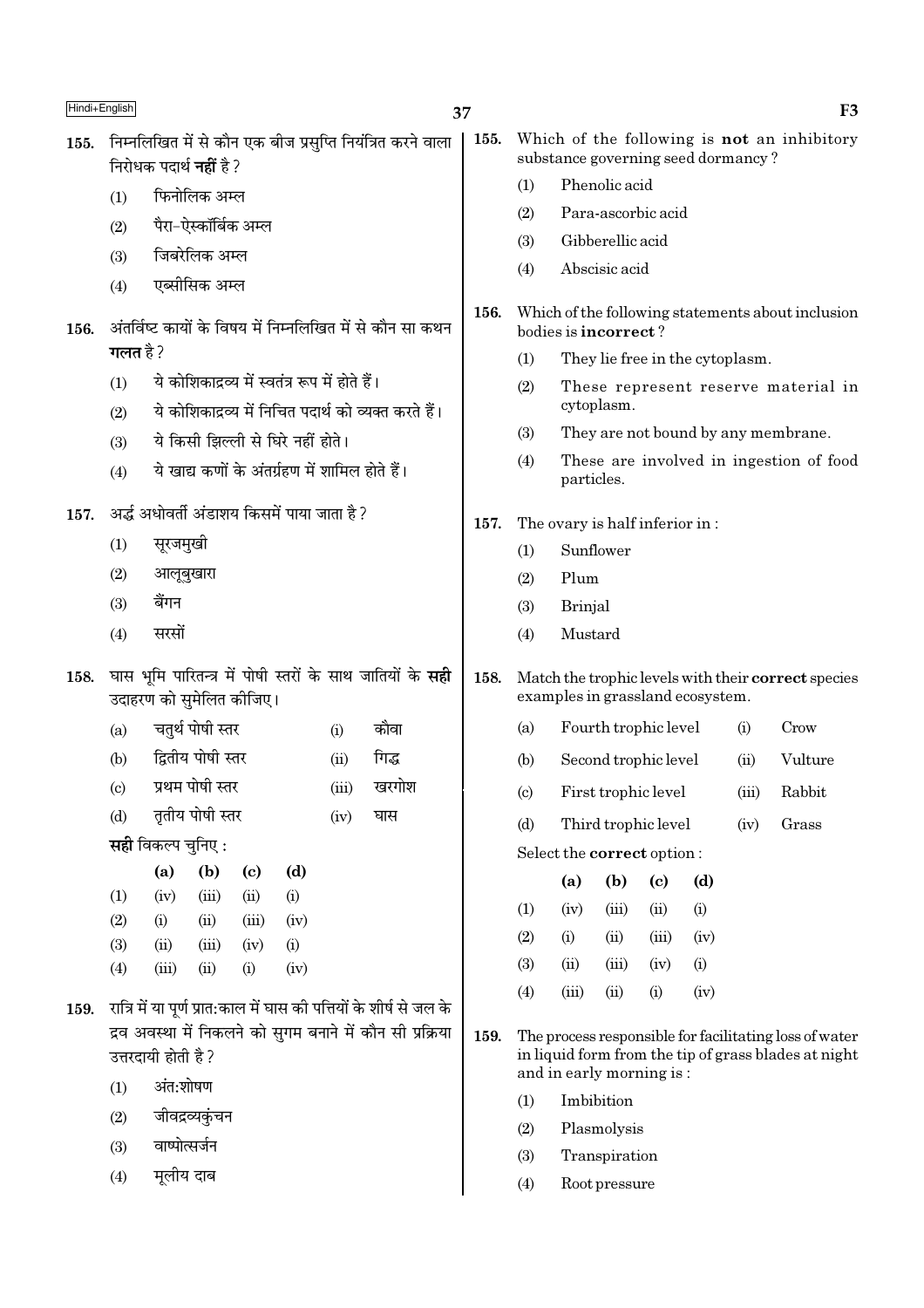$\frac{1}{2}$ 

| F <sub>3</sub> |              |                                                            |                                                                        | 38   |                           |                                         | Hindi+English                                                                                       |
|----------------|--------------|------------------------------------------------------------|------------------------------------------------------------------------|------|---------------------------|-----------------------------------------|-----------------------------------------------------------------------------------------------------|
| 160.           |              | निम्नलिखित में से <b>सही</b> युग्म को चुनिए :              |                                                                        | 160. |                           |                                         | Choose the <b>correct</b> pair from the following:                                                  |
|                | (1)          | न्यूक्लियेज                                                | डी.एन.ए. के दो<br>रज्जुकों को पृथक                                     |      | (1)                       | Nucleases                               | Separate the two strands<br>of DNA                                                                  |
|                | (2)          | एक्सोन्यूक्लियेज                                           | करता है<br>डी.एन.ए. में विशिष्ट<br>स्थानों पर काट                      |      | (2)                       | Exonucleases -                          | Make cuts at specific<br>positions within DNA                                                       |
|                | (3)          | लाइगेज                                                     | लगाता है<br>दो डी.एन.ए. के                                             |      | (3)                       | Ligases<br>$\qquad \qquad \blacksquare$ | Join the two DNA<br>molecules                                                                       |
|                | (4)          | पॉलिमरेज                                                   | अणुओं को जोड़ता है<br>डी.एन.ए. को खण्डों                               |      | (4)                       | Polymerases -                           | Break the DNA into<br>fragments                                                                     |
| 161.           |              |                                                            | में तोड़ता है<br>एक पादप को अनुप्रस्थ काट में निम्नलिखित शारीरिक लक्षण | 161. |                           | anatomical features:                    | The transverse section of a plant shows following                                                   |
|                | दर्शाये गये: |                                                            |                                                                        |      |                           |                                         |                                                                                                     |
|                | (a)          |                                                            | अधिक संख्या में बिखरे हुए संवहन बंडल जो पूलाच्छाद                      |      | (a)                       | surrounded by bundle sheath.            | Large number of scattered vascular bundles                                                          |
|                | (b)          | से घिरे हैं।<br>स्पष्ट बहुत मृदूतकीय भरण ऊतक।              |                                                                        |      | (b)                       | tissue.                                 | Large conspicuous parenchymatous ground                                                             |
|                | (c)          | संयुक्त और अवर्धी संवहन बंडल।                              |                                                                        |      | $\left( \text{c} \right)$ |                                         | Vascular bundles conjoint and closed.                                                               |
|                | (d)          | पोषवाह मृदूतक का अभाव।                                     |                                                                        |      | (d)                       | Phloem parenchyma absent.               |                                                                                                     |
|                |              | इस पादप की श्रेणी और उसके भाग को पहचानिए:                  |                                                                        |      |                           |                                         | Identify the category of plant and its part:                                                        |
|                | (1)          | द्विबीजपत्री तना                                           |                                                                        |      | (1)                       | Dicotyledonous stem                     |                                                                                                     |
|                | (2)          | द्विबीजपत्री जड़                                           |                                                                        |      | (2)                       | Dicotyledonous root                     |                                                                                                     |
|                | (3)          | एकबीजपत्री तना                                             |                                                                        |      | (3)                       | Monocotyledonous stem                   |                                                                                                     |
|                | (4)          | एकबीजपत्री जड                                              |                                                                        |      | (4)                       | Monocotyledonous root                   |                                                                                                     |
| 162.           | किया था?     |                                                            | वंशागति के गुणसूत्र सिद्धान्त का प्रायोगिक प्रमाणन किसने               | 162. |                           | theory of inheritance was done by:      | Experimental verification of the chromosomal                                                        |
|                | (1)          | बोवेरी                                                     |                                                                        |      | (1)                       | Boveri                                  |                                                                                                     |
|                | (2)          | मॉर्गन                                                     |                                                                        |      | (2)                       | Morgan                                  |                                                                                                     |
|                | (3)          | मेंडल                                                      |                                                                        |      | (3)                       | Mendel                                  |                                                                                                     |
|                | (4)          | सटन                                                        |                                                                        |      | (4)                       | Sutton                                  |                                                                                                     |
| 163.           |              | को समाविष्ट करके बनाई गयी है, प्रतिरोधी है:                | Bt कपास की किस्म जो <i>बैसिलस थुर्रिजिनिसिस</i> के विष जीन             | 163. |                           | $(Bt)$ is resistant to:                 | Bt cotton variety that was developed by the<br>introduction of toxin gene of Bacillus thuringiensis |
|                | (1)          | पादप सूत्रकृमि से                                          |                                                                        |      | (1)                       | Plant nematodes                         |                                                                                                     |
|                | (2)          | कीट परभक्षी से                                             |                                                                        |      | (2)                       | Insect predators                        |                                                                                                     |
|                | (3)          | कीट पीड़कों से<br>कवकीय रोगों से                           |                                                                        |      | (3)                       | Insect pests                            |                                                                                                     |
|                | (4)          |                                                            |                                                                        |      | (4)                       | Fungal diseases                         |                                                                                                     |
| 164.           |              | <b>सही</b> कथन का चयन करो।                                 |                                                                        |      |                           |                                         |                                                                                                     |
|                | (1)          |                                                            | इंसुलिन अग्न्याशयी कोशिकाओं एवं एडीपोसाइटों पर                         | 164. |                           | Select the correct statement.           |                                                                                                     |
|                | (2)          | क्रिया करता है।<br>इंसुलिन हाइपरग्लाइसीमिया से संबंधित है। |                                                                        |      | (1)                       | adipocytes.                             | Insulin acts on pancreatic cells and                                                                |
|                | (3)          |                                                            | ग्लूकोकॉर्टिकॉइड ग्लूकोनियोजिनेसिस को प्रेरित करते                     |      | (2)                       |                                         | Insulin is associated with hyperglycemia.                                                           |
|                |              | हैं।                                                       |                                                                        |      | (3)                       |                                         | Glucocorticoids stimulate gluconeogenesis.                                                          |
|                | (4)          | ग्लूकगॉन हाइपोग्लाइसीमिया से संबंधित है।                   |                                                                        |      | (4)                       |                                         | Glucagon is associated with hypoglycemia.                                                           |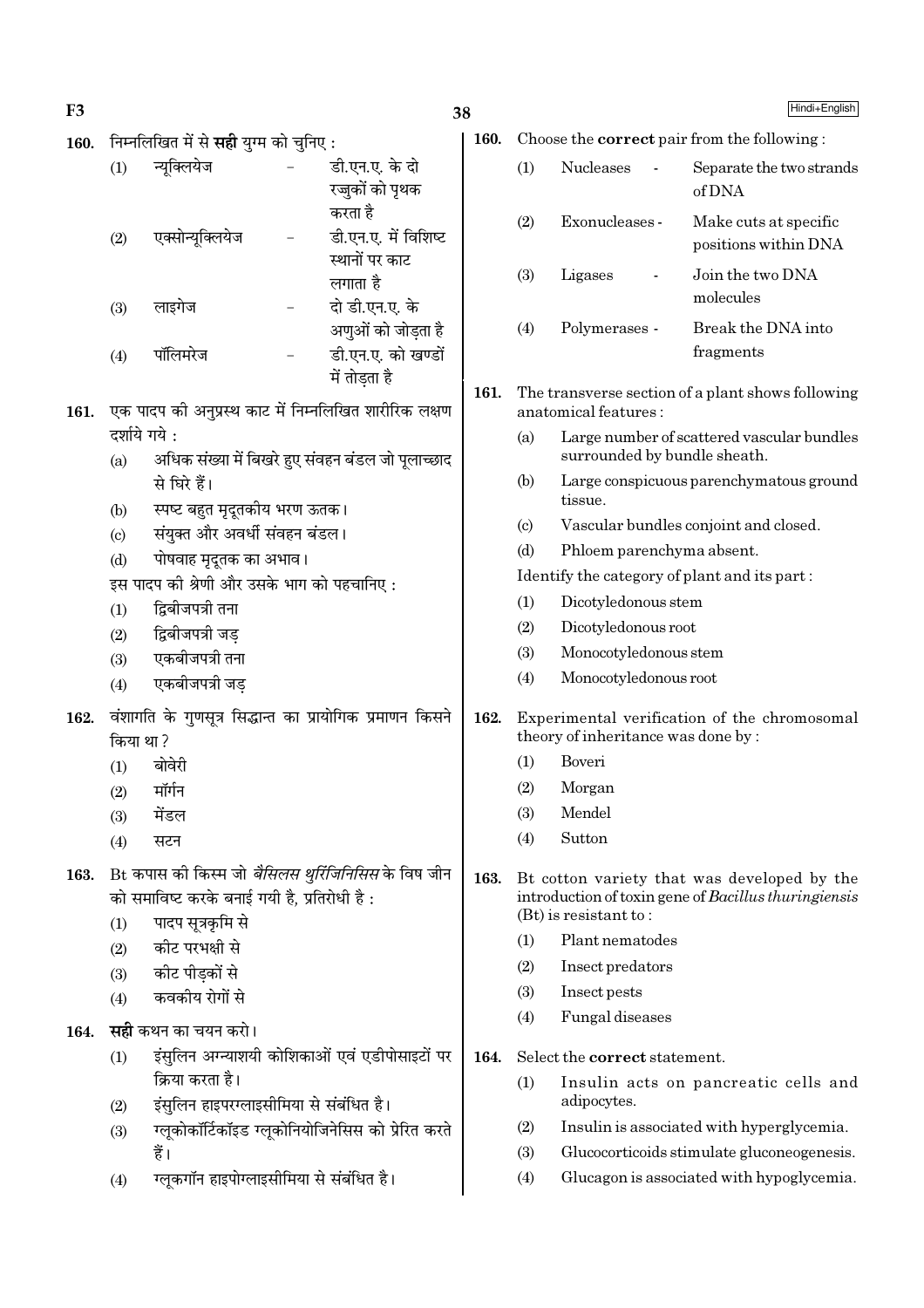165. ईको आर I द्वारा पहचाने जाने वाला पैलिन्डोमिक क्रम है:

5' - CTTAAG - 3'  $(1)$ 3' - GAATTC - 5'  $(2)$ 5' - GGATCC - 3'

- 3' CCTAGG 5'
- 5' GAATTC 3'  $(3)$
- $3'$  CTTAAG  $5'$
- 5' GGAACC 3'  $(4)$ 3' - CCTTGG - 5'
- 166. उन पदार्थों को पहचानिए, जिनकी संरचनाओं में क्रमश: ग्लाइकोसाइडिक बंध और पेप्टाइड बंध पाये जाते हैं :
	- सेललोज. लेसिथिन  $(1)$
	- इनलिन, इंसुलिन  $(2)$
	- काइटिन, कोलेस्टरॉल  $(3)$
	- ग्लिसरॉल, ट्रिप्सिन  $(4)$
- 167. फलीदार फलों वाले पादपों की जड ग्रन्थिकाओं में नाइट्रोजिनेज द्वारा उत्प्रेरित अभिक्रिया का/के उत्पाद कौन सा/से है/हैं ?
	- अमोनिया और ऑक्सीजन  $(1)$
	- अमोनिया और हाइडोजन  $(2)$
	- केवल अमोनिया  $(3)$
	- केवल नाइटेट  $(4)$
- 168. निम्न के कौन ग्राफी पटक से अंडाण का मोचन (अंडोत्सर्ग) करेगा ?
	- LH की निम्न सांद्रता  $(1)$
	- FSH की निम्न सांद्रता  $(2)$
	- एस्टोजन की उच्च सांद्रता  $(3)$
	- प्रोजेस्टरोन की उच्च सांद्रता  $(4)$
- संघ कॉर्डेटा के लिए कौन से कथन **सद्दी** हैं ? 169.
	- यूरोकॉर्डेटा में पृष्ठरज्जु सिर से पूंछ तक फैली होती है  $(a)$ और यह जीवन के अंत तक बनी रहती है।
	- वर्टीब्रेटा में पृष्ठरज्जु केवल भ्रूणीय काल में उपस्थित  $(b)$ होती है।
	- केन्द्रीय तंत्रिका तंत्र पृष्ठीय एवं खोखला होता है।  $\left( \text{c} \right)$
	- कॉर्डेटा को तीन उपसंघों में विभाजित किया है:  $(d)$ हेमीकॉर्डेटा, ट्युनिकेटा एवं सेफैलोकॉर्डेटा।
	- $(a)$  एवं  $(b)$  $(1)$
	- (b) एवं (c)  $(2)$
	- $(d)$  एवं  $(c)$  $(3)$
	- (c) एवं  $(a)$  $(4)$
- 165. The specific palindromic sequence which is recognized by EcoRI is:
	- 5' CTTAAG 3'  $(1)$ 3' - GAATTC - 5'
	- 5' GGATCC 3'  $(2)$ 
		- $3'$  CCTAGG  $5'$
	- 5' GAATTC 3'  $(3)$ 
		- 3' CTTAAG 5'
	- 5' GGAACC 3'  $(4)$  $3'$  - CCTTGG -  $5'$
- 166. Identify the substances having glycosidic bond and peptide bond, respectively in their structure:
	- Cellulose, lecithin  $(1)$
	- $(2)$ Inulin, insulin
	- $(3)$ Chitin, cholesterol
	- $(4)$ Glycerol, trypsin
- 167. The product(s) of reaction catalyzed by nitrogenase in root nodules of leguminous plants is/are:
	- Ammonia and oxygen  $(1)$
	- $(2)$ Ammonia and hydrogen
	- $(3)$ Ammonia alone
	- $(4)$ Nitrate alone
- 168. Which of the following hormone levels will cause release of ovum (ovulation) from the graffian follicle?
	- $(1)$ Low concentration of LH
	- Low concentration of FSH  $(2)$
	- $(3)$ High concentration of Estrogen
	- $(4)$ High concentration of Progesterone
- 169. Which of the following statements are true for the phylum-Chordata?
	- In Urochordata notochord extends from  $(a)$ head to tail and it is present throughout their life.
	- $(b)$ In Vertebrata notochord is present during the embryonic period only.
	- Central nervous system is dorsal and  $(c)$ hollow.
	- $(d)$ Chordata is divided into 3 subphyla : Hemichordata. Tunicata and Cephalochordata.
	- $(a)$  and  $(b)$  $(1)$
	- $(2)$  $(b)$  and  $(c)$
	- $(d)$  and  $(c)$  $(3)$
	- $(4)$  $(c)$  and  $(a)$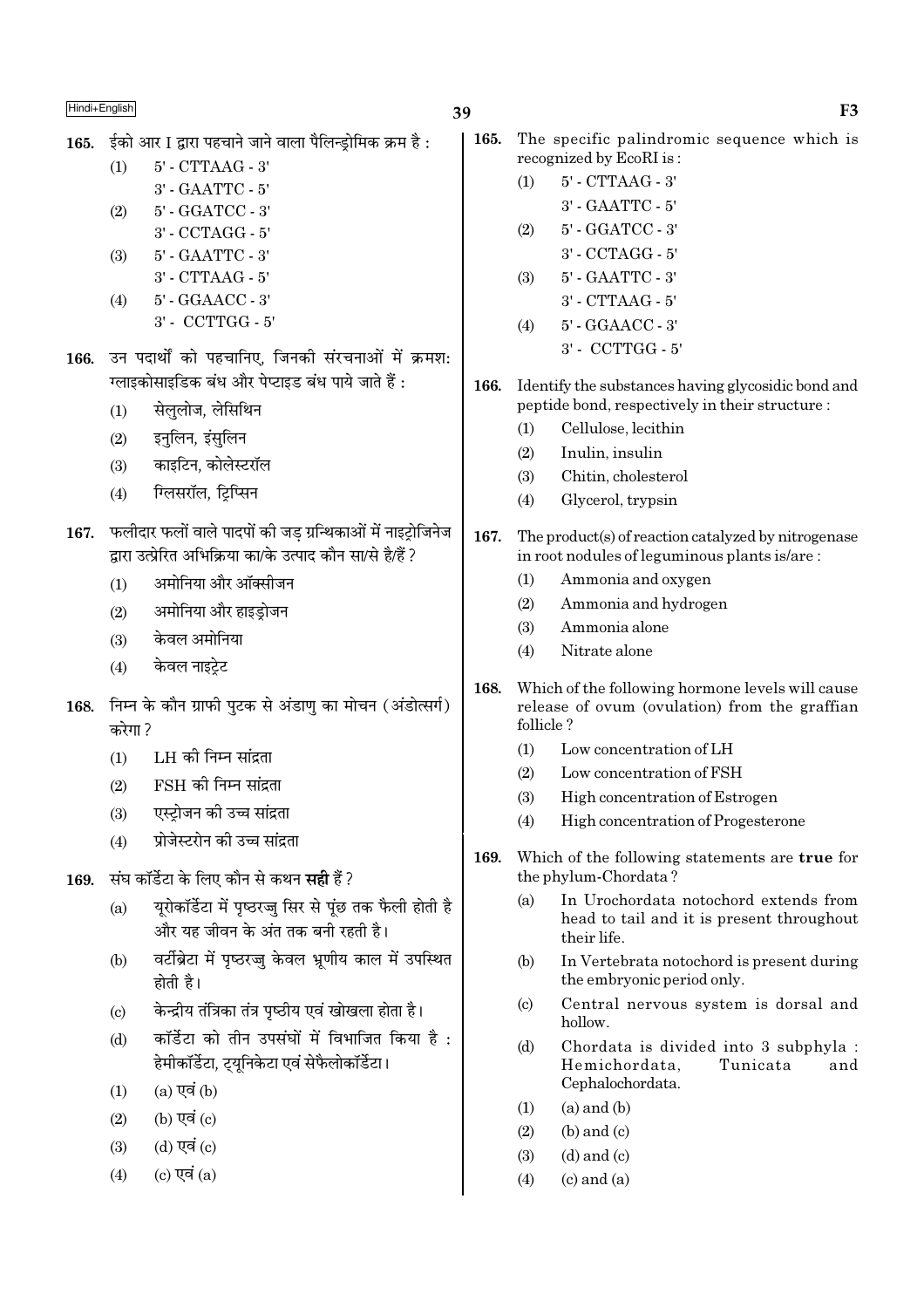| F <sub>3</sub> |                                                                               | 40                                                 |      |                                                                                    |                                                                            | Hindi+English                                  |  |  |  |  |
|----------------|-------------------------------------------------------------------------------|----------------------------------------------------|------|------------------------------------------------------------------------------------|----------------------------------------------------------------------------|------------------------------------------------|--|--|--|--|
| 170.           | द्विपार्श्व सममिति एवं अगुहीय जन्तुओं के उदाहरण किस संघ में<br>हैं ?          |                                                    | 170. |                                                                                    | Bilaterally symmetrical and acoelomate animals<br>are exemplified by:      |                                                |  |  |  |  |
|                | एस्कहैल्मिंथीज<br>(1)                                                         |                                                    |      | (1)                                                                                | Aschelminthes                                                              |                                                |  |  |  |  |
|                | ऐनेलिडा<br>(2)                                                                |                                                    |      | (2)                                                                                | Annelida                                                                   |                                                |  |  |  |  |
|                | टीनोफोरा<br>(3)                                                               |                                                    |      | (3)                                                                                | Ctenophora                                                                 |                                                |  |  |  |  |
|                | प्लेटीहैल्मिंथीज<br>(4)                                                       |                                                    |      | (4)                                                                                | Platyhelminthes                                                            |                                                |  |  |  |  |
| 171.           | विश्व के निम्नलिखित में से कौन सा क्षेत्र अधिकतम जाति<br>विविधता दर्शाता है ? |                                                    | 171. | Which of the following regions of the globe exhibits<br>highest species diversity? |                                                                            |                                                |  |  |  |  |
|                | हिमालय                                                                        |                                                    |      | (1)                                                                                | Himalayas                                                                  |                                                |  |  |  |  |
|                | (1)<br>एमेजॉन के जंगल                                                         |                                                    |      | (2)                                                                                | Amazon forests                                                             |                                                |  |  |  |  |
|                | (2)<br>भारत का पश्चिमी घाट                                                    |                                                    |      | (3)                                                                                | Western Ghats of India                                                     |                                                |  |  |  |  |
|                | (3)<br>मेडागास्कर                                                             |                                                    |      | (4)                                                                                | Madagascar                                                                 |                                                |  |  |  |  |
|                | (4)                                                                           |                                                    | 172. |                                                                                    | Select the correct match.                                                  |                                                |  |  |  |  |
| 172.           | <b>सही</b> मिलान का चयन करो।<br>दात्र कोशिका अरक्तता<br>(1)                   | अलिंग क्रोमोसोम<br>$\mathbf{r}$<br>अप्रभावी लक्षण, |      | (1)                                                                                | Sickle cell anaemia -                                                      | Autosomal<br>recessive trait,<br>chromosome-11 |  |  |  |  |
|                |                                                                               | क्रोमोसोम-11                                       |      | (2)                                                                                | Thalassemia                                                                | X linked                                       |  |  |  |  |
|                | थैलेसीमिया<br>(2)                                                             | $X$ संलग्न                                         |      | (3)                                                                                | Haemophilia                                                                | Y linked                                       |  |  |  |  |
|                | हीमोफीलिया<br>(3)                                                             | $Y$ संलग्न                                         |      | (4)                                                                                | Phenylketonuria                                                            | Autosomal                                      |  |  |  |  |
|                | फ़ेनिलकीटोन्यूरिया<br>(4)                                                     | अलिंग क्रोमोसोम                                    |      |                                                                                    |                                                                            | dominant trait                                 |  |  |  |  |
|                |                                                                               | प्रभावी लक्षण                                      | 173. |                                                                                    | Which one of the following is the most abundant<br>protein in the animals? |                                                |  |  |  |  |
| 173.           | निम्न में कौनसी प्रोटीन जन्तुओं में बहुतायत से होती है ?                      |                                                    |      | (1)                                                                                | Lectin                                                                     |                                                |  |  |  |  |
|                | लैक्टिन<br>(1)                                                                |                                                    |      | (2)                                                                                | Insulin                                                                    |                                                |  |  |  |  |
|                | इंसुलिन<br>(2)                                                                |                                                    |      | (3)                                                                                | Haemoglobin                                                                |                                                |  |  |  |  |
|                | हीमोग्लोबिन<br>(3)                                                            |                                                    |      | (4)                                                                                | Collagen                                                                   |                                                |  |  |  |  |
|                | कोलेजन<br>(4)<br>यौन संचरित रोगों के <b>सही</b> विकल्प का चयन करो।            |                                                    | 174. | Select the option including all sexually transmitted<br>diseases.                  |                                                                            |                                                |  |  |  |  |
| 174.           | AIDS, मलेरिया, फाइलेरिया                                                      |                                                    |      | (1)                                                                                | AIDS, Malaria, Filaria                                                     |                                                |  |  |  |  |
|                | (1)<br>कैंसर, AIDS, सिफिलिस                                                   |                                                    |      | (2)                                                                                | Cancer, AIDS, Syphilis                                                     |                                                |  |  |  |  |
|                | (2)<br>सुजाक, सिफिलिस, जननिक परिसर्प                                          |                                                    |      | (3)                                                                                | Gonorrhoea, Syphilis, Genital herpes                                       |                                                |  |  |  |  |
|                | (3)<br>सुजाक, मलेरिया, जननिक परिसर्प                                          |                                                    |      | (4)                                                                                | Gonorrhoea, Malaria, Genital herpes                                        |                                                |  |  |  |  |
|                | (4)                                                                           |                                                    |      |                                                                                    |                                                                            |                                                |  |  |  |  |
| 175.           | जलकुम्भी और जललिली में परागण किसके द्वारा होता है ?                           |                                                    | 175. | place by:                                                                          | In water hyacinth and water lily, pollination takes                        |                                                |  |  |  |  |
|                | वायु और जल द्वारा<br>(1)                                                      |                                                    |      | (1)<br>wind and water                                                              |                                                                            |                                                |  |  |  |  |
|                | कीट और जल द्वारा<br>(2)                                                       |                                                    |      | (2)                                                                                | insects and water                                                          |                                                |  |  |  |  |
|                | कोट या वायु द्वारा<br>(3)                                                     |                                                    |      | (3)                                                                                | insects or wind                                                            |                                                |  |  |  |  |
|                | केवल जल धाराओं द्वारा<br>(4)                                                  |                                                    |      | (4)                                                                                | water currents only                                                        |                                                |  |  |  |  |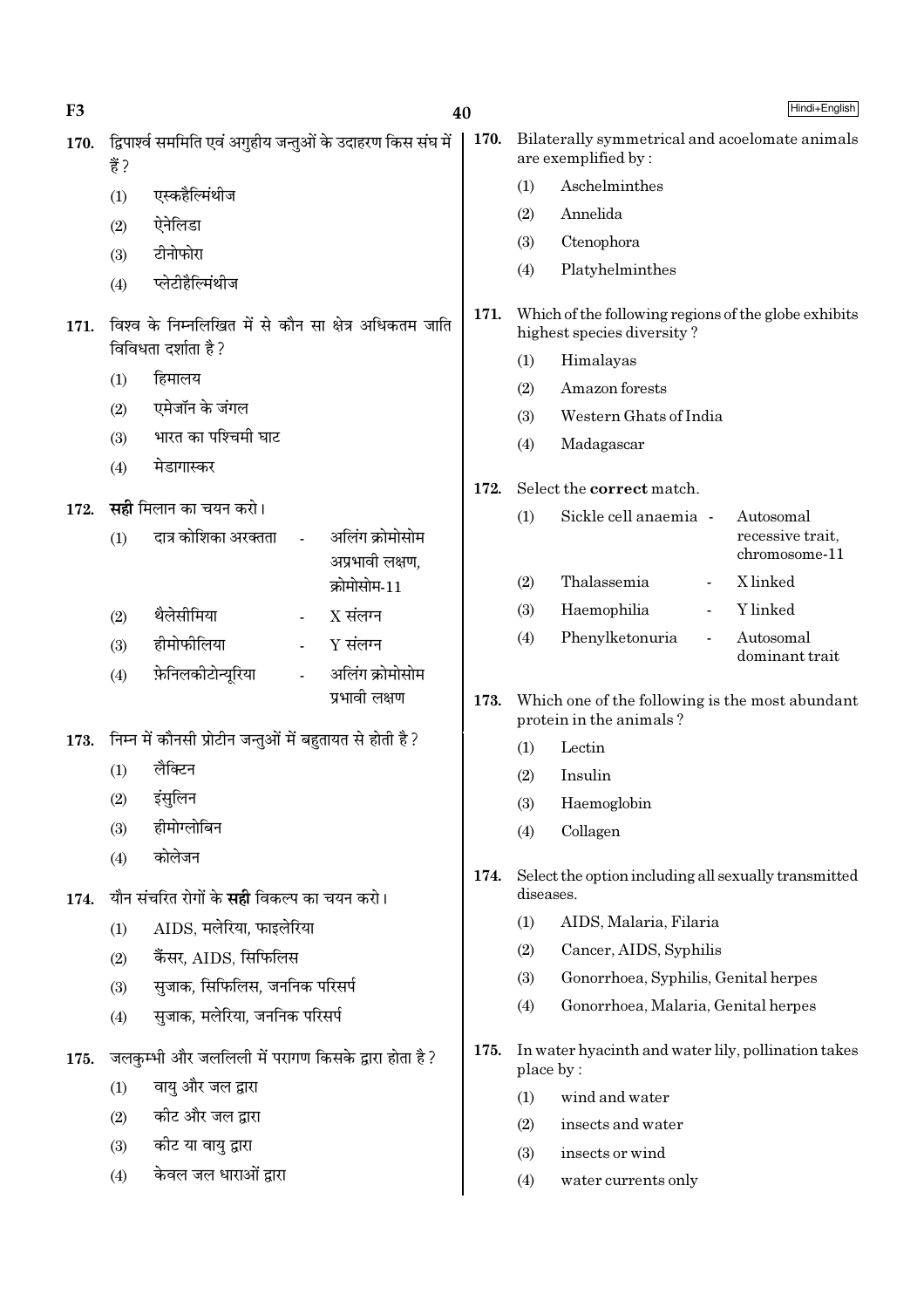- 176. जेल इलेक्टोफोरेसिस में. पथक हुए डी.एन.ए. के खण्डों को किसकी सहायता से देखा जा सकता है ?
	- UV विकिरण में एसीटोकार्मिन से  $(1)$
	- अवरक्त विकिरण में एथिडियम ब्रोमाइड से  $(2)$
	- चमकीले नीले प्रकाश में ऐसीटोकार्मिन से  $(3)$
	- UV विकिरण में एथिडियम ब्रोमाइड से  $(4)$
- 177. द्वितीयक उपापचयज, जैसे कि निकोटीन, स्टिक्नीन और कैफीन को पौधों के द्वारा अपने लिए क्यों उत्पादित किया जाता है ?
	- $(1)$ रक्षा पर असर
	- प्रजनन पर प्रभाव  $(2)$
	- पोषण में उपयोग  $(3)$
	- वृद्धि पर प्रभाव  $(4)$
- 178. मेंडल ने स्वतंत्र रूप से प्रजनन करने वाली मटर के पौधे की कितनी किस्मों को यग्मों के रूप में चना जो विपरीत विशेषकों वाले एक लक्षण के अलावा एक समान थी ?
	- $14$  $(1)$
	- $(2)$  $\mathbf{8}$
	- $(3)$  $\overline{4}$
	- $\overline{2}$  $(4)$
- निम्नलिखित में से कौन एक जीव संख्या का एक गण **नहीं** है ? 179.
	- $(1)$ मृत्यु दर
	- जाति परस्पर क्रिया  $(2)$
	- $(3)$ लिंग अनुपात
	- $(4)$ जन्म दर
- अंटार्कटिक क्षेत्र में हिम-अंधता किस कारण होती है ? 180.
	- हिम से प्रकाश का उच्च परावर्तन  $(1)$
	- अवरक्त किरणों द्वारा रेटीना में क्षति  $(2)$
	- निम्न ताप द्वारा आँख में द्रव के जमने के कारण  $(3)$
	- UV-B विकिरण की उच्च मात्रा के कारण कॉर्निया का  $(4)$ शोथ

 $-0.00 -$ 

- 176. In gel electrophoresis, separated DNA fragments can be visualized with the help of:
	- Acetocarmine in UV radiation  $(1)$
	- $(2)$ Ethidium bromide in infrared radiation
	- $(3)$ Acetocarmine in bright blue light
	- Ethidium bromide in IIV radiation  $(4)$
- Secondary metabolites such as nicotine, strychnine 177 and caffeine are produced by plants for their:
	- Defence action  $(1)$
	- $(2)$ Effect on reproduction
	- $(3)$ Nutritive value
	- Growth response  $(4)$
- 178. How many true breeding pea plant varieties did Mendel select as pairs, which were similar except in one character with contrasting traits?
	- $14$  $(1)$
	- $\overline{8}$  $(2)$
	- $\overline{4}$  $(3)$
	- $\mathfrak{D}$  $(4)$
- 179. Which of the following is not an attribute of a population?
	- Mortality  $(1)$
	- $(2)$ Species interaction
	- $(3)$ Sex ratio
	- Natality  $(4)$
- 180. Snow-blindness in Antarctic region is due to:
	- High reflection of light from snow  $(1)$
	- $(2)$ Damage to retina caused by infra-red rays
	- $(3)$ Freezing of fluids in the eye by low temperature
	- $(4)$ Inflammation of cornea due to high dose of **IIV-B** radiation

 $-0.00$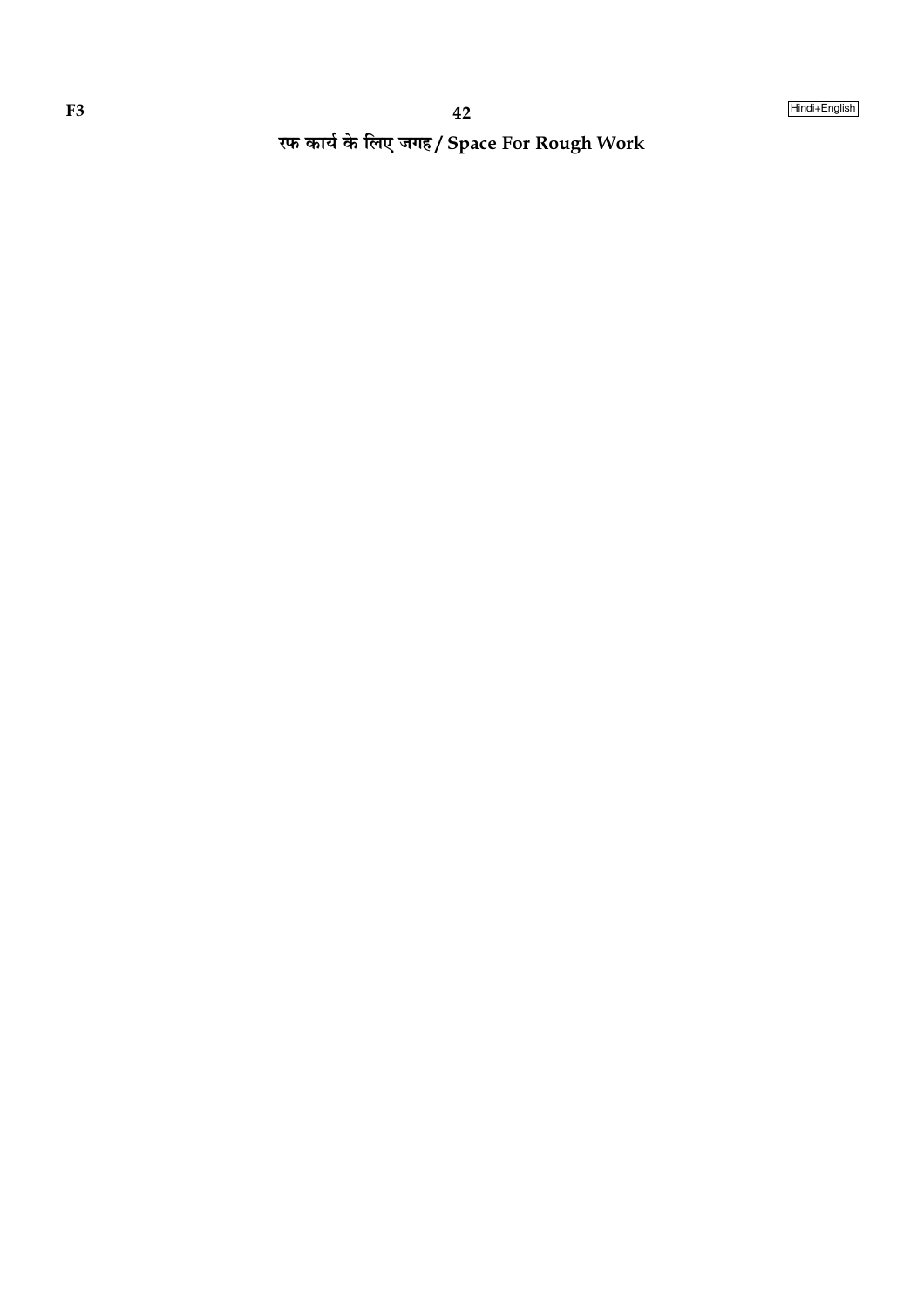रफ कार्य के लिए जगह/ Space For Rough Work